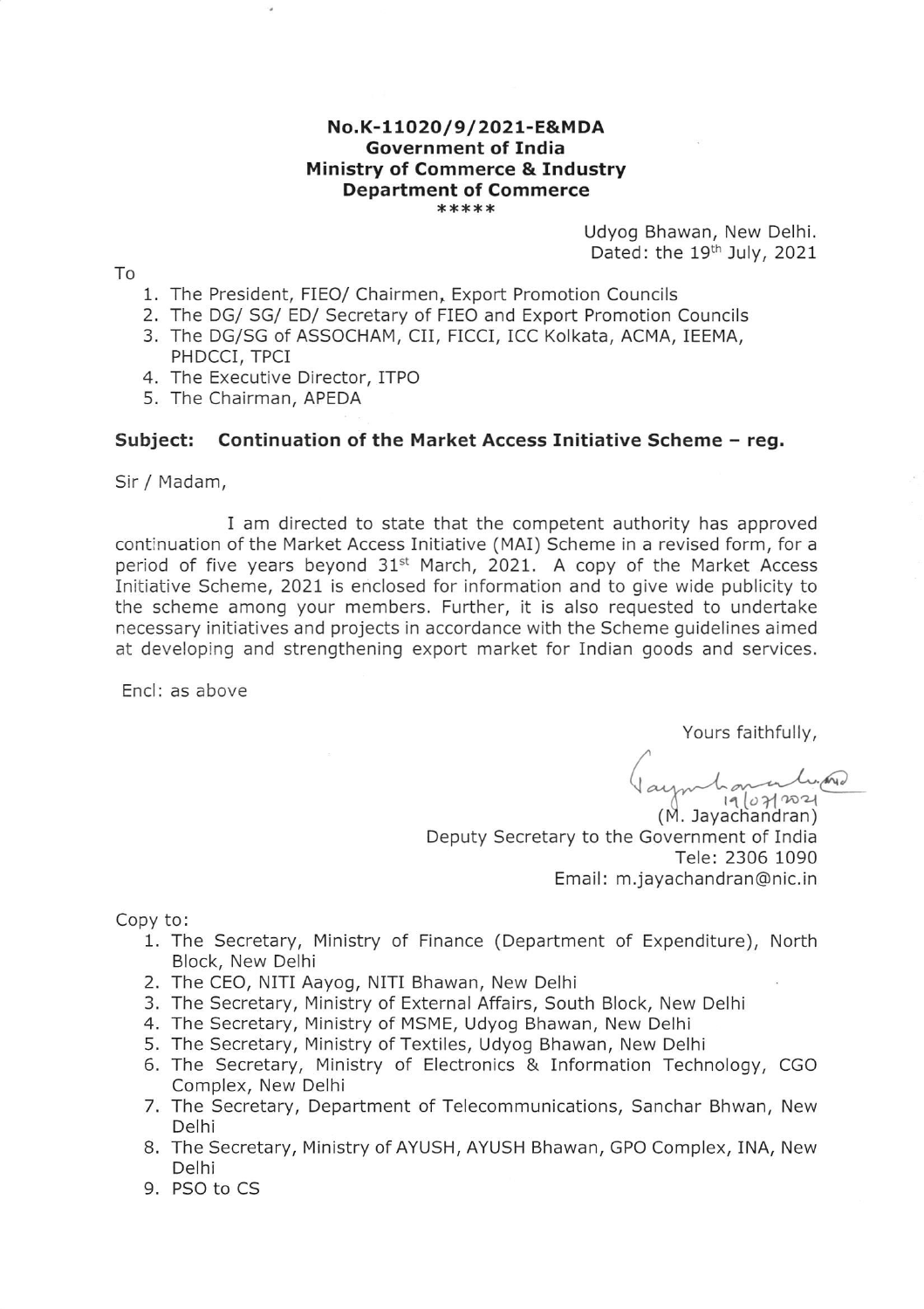10.PPS to AS&FA

11.All Additional Secretaries, Department of Commerce

12.All loint Secretaries in DoC / Trade Advisor, Ministry of Textiles

13.The Chief Controller of Accounts, Department of Commerce

14.The Director, IIFT

15.The Head, Centre for WTO Studies

16.All Territorial / Commodity Divisions, DoC

17.NIC Wing, DoC for uploading the Scheme on the website of Department of **Commerce**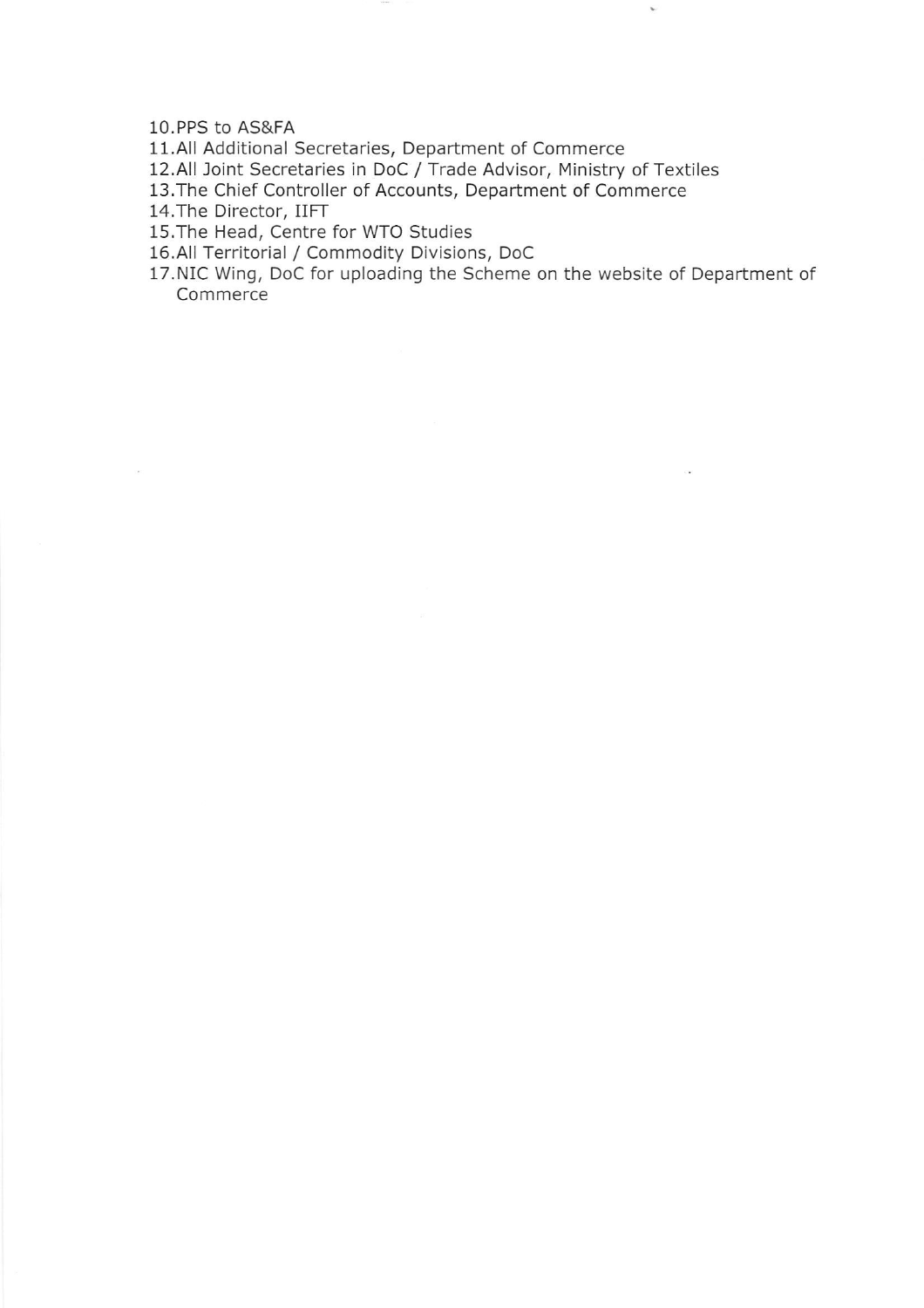# **Central Sector**

# **Market Access Initiative Scheme 2021**

**Scheme Guidelines**

**Department of Commerce Ministry of Commerce & Industry Government of India**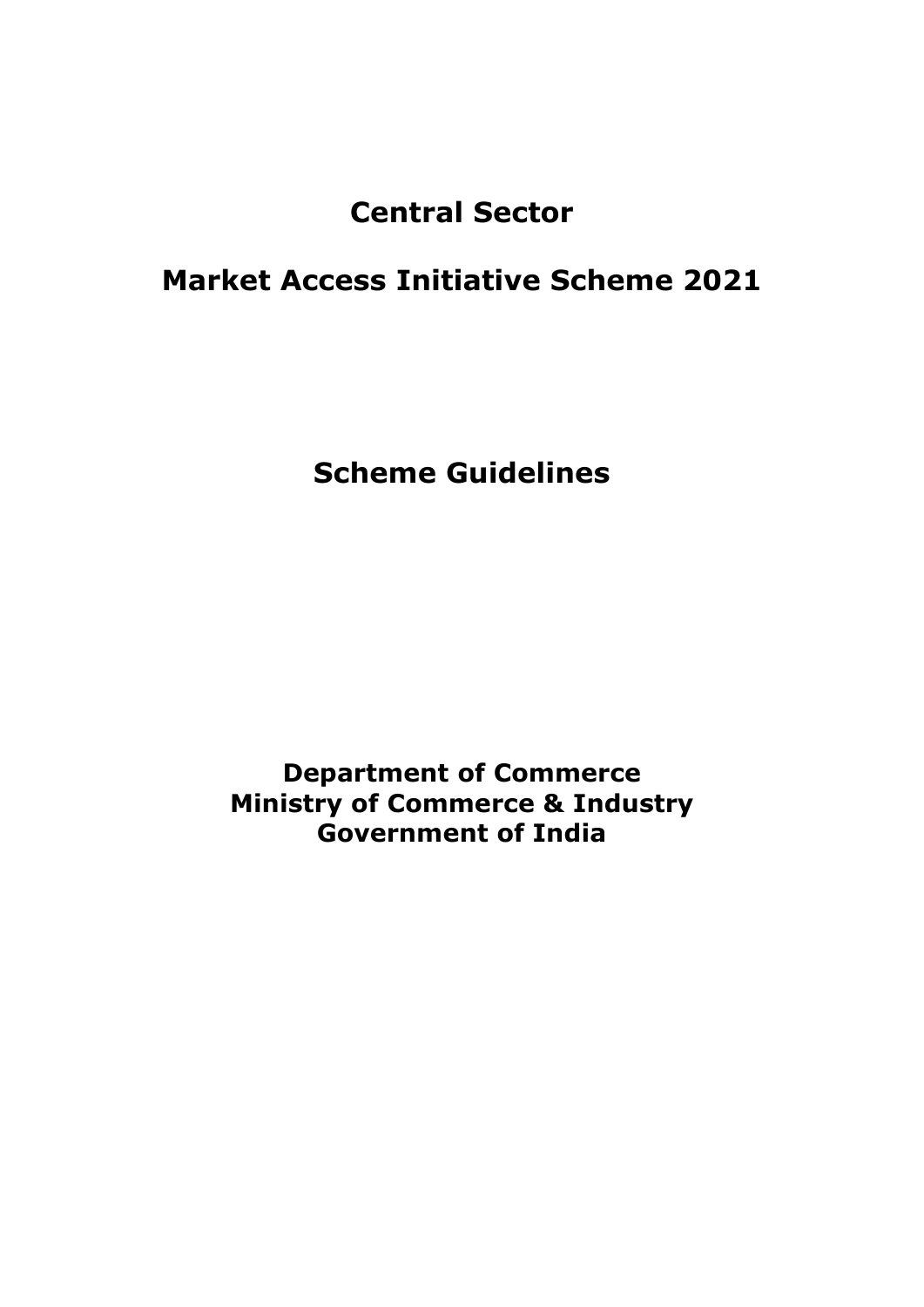# **No.11020/9/2021- E&MDA Government of India Ministry of Commerce & Industry Department of Commerce E&MDA Section**

**New Delhi, the 19th July, 2021** 

#### **Market Access Initiative (MAI) Scheme 2021**

#### 1. **Background**

In accordance with the core functions of the Department of Commerce to facilitate creation of an enabling environment and infrastructure for accelerated growth of exports and trade, the Market Access Initiative Scheme is in operation since the year 2003. The role of exports in creating jobs and growth has been acknowledged in various fora including the Economic Survey. Export promotion of Micro, Small and Medium Enterprises (MSMEs) has also been emphasized in the Union Budget 2020-21. There is a need to support initiatives towards developing and promoting Indian exports to assist the growth of Indian economy while aiming to earn foreign exchange. Accordingly, it is proposed to continue with the existing Central Sector Market Access Initiative Scheme (MAI) beyond March, 2021 for a period of five years i.e. upto 31<sup>st</sup> March, 2026. The Scheme will be reviewed for changes, if any, required in promotion of exports in post-COVID 19 situation.

# 2. **Objective**

The MAI Scheme 2021 will play a catalytic role to promote exports of Indian goods and services by providing financial support to eligible agencies to undertake necessary initiatives and projects. Such initiatives will include support to micro, small and medium enterprises to enter export market; nurturing innovation; developing trade and market intelligence; building appropriate skill set; addressing the interventions required towards exploring new markets abroad.

# 3. **Scope and Coverage**

Assistance under the Scheme will be provided to the eligible agencies registered within the country to undertake initiatives and activities aimed at developing and strengthening export market for Indian goods and services. It will include all those activities that will provide impetus to meet the objective of the Scheme and ensure strong growth in Indian exports such as any direct/indirect activities for exploration of new markets as well as consolidating the existing market, development of export-oriented entrepreneurship, training in exports, market research, capacity building, branding, meeting statutory regulations in importing markets.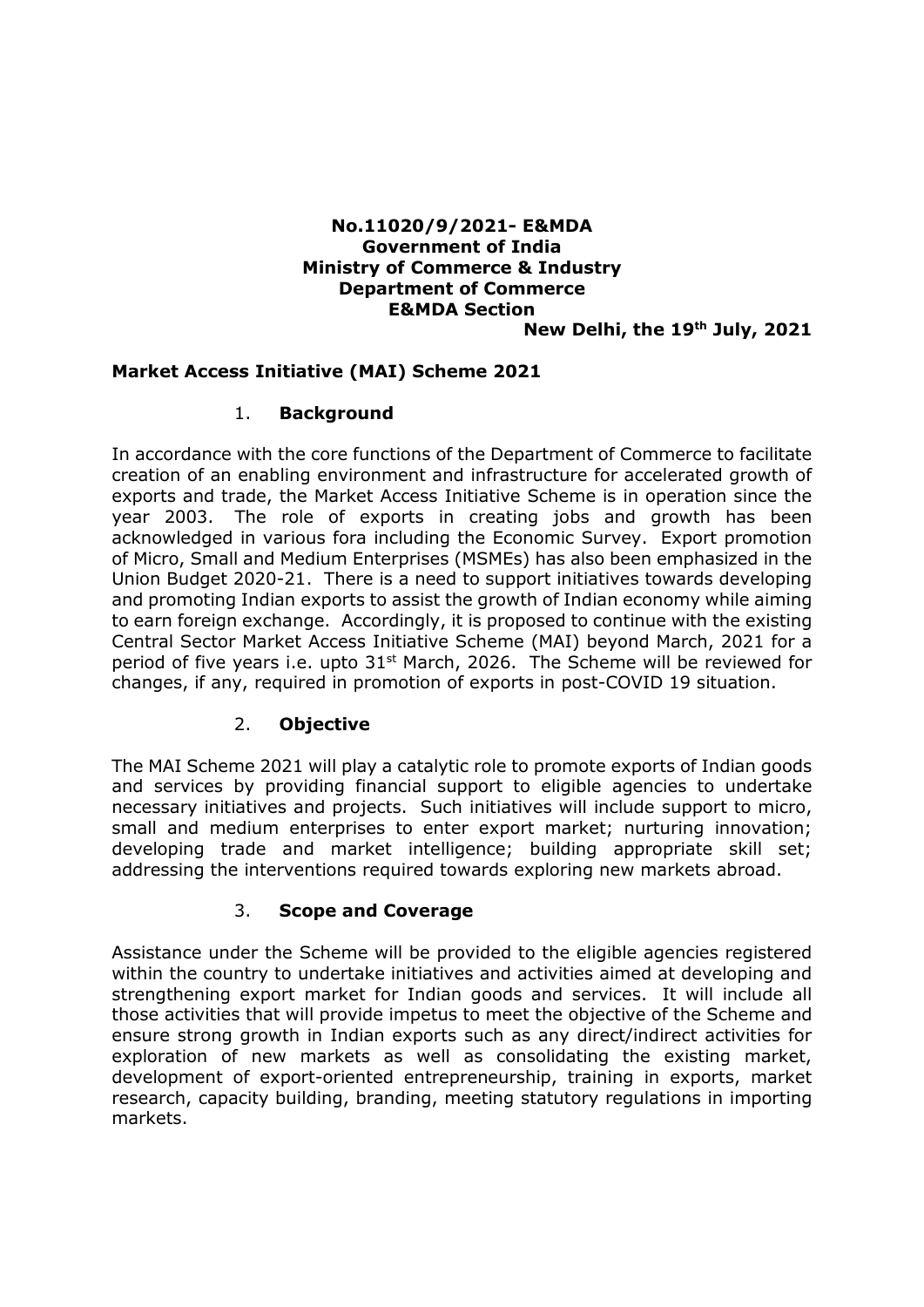# 4. **Main Focus of the Scheme**

The Scheme modifies the erstwhile Market Access Initiative Scheme, 2018. The Scheme would provide assistance to eligible agencies for activities and initiatives for promotion of Indian exports, focusing on the development and promotion of exports from the MSME sector; development of districts as export hub for the identified products and services; promotion of exports of the traditional products and services like AYUSH, Yoga, Geographical Indications products and tribal products; development and promotion of exports from North Eastern Region (NER), Jammu & Kashmir, Ladakh and hill regions; and empowerment and promotion of export activities of people belonging to the Scheduled Caste/Scheduled Tribe, women exporters, startups and export oriented entrepreneurs, self-employed and youth.

# 5. **Eligible Agencies**

5.1. Unless otherwise defined under a specific provision, the Scheme is open to the following Organizations/ Agencies:

- Departments of Central Government, Organizations of Central/ State Governments and Indian Missions abroad;
- Export Promotion Councils recognized by Department of Commerce,
- Commodity Boards under the Department of Commerce and other Departments/ Ministries of Central Government;
- Apex Trade Bodies recognized under the Foreign Trade Policy;
- Industrial & Artisan Clusters recognized by the State/ Central Government;
- Institutions of National Importance (INIs) such as Indian Institutes of Technologies (IITs), Indian Institutes of Management (IIMs), National Institute of Designs (NIDs), National Institute of Fashion Technology (NIFT), Indian Institute of Foreign Trade etc.;
- Research Institutions/Universities/Recognized laboratories, etc., recognized by the Departments/ Ministries of Central Government.

5.2. The project proposals would be submitted to Department of Commerce by the eligible agencies as per the procedure notified from time to time. Such comprehensive project proposals should be based on the scientific analysis towards developing and sustaining Indian export market.

# 6. **Components of the Scheme**

6.1. The financial assistance under the Scheme would be given to develop new markets, to promote new products and new exporters as well as to consolidate the existing Indian exports markets. For this purpose, an indicative list of activities to be supported under the Scheme is given below:

- i. Capacity building of exporters on Standards and Regulations, Export Packaging, Export-oriented Skill Development, Training;
- ii. Marketing, Branding, Publicity Campaign and Cataloguing;
- iii. Promotion of traditional Indian products and services like AYUSH, Yoga, GI products, crafts and artisanal products including toys, tribal products, etc.;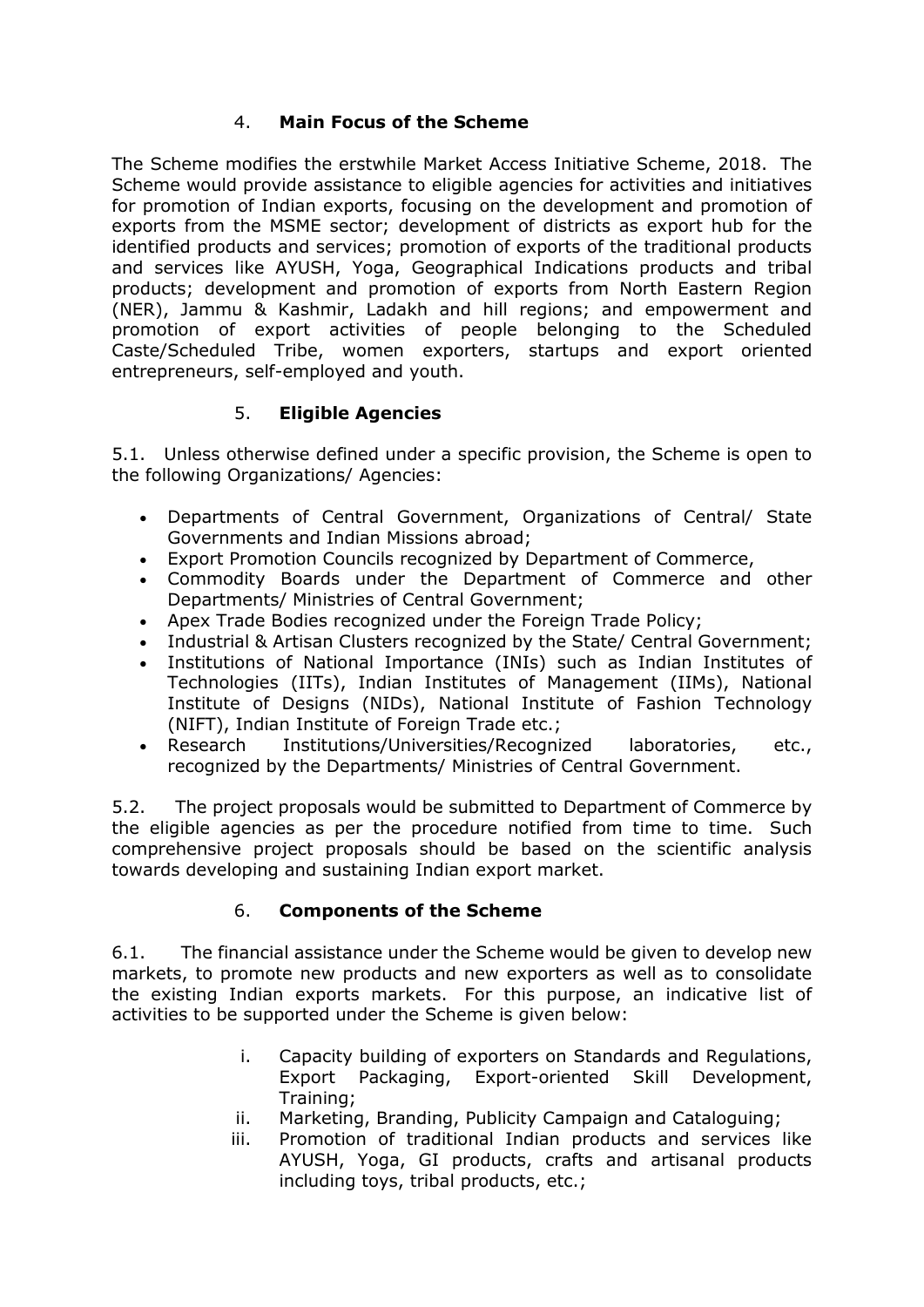- iv. Promotion of e-Business Tools, Communication Technology and Development of Web Portals for trade facilitation and to meet standards;
- v. Export Market Research, Product Development;
- vi. Organizing, participating in Fairs, Exhibitions and Buyer Seller Meets Abroad (Physical/Virtual/Hybrid);
- vii. Organizing Reverse Buyer Seller Meets RBSM [Made in India Shows] - (Physical/Virtual/Hybrid)
- viii. RBSM Specials and Shopping Festivals, Visit to Centres of production/excellence;
- ix. Display of artisanal, GI and other traditional Indian products at International Departmental Stores/ shopping areas, International Airports, etc;
- x. Reimbursement of expenditure incurred by exporters on statutory compliances;
- xi. Capacity building, training and all incidental matters related to development of districts as export hubs;
- xii. Any other components as appropriate, within the contours of the Scheme, to be decided by the Empowered Committee.
- 6.2. The operational guidelines of the Scheme are at **Appendix.**

#### 7. **Sanctioning of Projects**

7.1. There shall be an Empowered Committee (E.C.) for sanctioning and monitoring of the projects submitted by the Eligible Agencies. The composition of the Empowered Committee shall be as under:

| lsı. | <b>Designation</b>                                 | <b>Position</b>         |
|------|----------------------------------------------------|-------------------------|
| No.  |                                                    |                         |
|      | Commerce Secretary                                 | Chairperson             |
| 2.   | Director General,                                  | Member                  |
|      | Directorate General of Foreign Trade               |                         |
| 3.   | Additional/Joint Secretary & Financial Advisor,    | Member                  |
|      | Department of Commerce (DoC)                       |                         |
| 4.   | Representative of NITI Aayog                       | Member                  |
| 5.   | Economic Adviser, DoC                              | Member                  |
| 6.   | Representative of Ministry of MSME                 | Member                  |
| 7.   | Representative of Ministry of External Affairs     | Member                  |
| 8.   | Joint Secretaries of Commodity/Territorial         | <b>Special Invitees</b> |
|      | Divisions/States Cell in DoC/ Ministry of Textiles |                         |
| 9.   | Joint Secretary, Administrative Division of the    | Member-                 |
|      | <b>MAI Scheme</b>                                  | Convener                |

7.2. The Empowered Committee may consider the funding for each of the eligible components, in accordance with the requirement of such components and the sharing pattern in the Operational Guidelines. The Empowered Committee would meet as and when required. To ensure ease of business, the Committee may delegate its powers to any Subordinate Committee to be created for this purpose with appropriate delegated powers.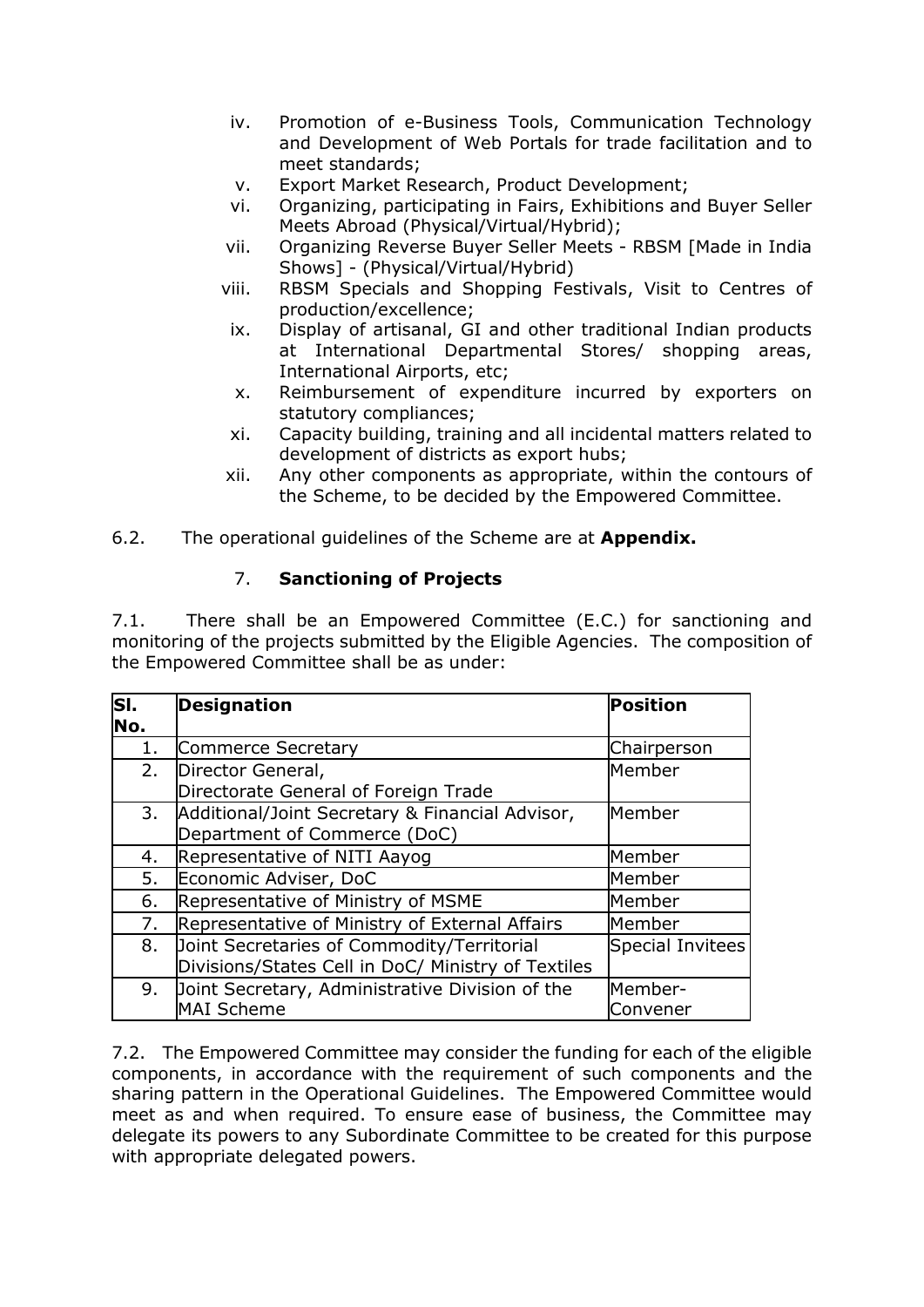7.3. The quantum of assistance shall be as notified from time to time in the operational guidelines of the Scheme. The Empowered Committee may consider enhancement or curtailment of the sharing pattern, on a case to case basis, and to address focus areas, announced by the Government from time to time such as Budget Announcement, Foreign Trade Policy, etc. The project proposals approved by the EC shall be individually processed for financial sanction, in accordance with approval for sanction of funds as per laid down procedure in the Government of India.

7.4. E&MDA Division, i.e., the Division in charge of the Scheme in the Department of Commerce, will co-ordinate the work related to the Scheme and liaise with eligible agencies for release and utilization of the sanctioned funds

# 8. **Changes in Operational Guidelines**

Changes, if any, in the operational guidelines within the scope of the Scheme, would be with the prior approval of the Empowered Committee. Such changes may include modifications in individual exporter-wise cap and overall ceiling keeping in view the inflationary trend and budget ceilings for MAI Scheme and to meet Budget Announcement, Foreign Trade Policy, and other important announcements of the Government from time to time.

## 9. **Review, Physical Verification of Projects and Monitoring & Evaluation**

9.1 The Empowered Committee (E.C.) will also monitor the implementation of the sanctioned projects. To guide the Department/Implementing agencies for optimal utilization of available resources, monitoring and evaluation (M&E) of sanctioned projects would be undertaken. The EC shall, from time to time, issue instructions/guidelines for administration and monitoring of the Scheme. The M&E would be designed and implemented in collaboration with reputed institutions, such as IIFT, NCAER, ICRIER, IIMS, IITs, etc.

9.2. To ensure timely achievement of the objectives of the Scheme, the Empowered Committee shall periodically review the implementation under the scheme; and may lay down guidelines for administering the Scheme from time to time. The Committee may authorize an outside agency to undertake physical verification of projects as may be decided on annual basis, to ensure that the principles of canons of financial discipline are maintained.

9.3. The eligible agencies shall submit such reports and information as prescribed from time to time.

# 9.4. **Budget for Monitoring & Evaluation**

The Empowered Committee would assign necessary resources, not exceeding 2% of the annual Budget, to ensure regular Monitoring and Evaluation of the projects.

# **10. Scheme Validity**

The Market Access Initiative Scheme 2021 is valid from 01.04.2021 to 31.03.2026.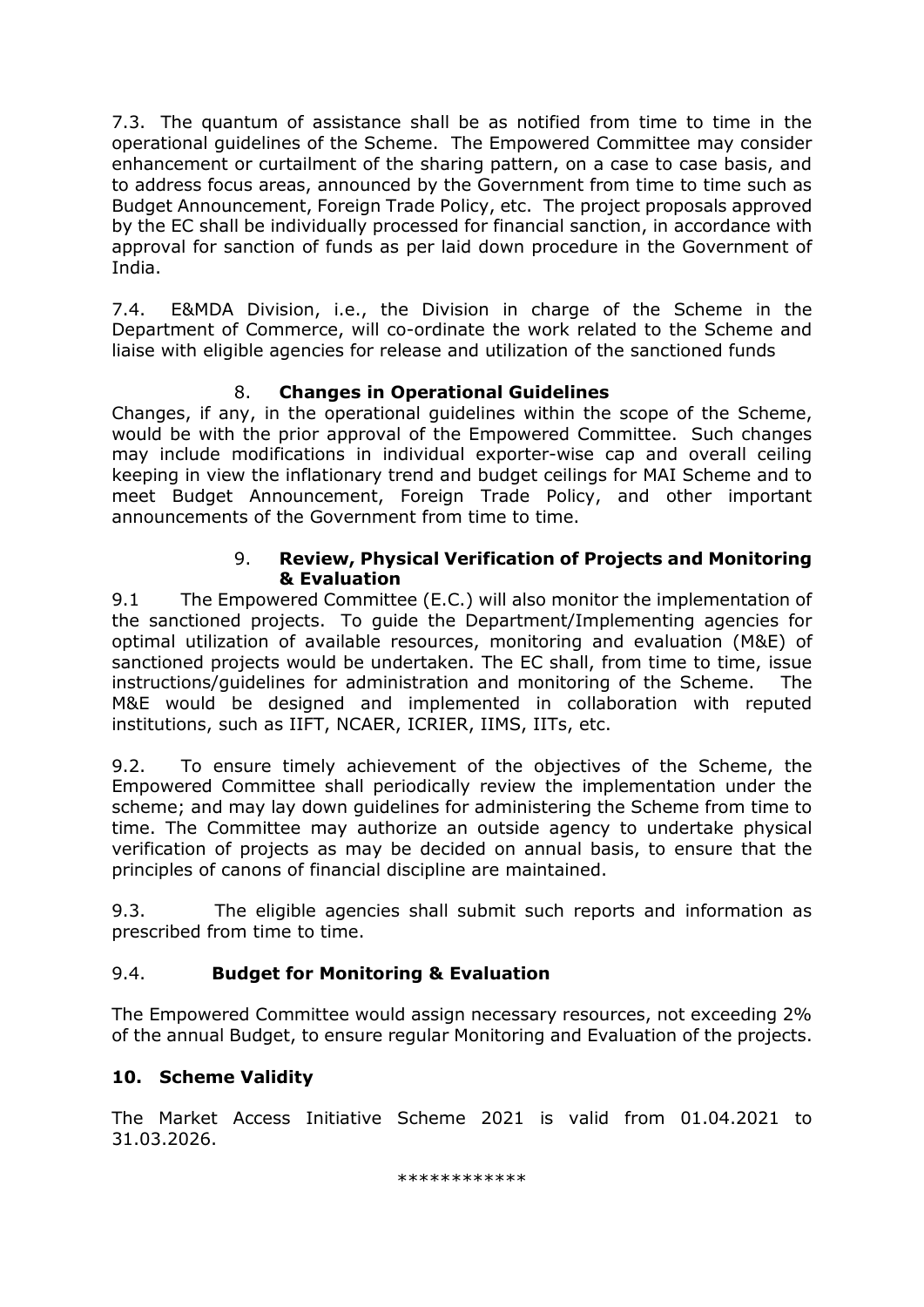*Appendix to the MAI Scheme 2021 (Refer Para 6.2 of the Scheme Guidelines)*

#### **No.11020/9/2021- E&MDA Government of India Ministry of Commerce & Industry Department of Commerce E&MDA Section New Delhi, the 19th July, 2021**

# **Operational Guidelines for the Market Access Initiative Scheme 2021 (MAI 2021)**

# **Part-I: General Principles**

## **1.1. Introduction**

The Department of Commerce has been implementing the Central Sector Market Access Initiative Scheme, 2018. The Scheme has now been revised effective from 1<sup>st</sup> April, 2021 to 31<sup>st</sup> March, 2026. The Operational Guidelines of the Scheme, unless revised, amended or superseded by the authority competent to do so under the Scheme, shall be as under:-

#### **1.2 Implementing Agencies**

The eligible agencies seeking financial assistance under the Scheme would be the implementing agencies. Depending upon the requirements peculiar to the components, the implementing agencies may associate any organization or institutions, by following due transparent process, to implement the components/ work as approved by the Empowered Committee.

#### **1.3 Implementation of the Scheme Components & Pattern of Assistance**

The implementation of various components of the MAI Scheme 2021 would be in accordance with the Scheme Guidelines and the operational procedures as prescribed in the Operational Guidelines as well as the directions given by the Empowered Committee.

# 1.4. **Applicability of the General Financial Rules, 2017**

The assistance under the Scheme is subject to the General Financial Rules, 2017, including any amendments or revisions made thereto by the Government and the instructions issued by the Ministry of Finance and the Department of Commerce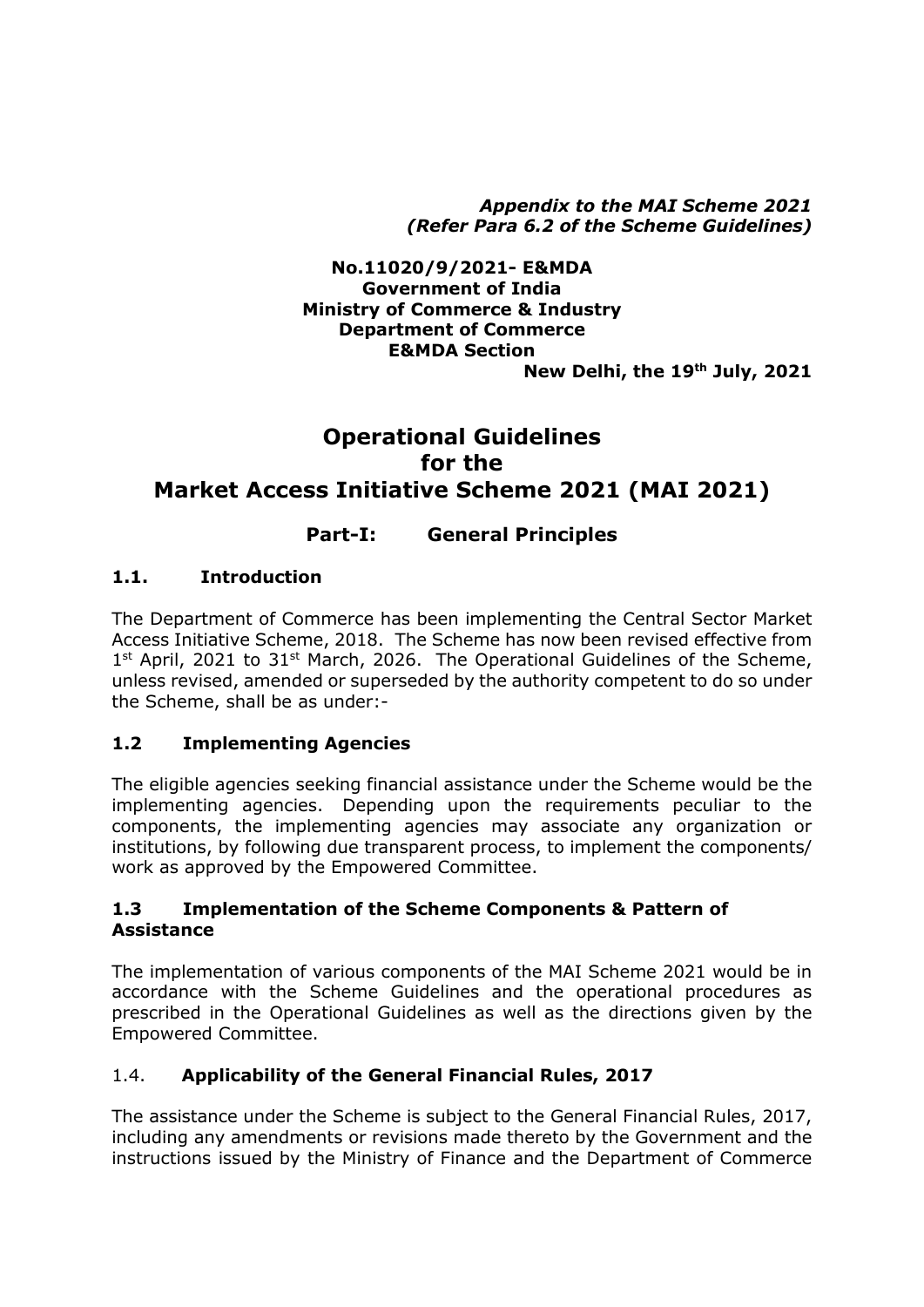from time-to-time. All implementing agencies have to abide by such rules and instructions.

# **Part-II: General Guidelines for Submission of Proposals**

# 2.1 **Submission of proposals**:

The eligible agency, desirous of getting assistance under the Scheme, may move proposals (as per prescribed formats), complete in all respect, to the E&MDA Division through the Commodity/Territorial Division/ Line Ministries concerned. This will apply to all proposals including those for Market & Research Studies. The Online forms for submission of project proposals are at **Annexures-I to V.**

## 2.2. **Examination of proposals**

2.2.1. The proposals shall be examined first by the Commodity/Territorial Divisions concerned. Proposals related to Services Sector shall be routed through the Services Export Division. Wherever felt necessary, the Territorial Division concerned may consult the Indian Missions abroad. Such proposals will be recommended by the Divisions/Line Departments as per proforma in **Annexure-VI.**

2.2.2. The Sub-Committee(s) headed by Joint Secretary, E&MDA, will consider the proposals recommended by the Divisions and shall in turn make recommendations to the Empowered Committee [EC]. The Composition of the Sub-Committee is at **Annexure-VII.** The Sub-Committee (SC) and the Empowered Committee (EC) can also take up any proposal suo moto.

2.2.3. As far as possible the Territorial Divisions should ensure convergence of all proposals of a Territory in coordination with the Commodity Divisions. The SC shall ensure convergence, territory-wise, at its level based on interactions held in the SC meetings.

# 2.4. **Consultation with Indian Missions abroad**

The Indian Missions abroad concerned should be involved in this exercise from the beginning itself so that the activities can be carried out in a meaningful manner under the India brand. The Territorial Division concerned in Department of Commerce will ensure this and agencies concerned shall liaise with officers concerned in the Territorial Division.

# 2.5. **Product specialization**

For undertaking activities under the Scheme, the Trade Bodies/Organizations, other than EPCs, would also be expected to develop their core competence on such verticals by developing expertise within the organization. Organisation-wise commodity/ services verticals decided is at **Annexure-VIII.**

#### 2.6. **Commodity matrix**

Keeping in view the evolving trends, proposals could also be submitted covering commodities and related services jointly, if necessary, by synergizing the efforts of various EPCs/ trade bodies/organizations.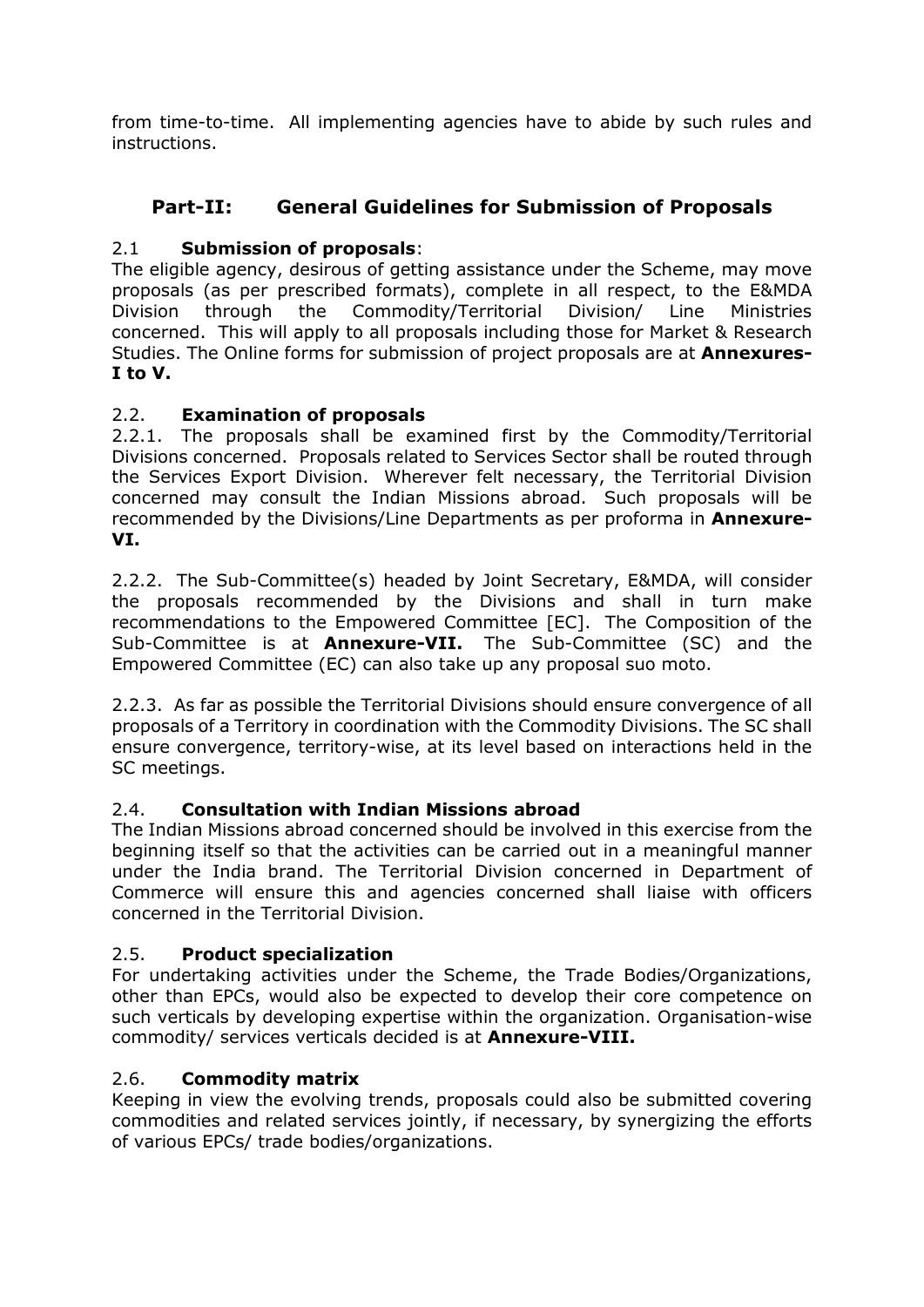# 2.7. **Assistance for State-specific events**

State specific events would be discouraged, excepting those specified in the Scheme Guidelines to attain the objective of developing districts as export hub. Based on the justification given by the EPC/ Trade Body, the Empowered Committee may consider such proposals, on a case-to-case basis.

# 2.8. **Long-Term and Short-Term Plans**

Based on their long term and short-term export promotion strategies, the Commodity Divisions and the Territorial Divisions will prepare Annual Action Plans for the Commodity and Territory concerned and accordingly encourage the EPCs/ Trade Bodies to submit proposals for financial assistance under the Scheme. Apart from exploring new and emerging markets, such plans should also focus on capacity building, product development, standards and regulatory requirements, etc., for different markets. Further, the Territorial Divisions, in consultation with Commodity Divisions, will prepare a calendar for three to five years for participation in the events in the region. There would be a concerted effort to identify new markets with a sectoral approach.

## 2.9. **Branding**

Branding of Indian goods and services plays an important role in capturing and developing markets abroad. The quality of products and services as well as the display materials should be such that it leaves an impression in the minds of the users, visitors to the exhibition pavilion etc. The Indian goods and services should be seen as an ambassador of Indian quality and fineness. Keeping this in mind, all the eligible agencies participating under the Scheme should ensure standards of quality not only in the display but also in the actual products and services. While claiming reimbursement of expenditure for various events/activities and activities the eligible agencies should certify about the standards of quality which would be duly verified by the Territorial or Commodity Divisions in consultation with stakeholders such as Indian Mission abroad, etc., wherever required. The recommendation from the Territorial or Commodity Divisions in Department of Commerce/other Departments and Ministries would be in a prescribed proforma, as mentioned at para 2.2.1 above.

# 2.10 **Conflict of interest**

EPCs/ Trade Bodies shall maintain complete transparency and follow due procedure in awarding contracts to agencies hired for execution of any work related to the activity funded under the Scheme. For any contract awarded by the management, to avoid any controversy and have transparency in awarding contracts to agencies hired for any activity funded by the Government, at the time of submission of accounts to the Department, the EPC/Trade Body would give a certificate to the Department indicating disclosure of interest in awarding such contracts.

#### 2.11 **Promotion of start-ups**

In view of the national focus on promoting Start Ups, separate area may be earmarked for "Start-up" participants as far as possible.

2.12. **Promotion of exporters belonging to MSMEs/Start-ups/ North East Region, J&K, Ladakh and other hill areas and exporters belonging to SC/ ST/ Women/Youth.**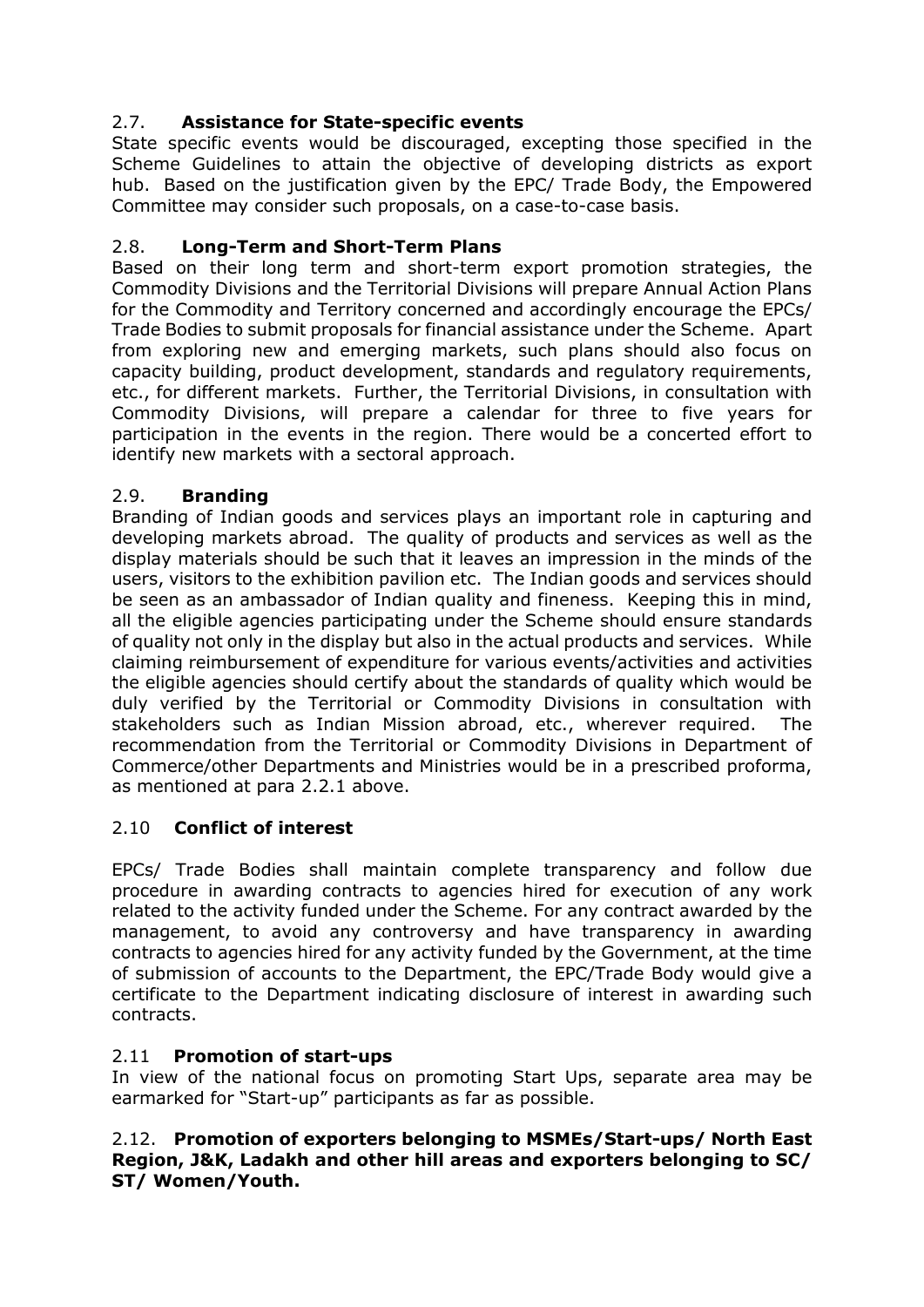It shall be the endeavour of the EPCs and Trade Bodies to promote exporters belonging to MSME, Start-ups, North East Region, J&K, Ladakh & other hill areas and the exporters belonging to SC/ ST/ Women and Youth. They may be given preference in the activities undertaken with the MAI assistance.

# **Part-III: Component Specific Guidelines**

# **Activities Abroad**

## 3.1. **Minimum participants**

It should be the endeavour of the agencies/organizations to ensure that the benefits of the Scheme reach a larger number of exporters especially those who are comparatively newer to export market and enhance their capabilities. For participation in activities abroad, minimum 50 exhibitors/ exporters are stipulated for considering a proposal, except in the case of some smaller sectors. For new markets and new products/ services as also for niche sectors, proposals with less than 50 participants can also be considered, if justification for that market/ commodities/ services is provided. Reason for seeking lesser participation should be indicated in the application itself.

## 3.2. **Number of participations allowed in an event/ in a year:**

3.2.1. In order to ensure that the benefits of the Scheme reach a larger number of exporters, a maximum of three participations in a particular trade fair/exhibition would only be eligible for MAI assistance, i.e., members who have availed assistance three times (including past cases) for a particular fair/exhibition, thereafter have to participate in that fair on their own. In the case of exporters belonging to SC/ ST/ Women and the exporters having f.o.b. value of exports of or less than Rs.50 crore in a year, 5 participations in a particular event is allowed.

3.2.2. EPCs/Trade Bodies must ensure that the MAI funding support is only provided to a member/participant company for a maximum of three MAI events in a year. In the case of exporters belonging to SC/ ST/ Women and the exporters having f.o.b. value of exports of or less than Rs.50 crore in the preceding year, 5 participations in a year is allowed, provided each one of these is in different market (e.g. Africa, LAC, WANA, ASEAN, etc).

#### 3.3 **Joint Events:**

3.3.1. Efforts should be made to maximize participation by clubbing different agencies participating in one event/activity to make it more effective in terms of its outcome. Detailed guidelines for such joint participation are at **Annexure-IX.**

3.3.2 The participating agencies would ensure that the hiring of space and the India branding is common for the event/activity and also that separate pavilions are not created unless the participation is in the pavilions relating to the specific verticals. Wherever two agencies are jointly funded, the agency mobilising the larger participation would be the lead agency for the event/ activity, *solely for the purpose of booking of space*.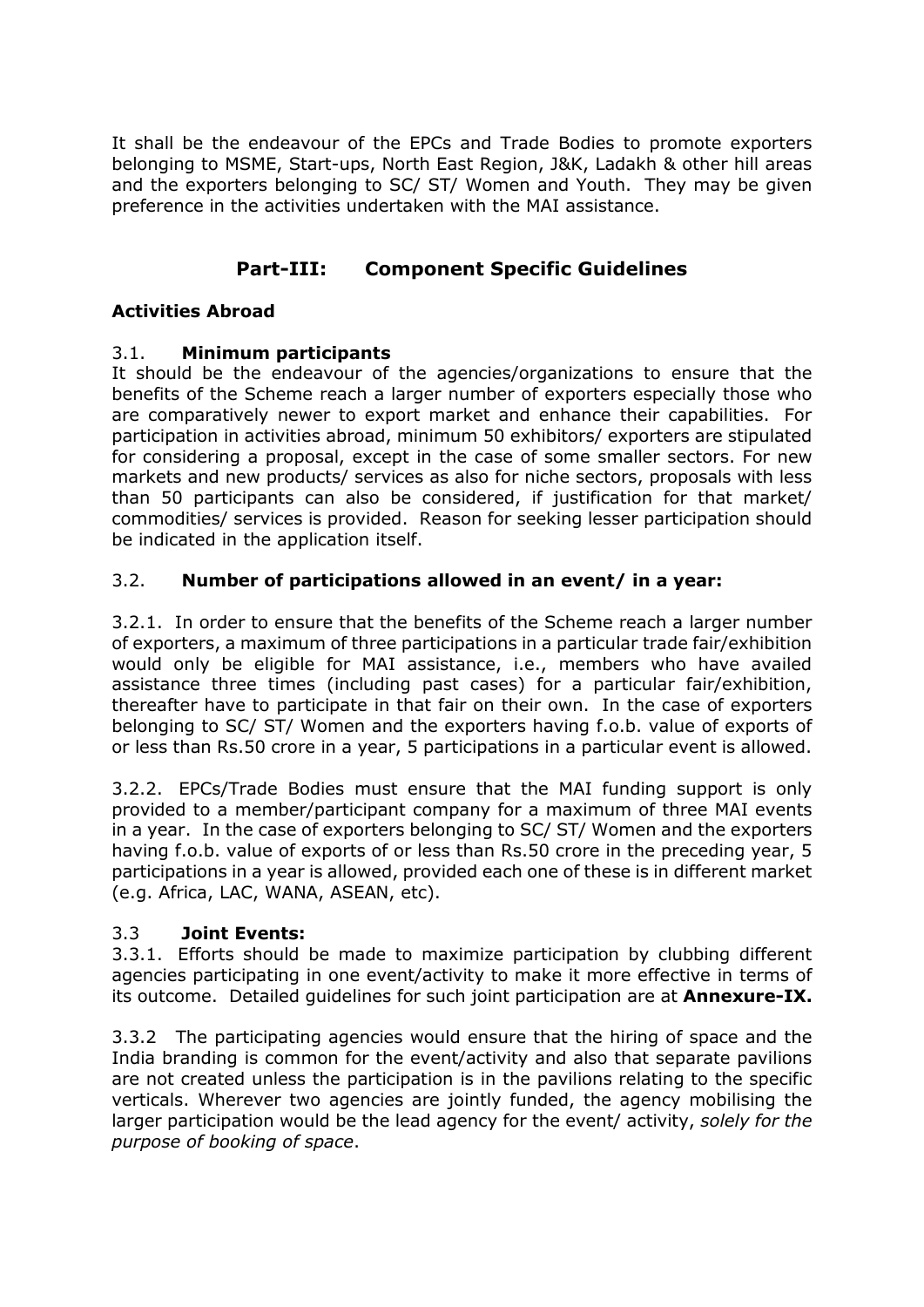# 3.4. **Trade Delegations**

For markets where significant events are not identified or not found suited for participation in significant numbers, the EPCs shall ensure proposing Trade delegations to such markets for Buyer-Seller interaction. Such Trade delegations shall be ensured by the Commodity Division to markets where regulatory restrictions are prevalent (so that exporters can interact / understand such regulatory requirements of the market). Such lists shall be drawn up in advance every year and shared with E&MDA Division.

3.5. The proposals shall clearly indicate the details of participants who are participating with own funds and those participating with Government funding. In established events, where Indian companies are known to participate on their own, efforts should be made to position such participants under or nearby the 'India pavilion' in order to elevate the presence and exhibiting strategy of Indian exporters.

# 3.6. **Funding for established events**:

EPCs / Trade Bodies, etc., would make efforts to organize the established events (for which Government assistance have been provided over a period in the past) with lesser Government funding. Over a period, such events can be held on a larger scale by allowing more contribution from exhibitors and cut down expenditure on items such as support for visitors/buyers. (i.e., the presentation of the event should attract visitors on its own without need for funding from Government).

#### 4. **Reverse Buyer Seller Meets (RBSMs) including RBSM Specials, Shopping Festivals and other such activities organised in India**

4.1. The proposals should ensure coverage of all the relevant verticals or covering all the relevant products of the value chain of the sector, so that a mega event of the sector is organised and branded as India centric event. The funding to each of the sector specific agencies can be made separately whereas the lead agency would be the one which brings the maximum number of foreign buyers. The Commodity Divisions(s) would coordinate with EPCs/Trade Bodies, etc., concerned for such RBSMs before recommending the proposals to Sub-Committee. For creating brand value, International Acclaimed Brands can be affiliated. And, as far as possible, not more than two events should be conceived for each of the major sectors such as Textiles, Leather, Health and Pharma, etc. A fixed date and place would add to its attractiveness and memory. The RBSM participating buyers can be taken to centres of excellence for which a guided tour can be arranged. This can also be dovetailed with medical tourism, yoga, etc., while focusing on the specific sector/product for which the RBSM is held. The remotely located entrepreneurs and exporters, especially in MSME sector (who are unable to spend resources to reach RBSM location) can assemble and interact with the foreign buyers

# 4.2. **Funding for hosting foreign buyers**

In RBSMs, not more than two buyers from a single company would be allowed for reimbursement of airfare and hotel expenses. Ideally the host would support one buyer per company / organization. Overseas buyers should not be related to Indian exporters registered with the EPC/Trade Body. (The proposals from RBSM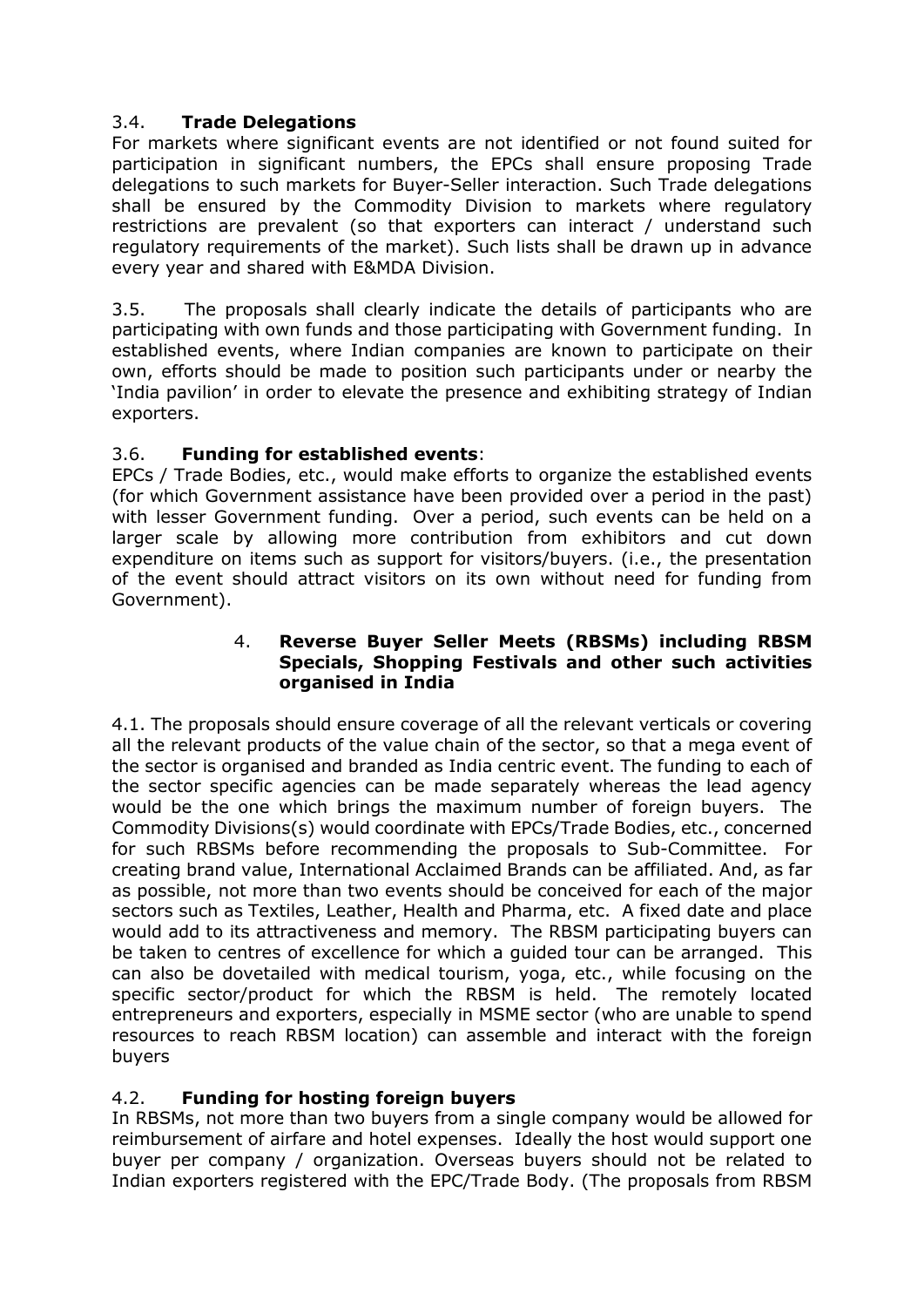shall distinctly indicate buyers funded with Government support and those participating on their own). Funding for hosting foreign buyers will be on lump sum basis, subject to ceiling prescribed per buyer and actual expenditure on hosting them, whichever is less.

# 4.3 **Selection of Buyers**

EPCs/ Trade Bodies should undertake due diligence regarding credentials of the buyers, prepare a list of potential buyers, share it with Indian Embassies/High Commissions and interact with counterparts of business organisations abroad, so that both Buyers and Sellers can get prior information about potential clients.

# 4.4. **Digital platform for B2B meetings**

A platform should be developed for B2B meetings. Entire data-base of Buyers and Exhibitors of an RBSM should be kept alive for at least a year after completion of the event. EPCs/ Trade Bodies should also maintain database of foreign buyers and ensure that one buyer is not repeatedly supported for more than 3 occasions.

# 4.5. **Best/Innovative Practices**

Each EPC/ TPB should highlight the best/ innovative practices followed by them, which can be adopted by other EPCs/ TPBs.

# 4.6. **Optimal Participation**

All EPCs/ TPBs should ensure that foreign buyers spend sufficient time in RBSMs. Refundable deposits may be introduced to ensure presence of buyers.

# 5. **Market & Research Studies**

5.1. Normally, only such subjects/issues, on which no study has been done in the last three years, be considered for fresh study unless there are compelling circumstances. Proposals for updating of existing Studies can also be considered. *[Division concerned to refer to the consolidated database on studies for this purpose]*

5.2 Proposal for fresh study should contain information regarding terms of reference, timeline for achieving targets, methodology, sample size *(if any survey is involved)*, financials, etc.

5.3. Any proposal for studies initiated by any trade body related to Services Sector would need to be vetted/recommended by the EP (Services) division of the Department, to ensure that the study meets the mandate/ priority sectors/ activities of the Department.

5.4. An indicative list of organizations for carrying out studies is at **Annexure-X.**

# **Services**

6.1. To have a concerted plan for the Services sector for funding events/ activities under MAI, funding proposals concerning the following verticals of the services sector would be given priority: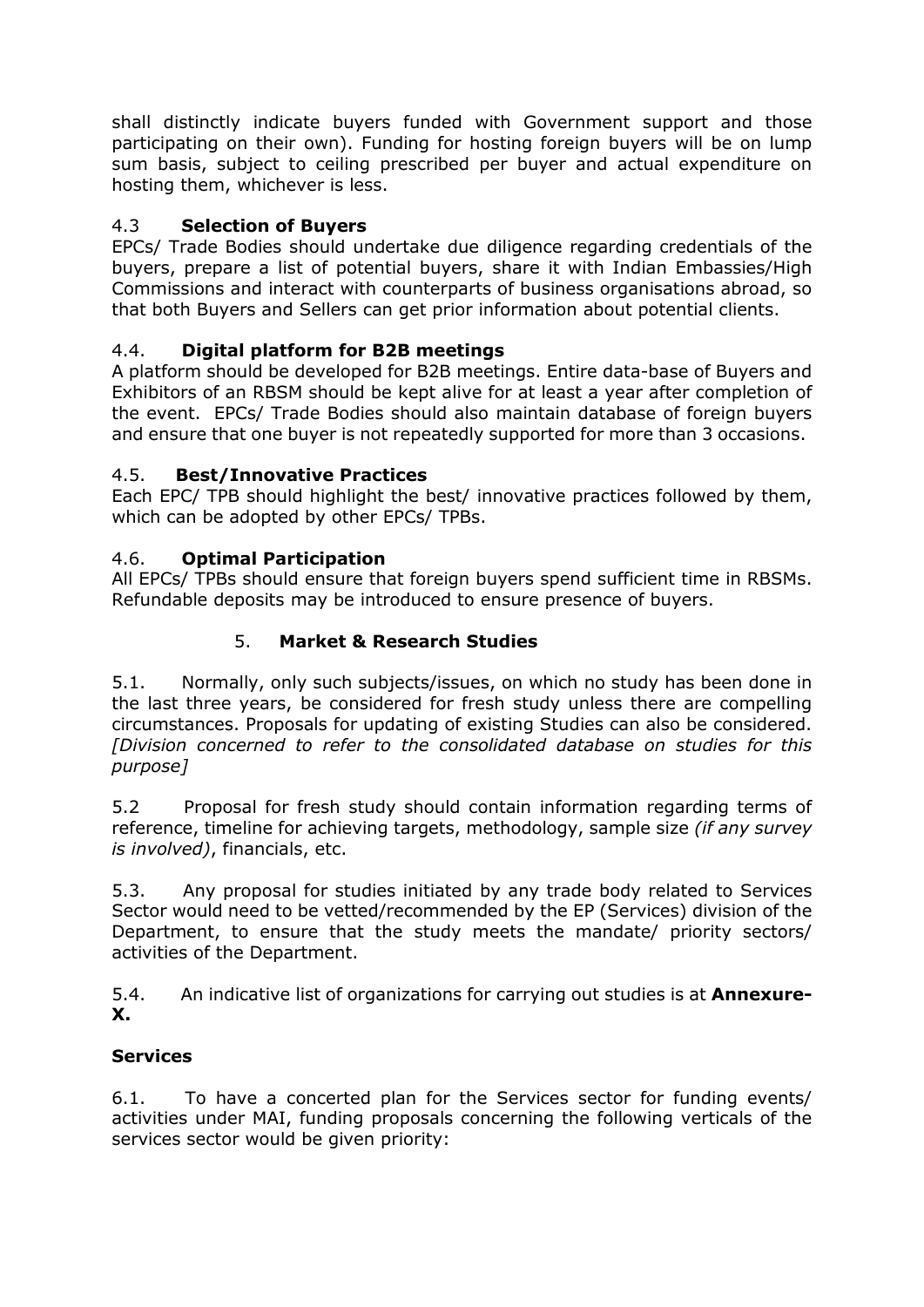|      | Information Technology and            | vii. | Legal Services                   |
|------|---------------------------------------|------|----------------------------------|
|      | Information Technology enabledviii.   |      | Communication Services,          |
|      | Services (IT& ITeS)                   | ix.  | Construction and related         |
| ii.  | Tourism and Hospitality               |      | Engineering Services,            |
|      | <b>Services</b>                       | Х.   | <b>Environmental Services</b>    |
| iii. | <b>Medical Value Travel</b>           | xi.  | <b>Financial Services</b>        |
|      | (Healthcare) Services                 | xii. | <b>Education Services</b>        |
| iv.  | Transport and Logistics Serviceskiii. |      | Any other services identified by |
| ν.   | Accounting and Finance                |      | the Services Division of the     |
|      | <b>Services</b>                       |      | Department of Commerce           |
| vi.  | Audio visual services                 |      |                                  |

# **Part-IV: Funding and Level of Assistance**

# 7.1. **Sharing pattern**:

Assistance under the Scheme to EPCs and Trade Bodies will be on cost sharing basis. Unless indicated otherwise in this Part of the Guidelines, Government funding under the Scheme will be a maximum of 65% of the actual cost. However, the priority sectors will be eligible for enhanced assistance of 90% of the actual cost under the Scheme.

# 7.2. **Priority Sectors:**

The EPCs primarily dealing with the agricultural including food items, handicrafts, handlooms, GI Products, carpets, leather, sports goods & toys, silk, wool, jute and minor forest produce will be eligible for priority sector funding. Further, participation of exporters from NER, J&K, Ladakh and hill areas and the exporters belonging to SC/ ST and women exporters would also be eligible for priority sector funding. The Empowered Committee will have the powers to include or exclude any of the products/ services from the priority sector funding.

# 7.3. **Eligible components and items of expenditure:**

Unless the Competent Authority decides otherwise, the eligible components and items of expenditure and the level of assistance for the activities approved under the Scheme will be as under:

| SI.<br>No. | Components                     |    | <b>Items of Expenditure</b> | Ceiling/<br><b>Sharing</b><br>Pattern/<br>special<br>conditions |
|------------|--------------------------------|----|-----------------------------|-----------------------------------------------------------------|
| (1)        | $\mathbf{2}^{\mathbf{1}}$      | 3) |                             | (4)                                                             |
| 1.         | Capacity building of exporters | i. | Setting                     | up/Ceiling:<br>Rs.1                                             |
|            | on Standards and Regulations,  |    | upgradation of crore;       |                                                                 |
|            | Export Packaging, Export-      |    | Quality                     | additional                                                      |
|            | oriented Skill Development,    |    | Certification               | amount,<br>not                                                  |
|            | Training;                      |    | Labs, Commonmore            | than                                                            |
|            |                                |    | Facility                    | Rs.10 lakh for                                                  |
|            |                                |    | Centres,                    | subsequent 3                                                    |
|            |                                |    | Design                      | years, on case                                                  |
|            |                                |    | Centres,                    | to case basis.                                                  |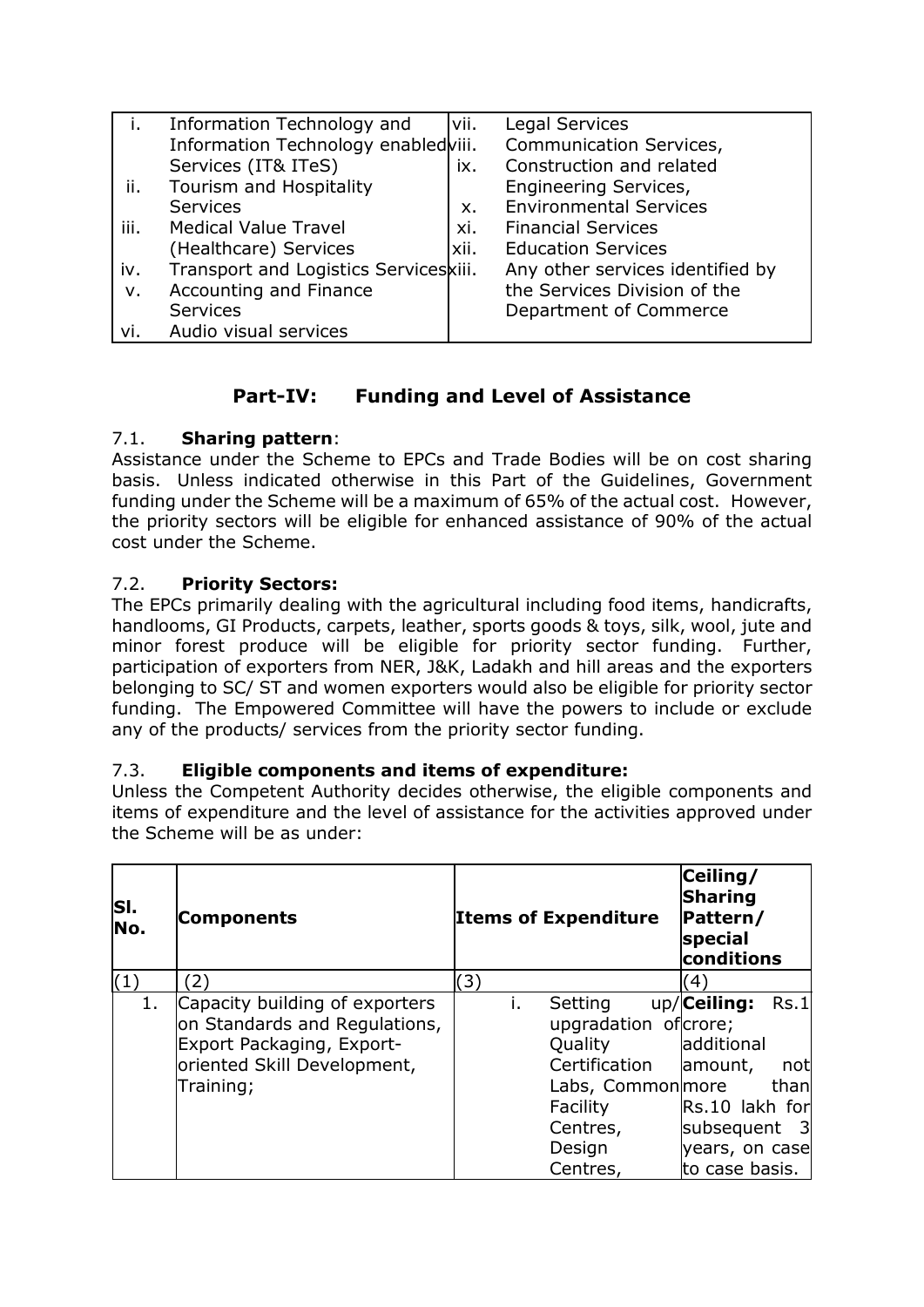| sanitary<br>and                |
|--------------------------------|
| phyto-sanitary Sharing         |
|                                |
| (SPS)<br>pattern:<br>As        |
| 7.1<br>compliance<br>per para  |
| and 7.2 of the<br>measures     |
| including<br>Operational       |
| Guidelines;<br>testing         |
| facilities,<br>in 100%,<br>if  |
| existing<br>orinitiated by the |
| upcoming hubsDepartment of     |
| of Commodity/Commerce          |
| <b>Services</b>                |
| sectors;                       |
| ii.<br>Developing              |
| appropriate                    |
| training                       |
| materials<br>and               |
|                                |
| modules                        |
| (including cost                |
| effective online               |
| module) on a                   |
| range of export                |
| related topics;                |
| iii.<br>Organising             |
| training                       |
| programmes                     |
| for the trainers               |
| and exporters,                 |
| seminars/,                     |
| workshops,                     |
| for<br>etc.                    |
| upgrading                      |
| necessary skill                |
| in<br>export                   |
| market,                        |
| including                      |
| training on use                |
| of information                 |
| and                            |
| communicatio                   |
| n technologies.                |
|                                |
| The<br>eligible                |
| components                     |
| are as under:                  |
| a. Venue Cost,                 |
| b. Faculty<br>Charges,         |
| and                            |
| c. Organising                  |
| Expenses.                      |
| Hiring consultants/<br>iv.     |
| designers/                     |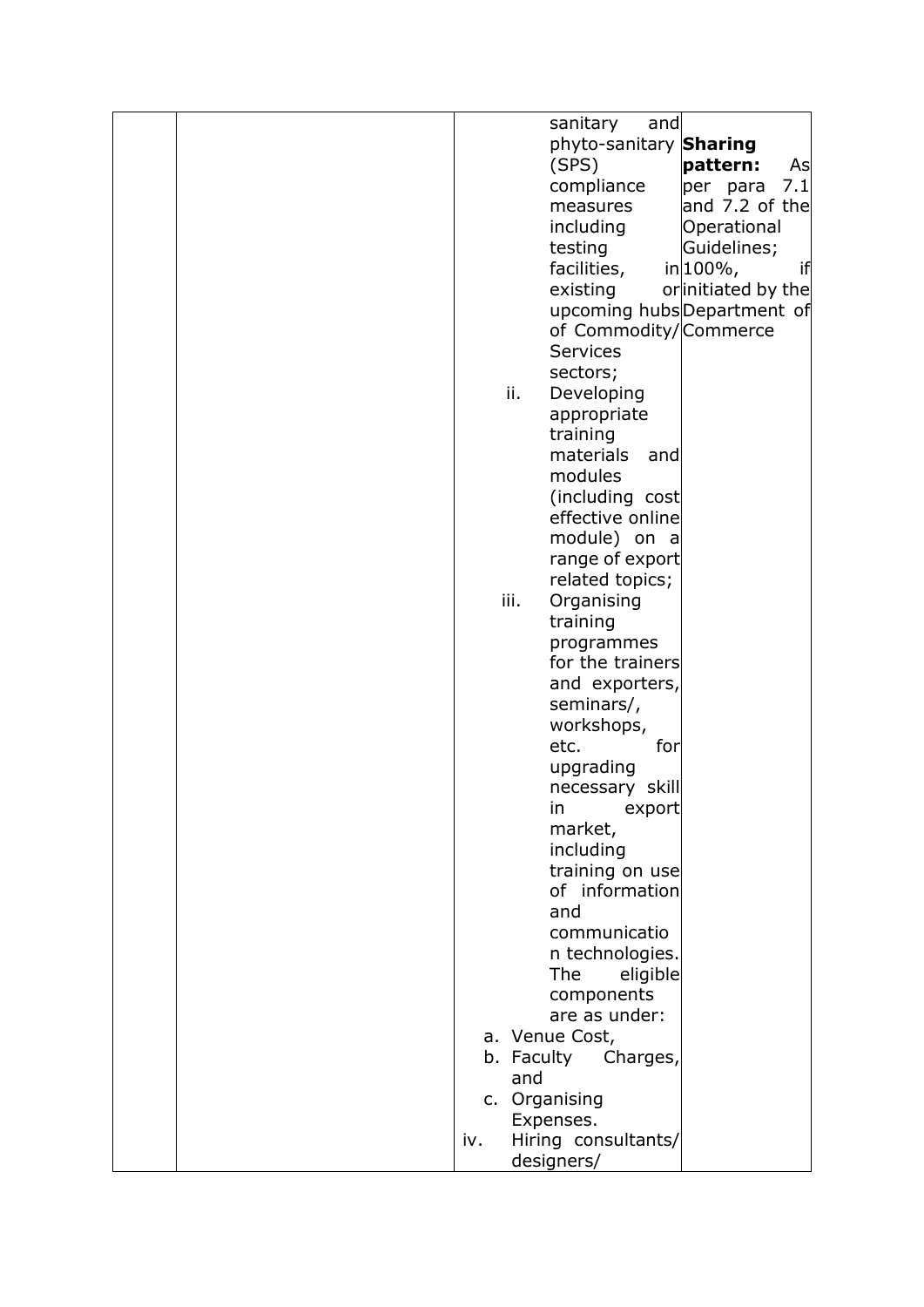|    |                                                                                                                          | v.        | technical experts in<br>the export market.<br>Any or all the above<br>items<br>and<br>other<br>incidental<br>matters<br>related<br>to<br>development<br>οf<br>District as Export<br>Hub                                                                                          |                                                                                                                   |
|----|--------------------------------------------------------------------------------------------------------------------------|-----------|----------------------------------------------------------------------------------------------------------------------------------------------------------------------------------------------------------------------------------------------------------------------------------|-------------------------------------------------------------------------------------------------------------------|
| 2. | Marketing, Branding, Publicity<br>Campaign and Cataloguing                                                               | i.<br>ii. | Upgrade<br>marketing,<br>and branding ability<br>towards<br>driven approachespattern:<br>for exports<br>Publicity campaigns and 7.2 of the<br>Commodities/Operational<br>for<br><b>Services</b><br>identified<br>markets<br>through<br>variousRepeat                             | <b>Ceiling</b> : Rs.5<br>salescrore<br>market-Sharing<br>As<br>7.1<br>per para<br>inGuidelines.                   |
|    |                                                                                                                          | iii.      | means<br>promotion through beyond<br>digital media, social year subject to<br>media, etc.<br>Catalogues,<br>brochures including<br>digital<br>and<br>$e-$<br>catalogues,<br>οf<br>global standards for<br>identified<br>Commodities/<br>Services for use in<br>the focus markets | includingassistance<br>1 <sup>st</sup><br>approval<br>οf<br>EC.                                                   |
| 3. | Promotion of traditional Indian<br>products and services like<br>AYUSH, Yoga, GI products,<br>toys, crafts and artisanal | Τ.        | Any or all the items <b>Ceiling:</b><br>of<br>expenditurecrore<br>under<br>above                                                                                                                                                                                                 | Rs.1 <br>per<br>SI.No.1 market/<br>towardsproduct/                                                                |
|    | products, tribal products, etc                                                                                           | ii.       | promotion<br>traditional<br>products<br>and<br>services<br>Promotion through <b>Pattern:</b>                                                                                                                                                                                     | ofservices<br>per<br>Indianannum.<br><b>Funding</b>                                                               |
|    |                                                                                                                          |           | display at shopping 90%: 10%<br>areas, international<br>airports,<br>international<br>departmental<br>stores,<br>(assistance will beapproved<br>lease/<br>for<br>charges of display Maximum<br>space);                                                                           | Individual<br>Ceiling<br>for<br>participation of<br>etc. artisans<br>in<br>rentalactivities:<br>of<br>Rs.75,000/- |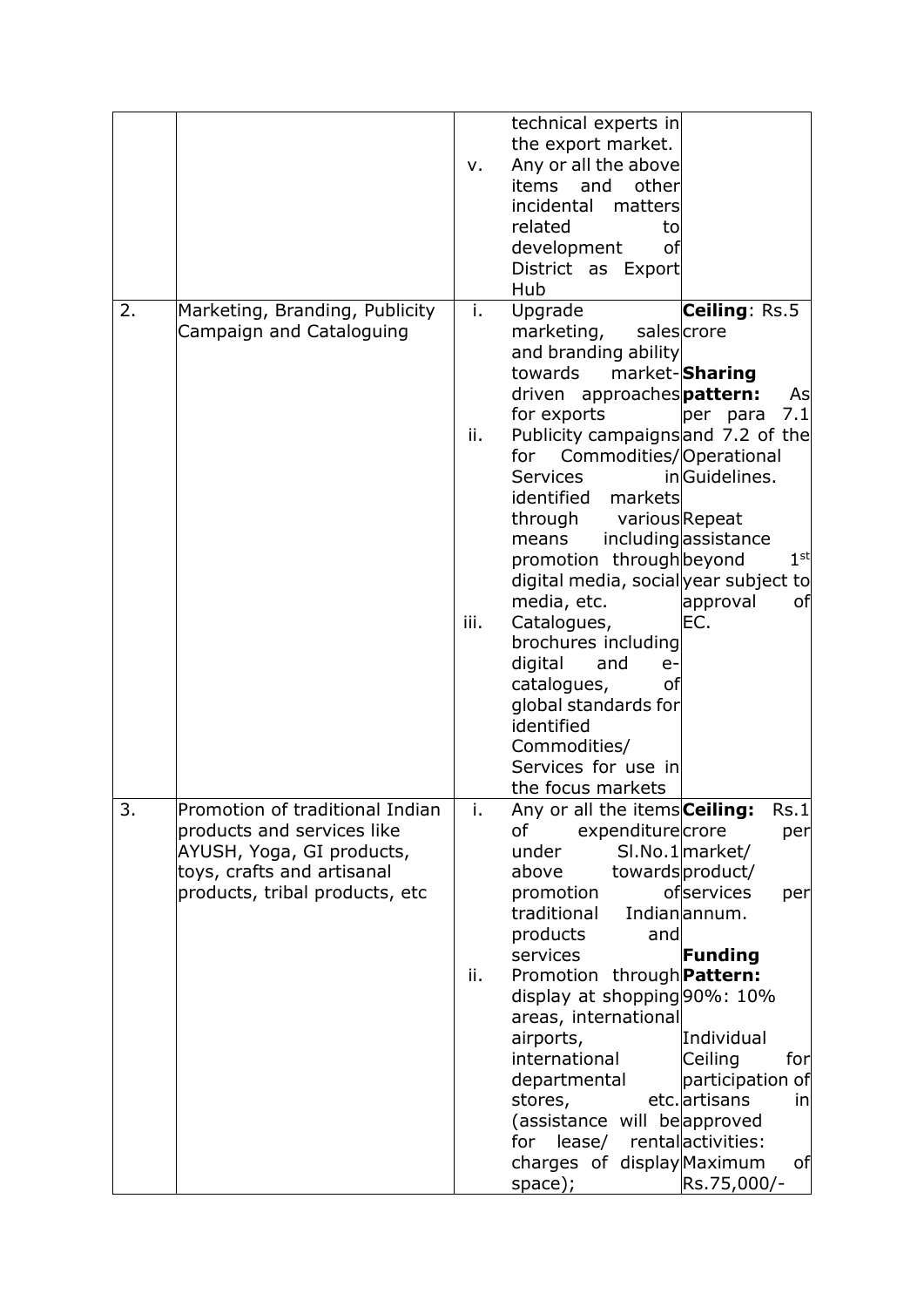|    |                                                                                                                                                 | iii.<br>iv.       | Participation<br>artisans, including- for Africa and<br>tribal<br>registered<br>Ministry of Textiles/Sharing:<br>Ministry of Tribal 100%<br>Affairs, in approved<br>activity,<br>through<br>implementing<br>the<br>agencies<br>concerned;<br>Any other specific<br>component<br>approved by the<br>Empowered<br>Committee.                                                                                                                              | of (Rs.1,25,000/<br>artisans, American<br>with continents)                                                                                                                                                   |
|----|-------------------------------------------------------------------------------------------------------------------------------------------------|-------------------|---------------------------------------------------------------------------------------------------------------------------------------------------------------------------------------------------------------------------------------------------------------------------------------------------------------------------------------------------------------------------------------------------------------------------------------------------------|--------------------------------------------------------------------------------------------------------------------------------------------------------------------------------------------------------------|
| 4. | Promotion of e-Business Tools,<br>Communication Technology and<br>Development of Web Portals for<br>trade facilitation and to meet<br>standards | j.<br>ii.<br>iii. | Development<br>digital platform and crore<br>trade<br>portal<br>to<br>facilitate<br>and<br>enhance exports of<br>Indian goods and<br>services;<br>E-solutions such as<br>mobile apps, etc.,<br>to facilitate access<br>up-to-date<br>to<br>market<br>export<br>information, prices,<br>trends, updates on<br>procedural<br>and<br>statutory<br>regulations, etc;<br>Any other specific<br>component<br>approved<br>the<br>by<br>Empowered<br>Committee. | of Ceiling: Rs.2                                                                                                                                                                                             |
| 5. | Export Market Research,<br><b>Product Development</b>                                                                                           | i.<br>ii.<br>iii. | Market/<br>related<br>studiescrore<br>aimed at facilitating<br>greater<br>access;<br>potentialper<br>Export<br>surveys<br>State/District;<br>Studies relevant to Guidelines;<br>JSG/<br>FTA/<br>WTO<br>along<br>other<br>relevant<br>bilateral<br>or                                                                                                                                                                                                    | Product Ceiling:<br>Rs.1<br>market <b>Sharing</b><br>pattern:<br>As<br>7.1<br>para<br>forland 7.2 of the<br>Operational<br>if<br>RTA/100%,<br>with initiated by the<br>studiesDepartment of<br>for Commerce. |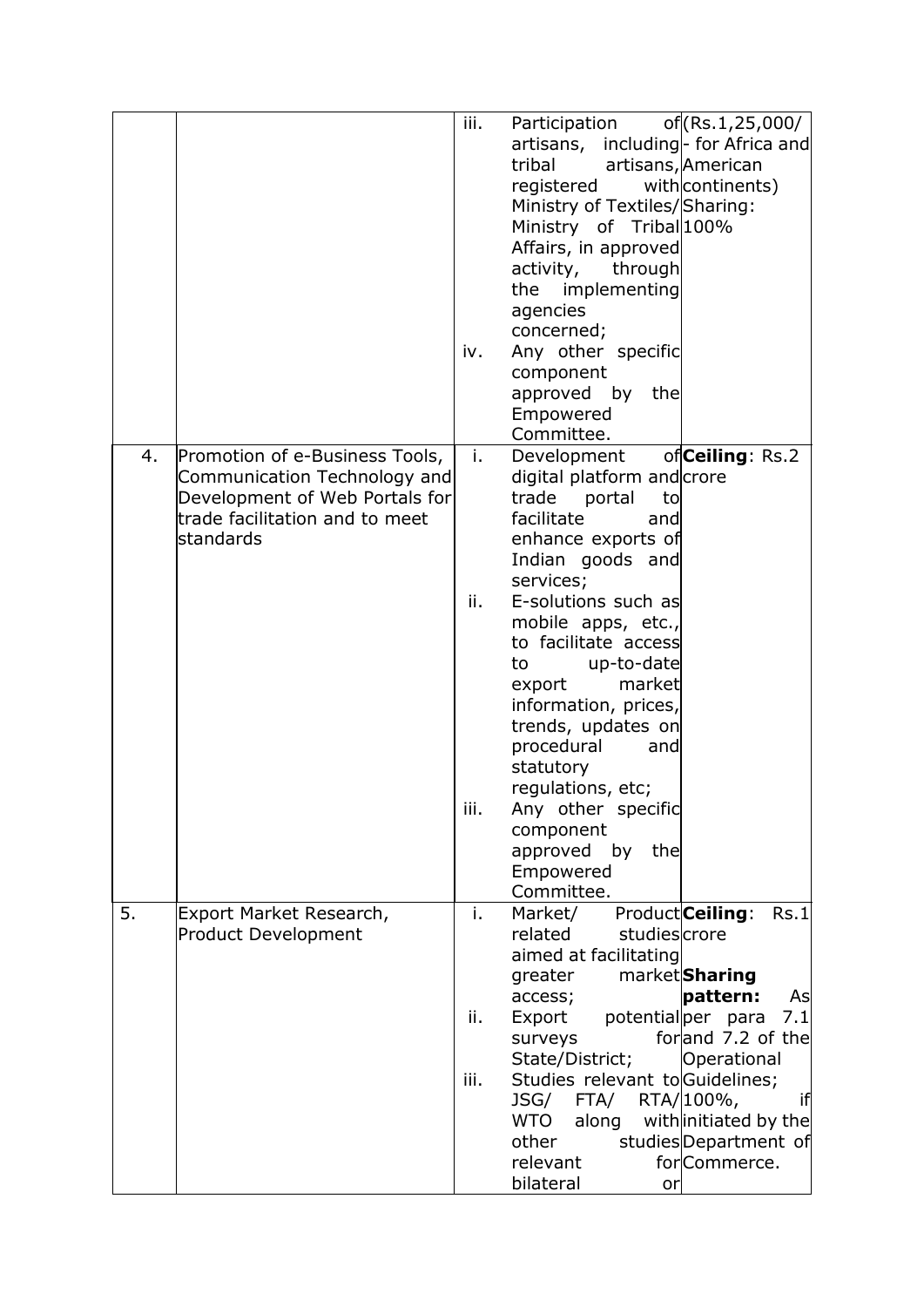|    |                                                                          |      | multilateral foreign<br>trade;          |                      |
|----|--------------------------------------------------------------------------|------|-----------------------------------------|----------------------|
|    |                                                                          | iv.  | Modernizing<br>and                      |                      |
|    |                                                                          |      | upgrading facilities                    |                      |
|    |                                                                          |      | for<br>developing                       |                      |
|    |                                                                          |      | commodities<br>οf                       |                      |
|    |                                                                          |      | high technology                         |                      |
|    |                                                                          |      | value<br>as<br>per                      |                      |
|    |                                                                          |      | evolving trends in                      |                      |
|    |                                                                          |      | the global markets                      |                      |
|    |                                                                          | v.   | Fees/<br>hiring                         |                      |
|    |                                                                          |      | for<br>charges                          |                      |
|    |                                                                          |      | Technical Experts/                      |                      |
|    |                                                                          |      | Consultants/                            |                      |
|    |                                                                          |      | Designers                               |                      |
|    |                                                                          |      | associated for such<br>The              |                      |
|    |                                                                          |      | project.<br>a<br>consultation/          |                      |
|    |                                                                          |      | coordination                            |                      |
|    |                                                                          |      | charges shall not                       |                      |
|    |                                                                          |      | exceed 2% of the                        |                      |
|    |                                                                          |      | project cost.                           |                      |
|    |                                                                          | vi.  | Any other study/                        |                      |
|    |                                                                          |      | market research to                      |                      |
|    |                                                                          |      | further<br>the                          |                      |
|    |                                                                          |      | objective of<br>the                     |                      |
|    |                                                                          |      | Scheme                                  |                      |
| 6. | (i) Organising/ Participating in                                         | j.   | Venue                                   | Cost, Ceiling: Rs.10 |
|    | Fairs, Exhibitions and<br><b>Buyer</b><br>Seller Meets Abroad (Physical/ |      | including<br>Participation              | crore                |
|    | Virtual/ Hybrid);                                                        |      | charges/ fee and Sharing                |                      |
|    |                                                                          |      | organising                              | pattern:<br>As       |
|    |                                                                          |      | expenses;                               | 7.1<br>per para      |
|    |                                                                          | н.   | Publicity                               | Costand 7.2 of the   |
|    |                                                                          |      | incurred                                | onOperational        |
|    |                                                                          |      | promotion/                              | Guidelines.          |
|    |                                                                          |      | marketing/                              |                      |
|    |                                                                          |      | publicity, including                    |                      |
|    |                                                                          |      | digital<br>marketing<br>for<br>buyer    |                      |
|    |                                                                          |      | participation;                          |                      |
|    |                                                                          |      |                                         |                      |
|    |                                                                          |      |                                         |                      |
|    |                                                                          | iii. | Cost<br>οf                              |                      |
|    |                                                                          |      | catalogue/printed<br>and<br>digital     |                      |
|    |                                                                          |      | material, including                     |                      |
|    |                                                                          |      | cost<br>0f<br>e-                        |                      |
|    |                                                                          |      | catalogue/e-                            |                      |
|    |                                                                          |      | brochure/<br>web-                       |                      |
|    |                                                                          |      | banners/<br>online                      |                      |
|    |                                                                          |      | advertisement and<br>other<br>materials |                      |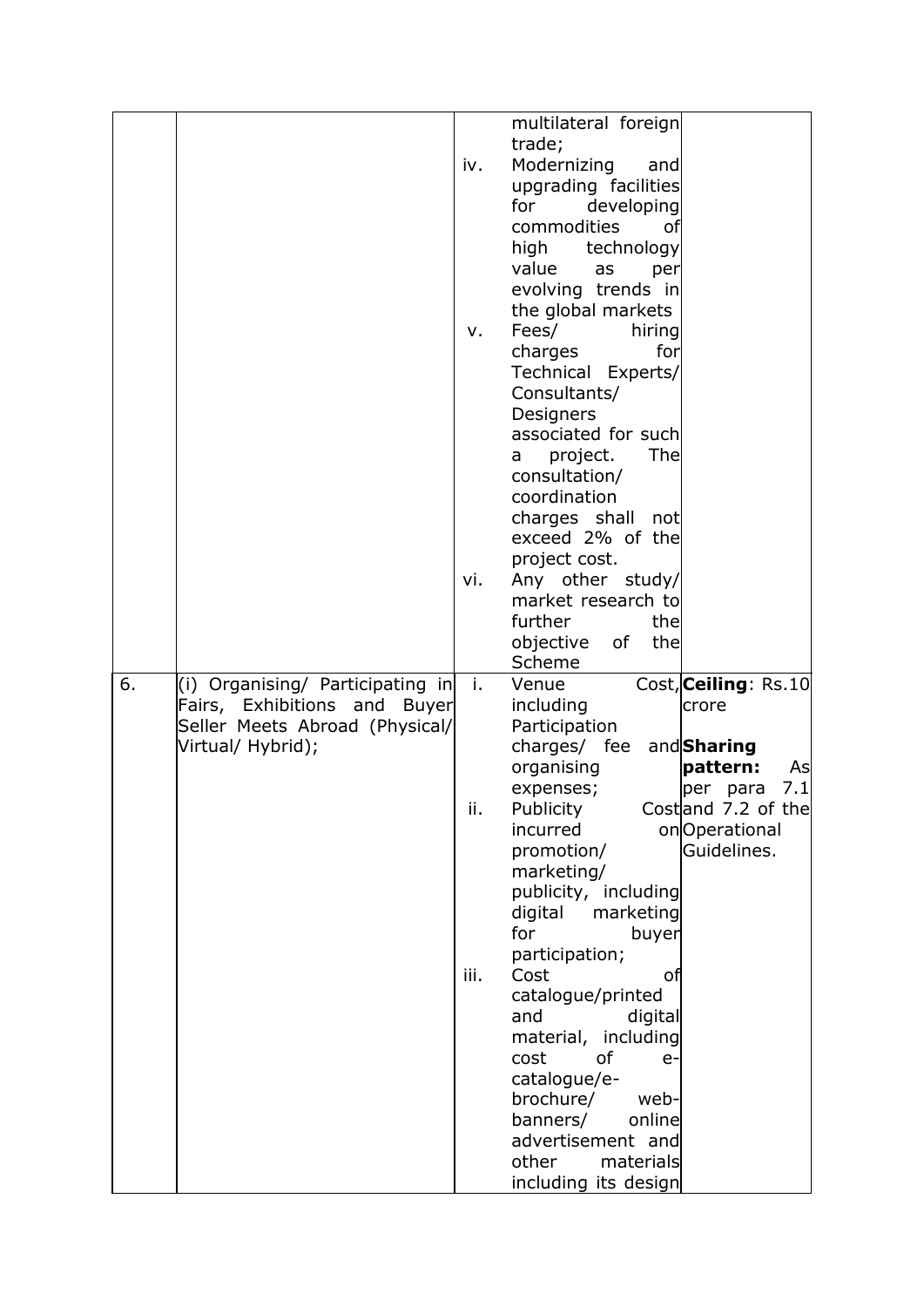|                               | and development/                            |
|-------------------------------|---------------------------------------------|
|                               | creation;                                   |
| iv.                           | Translation<br>and                          |
|                               | Interpreters                                |
|                               | charges;                                    |
|                               | Expenditure<br>v.                           |
|                               | towards<br>freight                          |
|                               | charges of exhibits;                        |
| vi.                           | Any other specific                          |
|                               | component                                   |
|                               | approved by the                             |
|                               | Empowered                                   |
|                               | Committee.                                  |
| (ii) Reimbursement of airfare | of <i>Individual</i><br>i.<br>Reimbursement |
| for participation in approved | air-fare<br>to <b>Ceiling</b> :             |
| international events          | of<br>Maximum<br>exporting                  |
|                               | companies with anRs.75,000/-                |
|                               | f.o.b.<br>of (Rs.1,25,000/<br>value         |
|                               | below- for Africa and<br>exports            |
|                               | Rs.50 crore in the American                 |
|                               | preceding financial continents)             |
|                               | year.                                       |
|                               | Note:<br><b>Sharing:</b>                    |
|                               | have 100%<br>a. Members to                  |
|                               | completed<br>12                             |
|                               | months<br>of                                |
|                               | Membership and is                           |
|                               | regularly<br>filing                         |
|                               | with<br>the<br>returns                      |
|                               | $EPC*$ ;                                    |
|                               | b. Permissible only to                      |
|                               | the regular Director                        |
|                               | Partner/                                    |
|                               | Proprietor or<br>a                          |
|                               | regular officer<br>of                       |
|                               | the company<br>on                           |
|                               | senior managerial                           |
|                               | position**.                                 |
|                               | c. Claim forms<br>duly                      |
|                               | filled<br><b>in</b><br>and                  |
|                               | complete<br>in<br>all                       |
|                               | respects must be<br>submitted               |
|                               | to<br>the<br><b>EPC</b>                     |
|                               | concerned/<br>FIEO within 45 days           |
|                               | of return to India.                         |
|                               | * Not applicable for any                    |
|                               | new EPC for a period of 5                   |
|                               | years from date<br>оf                       |
|                               | creation.                                   |
|                               | **Not admissible                            |
|                               | to<br>$\overline{a}$                        |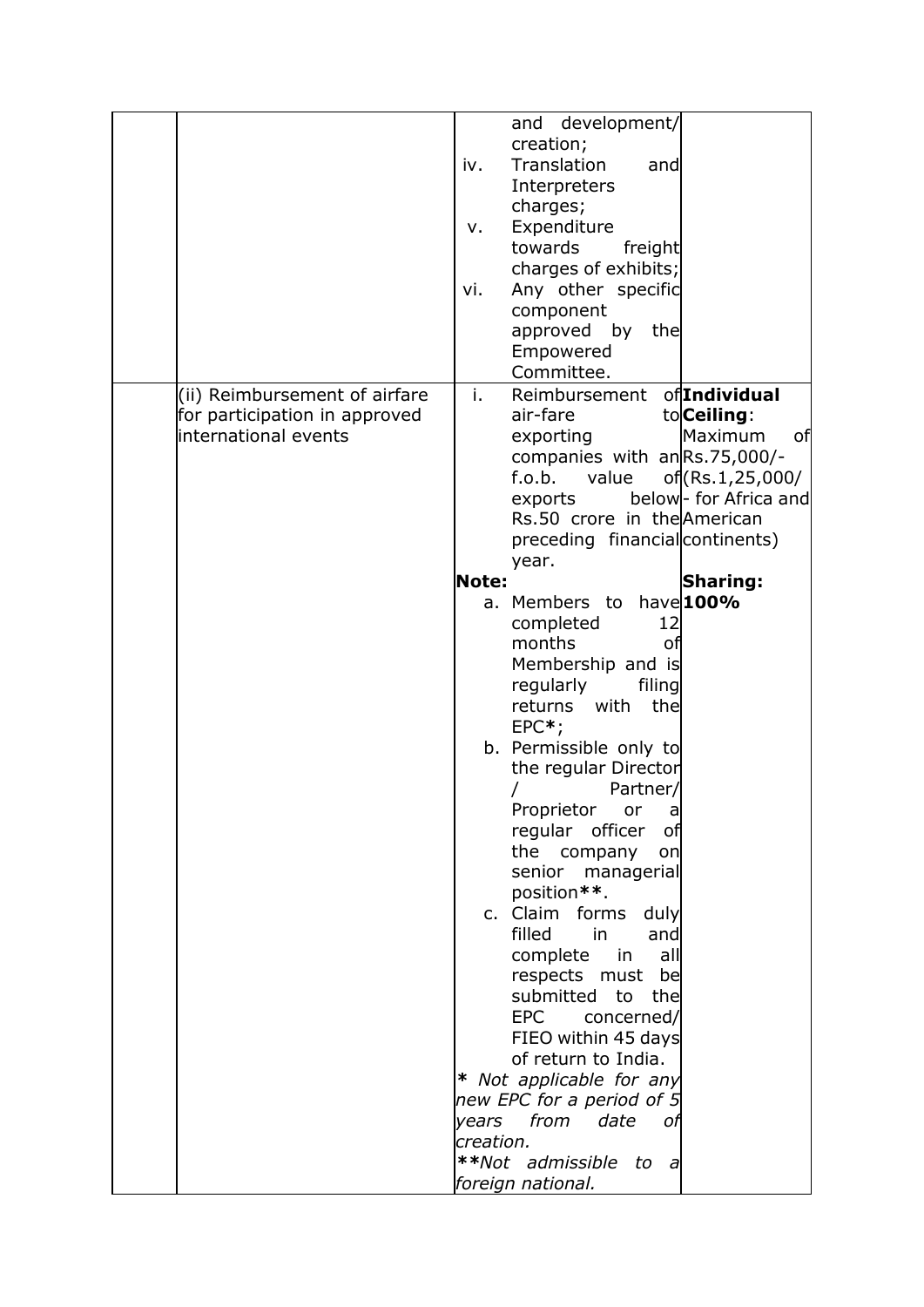| 7. | i.  | Organising<br>Reverse                 | j.   | Cost, Ceiling: Rs.10<br>Venue                                                          |
|----|-----|---------------------------------------|------|----------------------------------------------------------------------------------------|
|    |     | <b>Buyer Seller Meets [Made</b>       |      | including<br>settingcrore                                                              |
|    |     | India<br>Shows <sup>1</sup><br>in     |      | up/hiring of virtual                                                                   |
|    |     | (Physical/Virtual/Hybrid)             |      | platform/<br>space/                                                                    |
|    |     |                                       |      | licence fee/rent and <b>Sharing</b>                                                    |
|    | ii. | <b>RBSM</b><br><b>Specials</b><br>and |      | organising<br>pattern:<br>As                                                           |
|    |     | Shopping Festivals, Visit             |      | 7.1<br>expenses;<br>per para                                                           |
|    |     | Centres<br>of<br>to                   | ii.  | Costand 7.2 of the<br>Publicity                                                        |
|    |     | production/excellence                 |      | onOperational<br>incurred                                                              |
|    |     |                                       |      | promotion/<br>Guidelines.                                                              |
|    |     |                                       |      | marketing/                                                                             |
|    |     |                                       |      | publicity, including                                                                   |
|    |     |                                       |      | marketing Individual<br>digital                                                        |
|    |     |                                       |      | for<br>buyerCeiling<br>forl                                                            |
|    |     |                                       |      | foreign<br>participation;                                                              |
|    |     |                                       | iii. | Cost<br>of visitors:                                                                   |
|    |     |                                       |      | Maximum<br>of<br>catalogue/printed                                                     |
|    |     |                                       |      | digitalRs.75,000/-<br>and                                                              |
|    |     |                                       |      | material, including (Rs.1,25,000/<br>for <b>Africa</b><br>of<br>cost<br>$e$ - $\vdash$ |
|    |     |                                       |      | catalogue/e-<br>and American                                                           |
|    |     |                                       |      | brochure/<br>web-continents),                                                          |
|    |     |                                       |      | onlineSharing<br>banners/                                                              |
|    |     |                                       |      | advertisement and pattern<br>forl                                                      |
|    |     |                                       |      | materials hosting foreign<br>other                                                     |
|    |     |                                       |      | including its design visitors: 100%                                                    |
|    |     |                                       |      | and development/                                                                       |
|    |     |                                       |      | creation;                                                                              |
|    |     |                                       | iv.  | Translation<br>and                                                                     |
|    |     |                                       |      | Interpreters                                                                           |
|    |     |                                       |      | charges;                                                                               |
|    |     |                                       | ν.   | Cost of air travel                                                                     |
|    |     |                                       |      | and hotel stay for                                                                     |
|    |     |                                       |      | foreign<br>buyers,                                                                     |
|    |     |                                       |      | trade<br>journalists,                                                                  |
|    |     |                                       |      | buying<br>houses,                                                                      |
|    |     |                                       |      | regulators<br>оf                                                                       |
|    |     |                                       |      | sectors<br>like<br>Pharma,                                                             |
|    |     |                                       |      | Agriculture,<br>Food,                                                                  |
|    |     |                                       |      | Chemicals,<br>etc                                                                      |
|    |     |                                       |      | (EPC/ Trade<br>Body                                                                    |
|    |     |                                       |      | that<br>to<br>ensure                                                                   |
|    |     |                                       |      | foreign<br>buyers                                                                      |
|    |     |                                       |      | participating<br>in                                                                    |
|    |     |                                       |      | RBSMs are of the                                                                       |
|    |     |                                       |      | level of Director/                                                                     |
|    |     |                                       |      | Senior Executive/                                                                      |
|    |     |                                       |      | Sourcing Agent.);                                                                      |
|    |     |                                       | vi.  | <b>of</b><br>Cost<br>local                                                             |
|    |     |                                       |      | transport for visit to                                                                 |
|    |     |                                       |      | centres<br>οf                                                                          |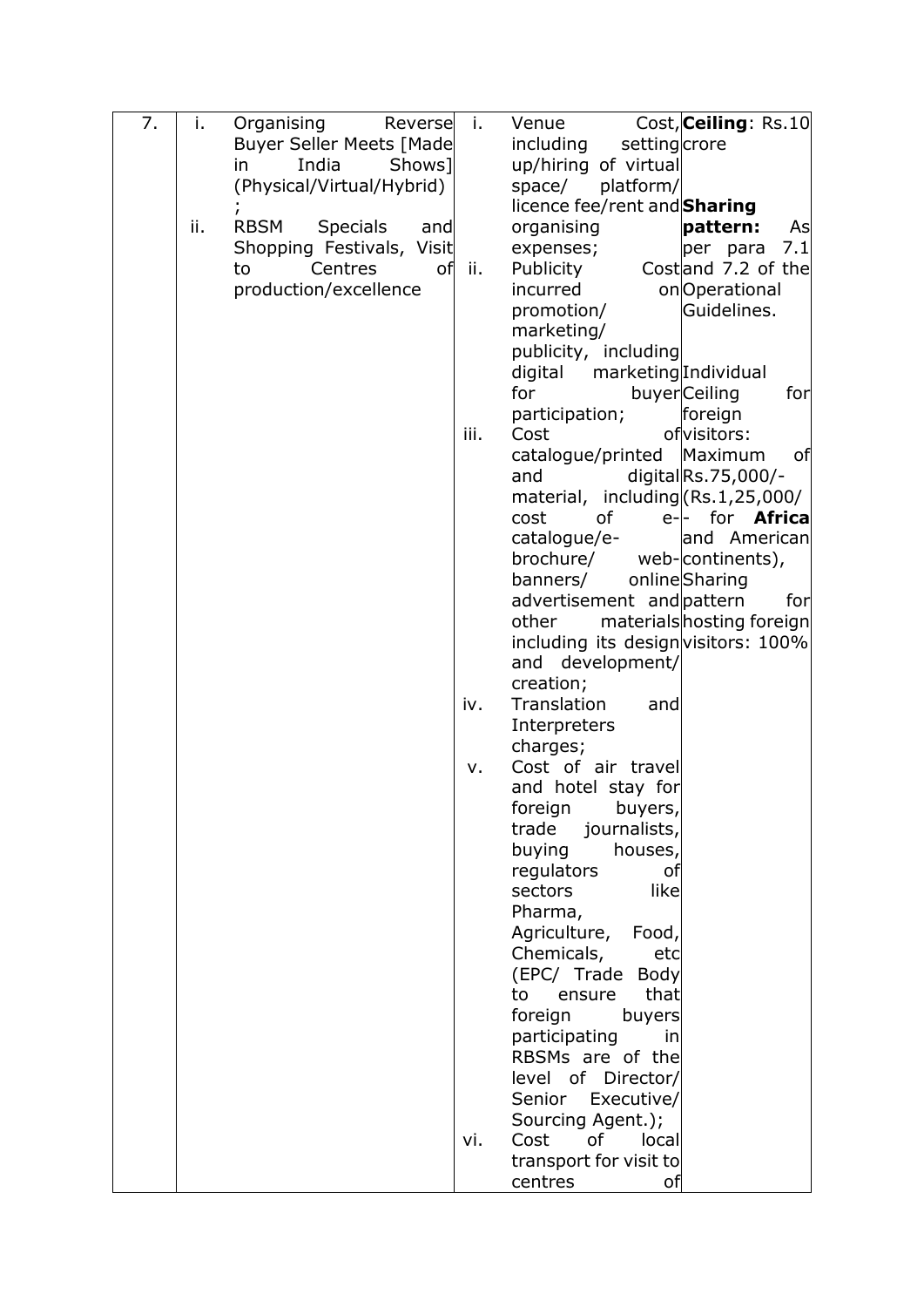|                                                                                                  | vii.<br>viii.     | production/<br>excellence;<br>Organizing<br>local<br>exporters<br>at<br>centres<br>οf<br>production/<br>excellence;<br>Any other specific<br>component<br>approved by<br>the<br>Empowered<br>Committee.                                                                                                                                                                                                                                                                                                                                |                                                                                                                 |
|--------------------------------------------------------------------------------------------------|-------------------|----------------------------------------------------------------------------------------------------------------------------------------------------------------------------------------------------------------------------------------------------------------------------------------------------------------------------------------------------------------------------------------------------------------------------------------------------------------------------------------------------------------------------------------|-----------------------------------------------------------------------------------------------------------------|
| 8.<br>Reimbursement of expenditure<br>incurred<br>by<br>exporters<br>on<br>statutory compliances | j.<br>ii.<br>iii. | Registration<br>charges<br>paid<br>case<br>pharmaceuticals,<br>bio-technology,<br>chemicals/<br>chemicals,<br>agricultural/<br>animal/marine<br>products,<br>food<br>products, etc.;<br>Expenses made for<br>carrying out clinical<br>trials;<br>datal<br>validation etc., for<br>pharmaceutical<br>products,<br>equipments,<br>medical<br>consumables/<br>disposables, etc.;<br>Filing charges for<br>market access in<br>specified<br>markets<br>in respect of Drug<br>Master File (DMF)<br>and<br>Abbreviated<br><b>New</b><br>Drug | Ceiling:<br>Rs.2<br>incrore<br>per<br>ofexporter<br>per<br>annum<br>agro-Sharing<br><b>Pattern:</b><br>50%: 50% |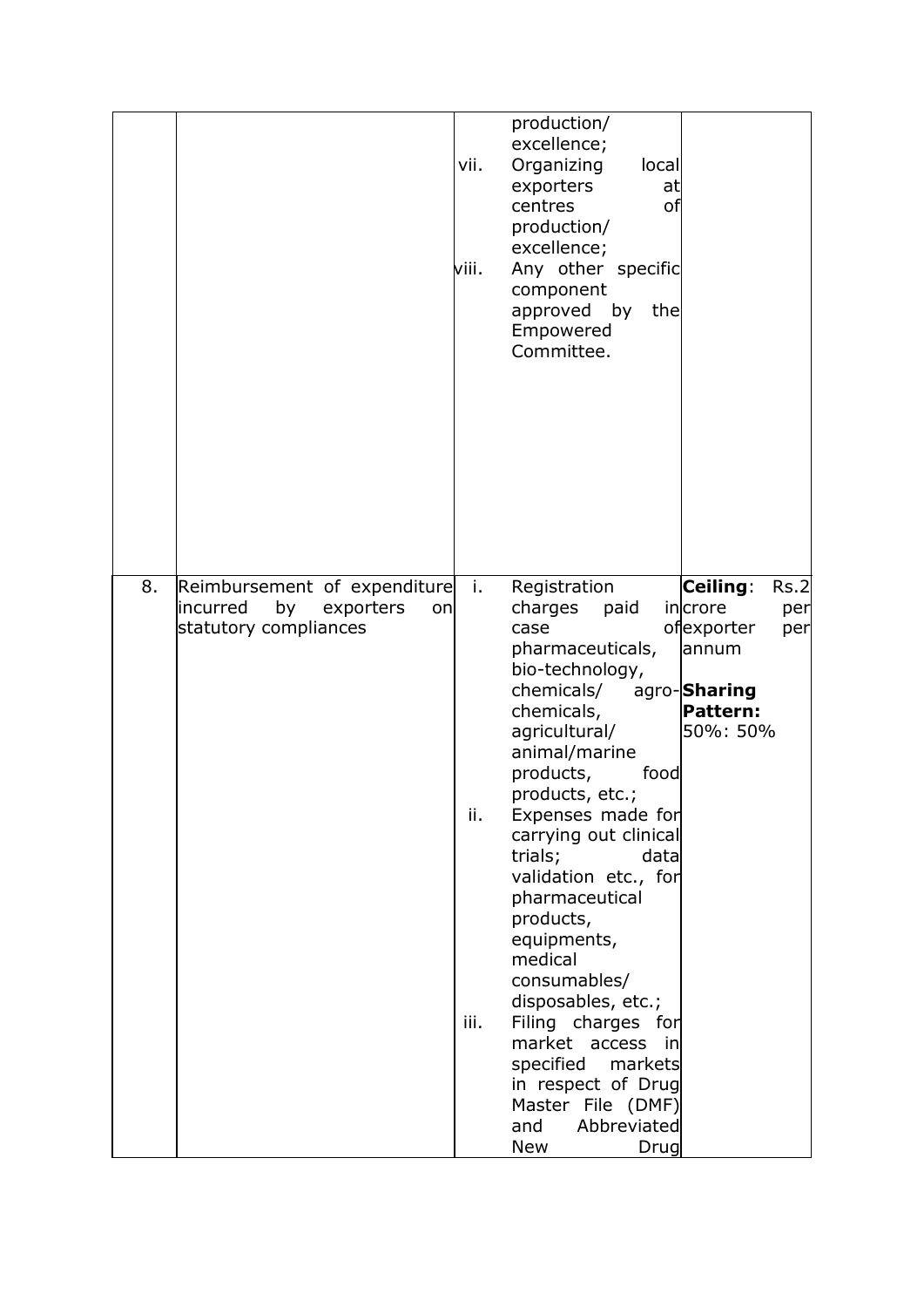|  |       | Application (ANDA)           |  |
|--|-------|------------------------------|--|
|  |       | filing;                      |  |
|  | iv.   | <b>Bio</b><br>equivalence    |  |
|  |       | studies in India for         |  |
|  |       | pharmaceutical               |  |
|  |       |                              |  |
|  |       | exports;                     |  |
|  | v.    | Filing of Patent and         |  |
|  |       | Capacity building /          |  |
|  |       | training related to          |  |
|  |       | patent filing<br>in          |  |
|  |       | respect<br>οf                |  |
|  |       |                              |  |
|  |       | pharmaceutical               |  |
|  |       | products;                    |  |
|  | vi.   | Testing charges of           |  |
|  |       | Engineering                  |  |
|  |       | products (limited to         |  |
|  |       | products indicated           |  |
|  |       |                              |  |
|  |       | in FTP against EEPC          |  |
|  |       | India)<br>which              |  |
|  |       | require mandatory            |  |
|  |       | testing abroad for           |  |
|  |       | exports;                     |  |
|  | vii.  | Plant<br>Inspection          |  |
|  |       | Charges for the              |  |
|  |       |                              |  |
|  |       | Pharmaceutical               |  |
|  |       | products;                    |  |
|  | viii. | Charges incurred             |  |
|  |       | by<br>small<br>scale         |  |
|  |       | [below<br>exporters          |  |
|  |       | f.o.b.<br>value<br>оf        |  |
|  |       | exports of Rs. 30            |  |
|  |       |                              |  |
|  |       | crores] on<br>bar-           |  |
|  |       | coding of export.            |  |
|  |       | Expenditure limited          |  |
|  |       | to a maximum of              |  |
|  |       | Rs. 25 lakhs per             |  |
|  |       | exporter;                    |  |
|  | ix.   | Fees<br>paid<br>for          |  |
|  |       | <b>Quality Certification</b> |  |
|  |       | required for Natural         |  |
|  |       |                              |  |
|  |       | Products (Herbal,            |  |
|  |       | <b>AYUSH</b><br>products,    |  |
|  |       | Dietary                      |  |
|  |       | Supplement,                  |  |
|  |       | Nutraceuticals);             |  |
|  | X.    | Cosmetics products           |  |
|  |       | would<br>also<br>be          |  |
|  |       |                              |  |
|  |       | eligible<br>for              |  |
|  |       | reimbursement<br>оf          |  |
|  |       | registration                 |  |
|  |       | charges;                     |  |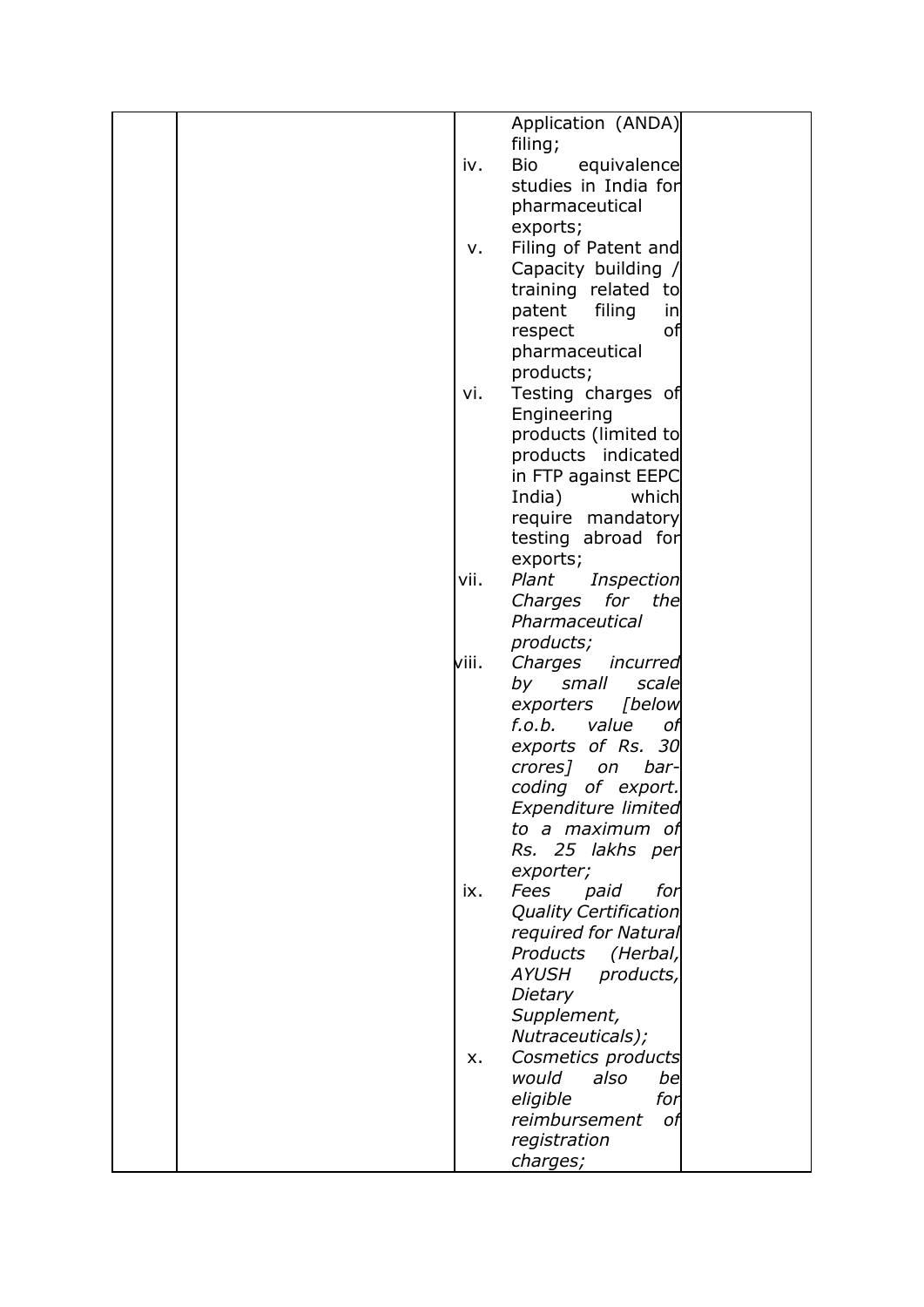| xi.          | Data generation /               |  |
|--------------|---------------------------------|--|
|              | of<br>letter<br>access          |  |
|              | cost,                           |  |
|              | including                       |  |
|              | study cost,<br>data             |  |
|              | purchase<br>cost,               |  |
|              | research<br>on                  |  |
|              | existing data, data             |  |
|              | evaluation<br>cost,             |  |
|              | consultancy<br>cost,            |  |
|              | study monitoring                |  |
|              | etc.<br>for<br>cost,            |  |
|              | chemicals<br>$\sqrt{2}$<br>agro |  |
|              | chemicals                       |  |
|              | cosmetics                       |  |
|              | products;                       |  |
| xii.         | Testing charges in              |  |
|              | respect of testing              |  |
|              | done in India for               |  |
|              | export<br>оf                    |  |
|              | engineering                     |  |
|              | products;                       |  |
| kiii.        | Regulatory                      |  |
|              | requirements<br>forl            |  |
|              | Services Sector;                |  |
| xiv.         | Any other specific              |  |
|              | component                       |  |
|              | approved by<br>the              |  |
|              | Empowered                       |  |
|              | Committee.                      |  |
| Note:        | The<br>exporter                 |  |
| desirous     | of<br>getting                   |  |
|              | reimbursement<br>must           |  |
|              | submit evidence of the          |  |
|              | made<br>payment having          |  |
|              | and claim forms duly filled     |  |
| and          | complete<br>in<br>all           |  |
|              | respect to the concerned        |  |
|              | EPC/ FIEO within 90 days        |  |
| of           | receipt                         |  |
|              | of product                      |  |
| certificate. |                                 |  |

# 7.4. **Release of Assistance:**

As far as possible, the grant-in-aid under the Scheme shall be released in two instalments. The first instalment can be upto 50% of the approved amount. This is to facilitate timely booking of space, etc. The second and final instalment would be contingent upon submission of outcome reports, utilization certificates (UC) and Chartered Account (CA) certified audit account statements (*indicating, inter alia, sources of funding*) within 60 days from the date of completion of the event/activity. Advance grants, if any released, have to be refunded with interest in case of default in meeting the objectives and the conditions with which the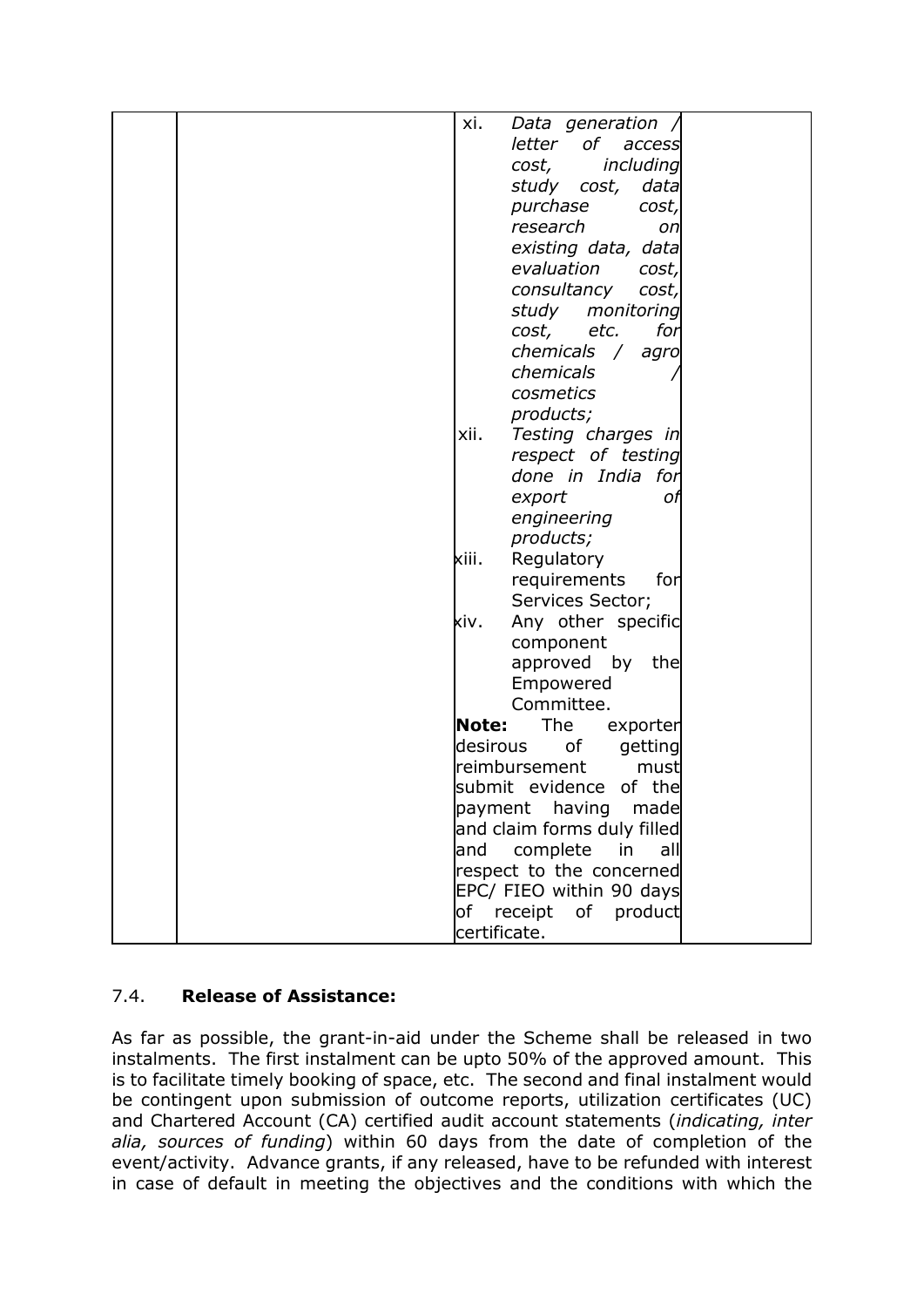funds were released. Repeat defaults in submission of UCs will make the EPCs/ Trade Bodies ineligible to receive assistance under the Scheme and considered for debarring from participating in the Scheme.

7.5. For participation in mega events outside the country, where space booking in advance facilitates booths locations etc. it would be possible to obtain approval as well as funding up to 2 years in advance of the financial year in which the event is to actually take place. Similar advance funding could be approved for mega RBSMs.

7.6. Changes, if any, in the activity approved by the Empowered Committee, will be only with the prior approval of the Department of Commerce.

7.7. The quality of the participation in the approved activities should be of international standards. In the event of quality is found to be poor or not having of the desired level, cut in the assistance shall be levied as deemed appropriate.

7.8. The following pro-rata and punitive cut would be imposed in cases where the number of participants is less than that approved by EC. However, EC may consider waiving punitive cut in the cases beyond the control of the EPC/ Trade Bodies, like natural calamities, pandemic, etc.

| $\overline{\mathsf{s}}$ .<br>No. | Level of variation between<br>projected number of participants<br>and actual participation in the<br>event | <b>Punitive cut</b>                                     |
|----------------------------------|------------------------------------------------------------------------------------------------------------|---------------------------------------------------------|
| 11.                              | Variation between $0 - 10\%$                                                                               | Nil                                                     |
| $\overline{2}$ .                 | Variation between 11-50%                                                                                   | Pro-rata cut                                            |
| l3.                              | Wariation between 51-80%                                                                                   | Pro-rata cut $+$ reduction by 20%<br>of pro-rata amount |
| 4.                               | Variation of more than 80%                                                                                 | Refund of entire MAI advance<br>released.               |

**Note:**

a. Where the lesser number of participants was on account of actions/situation beyond the control of the EPCs, TBs, etc., the Commodity and Territorial Division/Line Department concerned would examine them based on the supporting documents furnished by the agencies and in consultation with the Indian Mission abroad, wherever, necessary.

# b. **For ineffective participation**

Where the participation has been ineffective such as inferior quality of/ improper display materials/publicity materials, unbecoming activities of the participants causing adversity, the Commodity/Territorial Divisions/Line Department concerned would examine them and recommend appropriate punitive measures such as withdrawal of advance released with interest, non-releasing the 2<sup>nd</sup> and final instalment, debarring, etc.

7.9. Normally Study proposals costing up to Rs. 25 lakh can be considered on nomination basis. The Division concerned would indicate the basis/justification for such nomination, while recommending the proposal.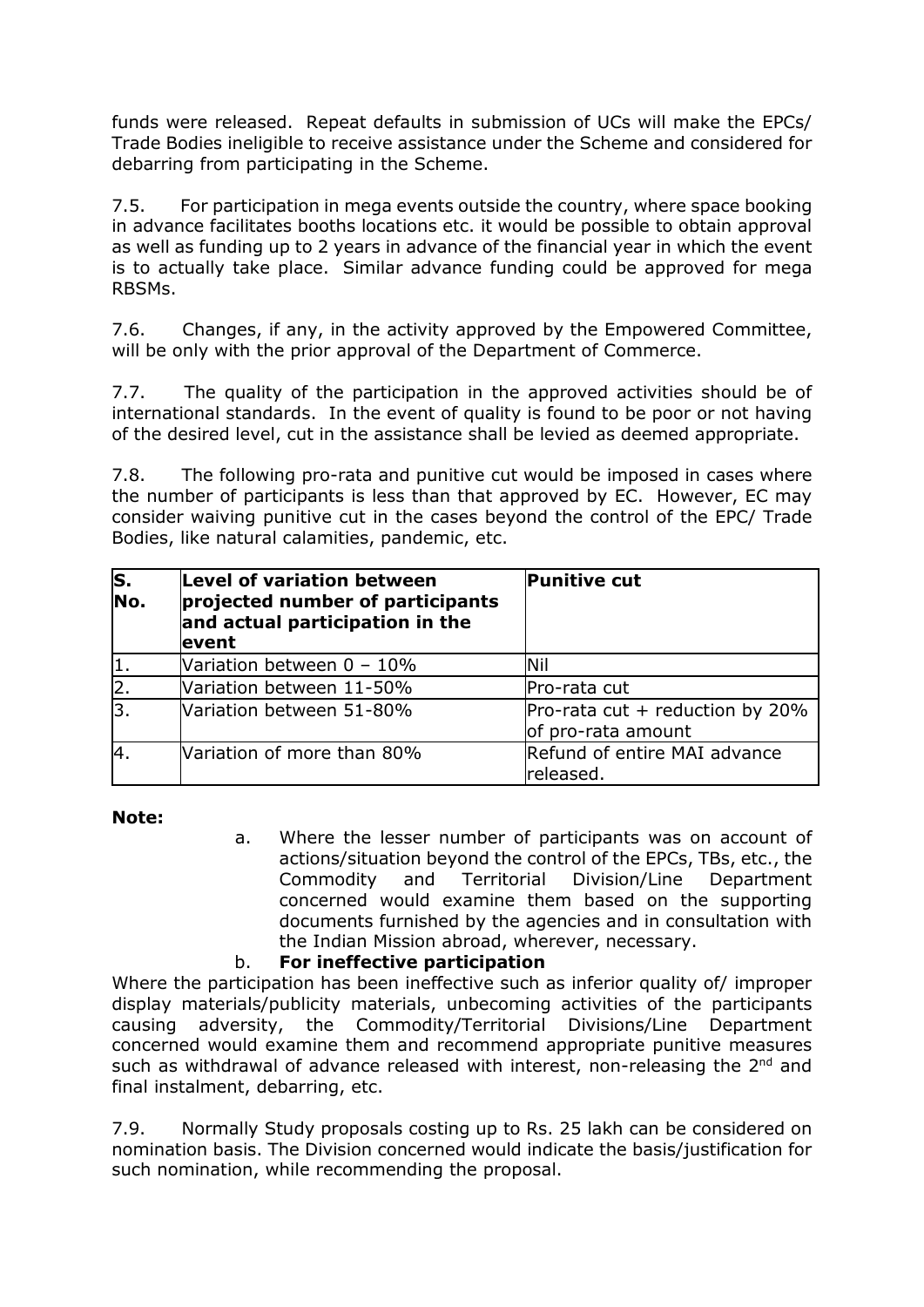7.10. Beyond Rs. 25 lakh, tender process will be necessary. In such cases, Division may obtain in principle recommendation of SC and then initiate the process of selection of the agency.

# **Part-V: Monitoring and Evaluation**

## **General Guidelines on Monitoring and evaluation of activities**

### 8.1. **Audit**

Payment made under the Scheme to the agency shall be open to inspection by the sanctioning authority and audit, both by the Comptroller and Auditor General of India and internal audit by the Principal Accounts Office of the Department of Commerce, Ministry of Commerce & Industry as also by other means as deemed fit by the Government of India.

## 8.2. **Physical Verification**

The Government of India will cause physical verification and other such enquiry as deemed fit, of the projects sanctioned under the Scheme.

#### 8.3. **Agency/exporter/trader/company, etc. to be free from investigation:**

Any organization / exporter / trader / company availing any of the provisions of the Scheme shall not be under investigation / charged / prosecuted / debarred / black listed under the Foreign Trade Policy of India or any other law relating to export and import business.

#### **Monitoring of events**

## 9.1. **Exhibition of beneficiary details on the website of the organisation:**

After circulation of the minutes of the EC, details of events to be participated with MAI support must be exhibited on the website of the concerned EPC/Trade Body within 15 days of the receipt of the minutes. Transparent criteria for selection of participants along with deadlines must be clearly indicated therein. Based on such transparent procedure, applications may be invited from members/exporters/ individuals, as may be the case. Selection of participants should be done in a transparent manner, on pre-decided objective criteria.

9.2. **Quality of participants**: For all events, due diligence has to be carried out by the agencies on the nature of quality of the participants, and this would also need be certified by the organisations concerned while submitting the proposal. Similarly, the first report (*output report)* submitted online after the event should indicate the participant companies' credentials and steps taken by the EPC / Trade Body to verify the credentials. *The exhibitors should be represented by senior person and should be capable of effectively displaying the products and services in the events (not only catalogues and brochures)*. Similarly, it may be ensured that foreign buyers participating in RBSMs are of the level of Director/ Senior Executive/ Sourcing Agent.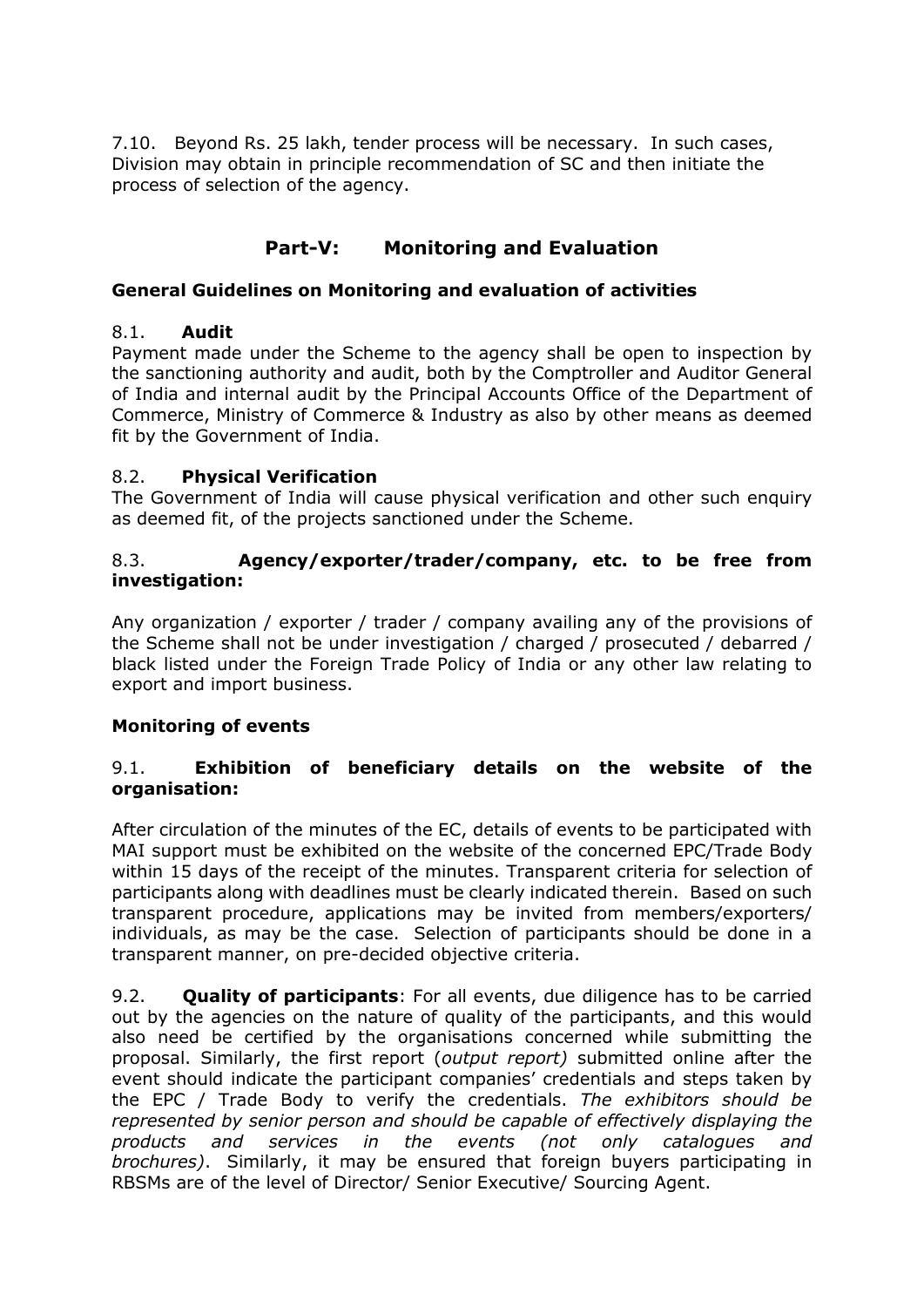9.3. **Submission of participant details**: EPCs/Trade Bodies need to provide 6-digit HS Codes in respect of the products being promoted/ marketed by exhibitors, details of the exporters participating in the event, including the name of the participant with designation, name of the exporting company, IEC number and/or RCMC of the exporting company and address of the exporting company, and in the case of RBSMs, profile of the buyers, like name of the buyer with designation, name of the company, country, etc. within 10 days of completion of the event.

9.4. Audited statements submitted by the organisation shall include details of:

- a. Funding received from exhibitors
- b. Funding received under MAI Scheme
- c. Funding received from other sources

*[the Executive Director or the nominated authority of the agency shall certify the details submitted]* 

9.5. **Outcome Report:** The EPCs and Trade Bodies need to develop a mechanism for determining the expected output and outcome from an activity/event towards allowing the agencies to learn from their performance and demonstrate the results. The outcome report of an activity/event shall be a pointer towards the business trend providing the leads gained/ pursued by sellers. In respect of organising/participating in BSMs/fairs/exhibitions/shopping festivals, etc., the outcome report shall invariably include the number of Indian participants in the event (both with and without Government support). The Outcome Report should be submitted within 15 days from the date of conclusion of the activity/event, independent of submission of documents for settling the accounts. The proforma for online submission of the Outcome Report is at **Annexure-XI.**

9.6. **Submission of video clippings of event:** The EPCs/Trade Bodies should submit video clippings of the events, including stalls and its surroundings and ensure documentation of complete utilization of the Govt. grants. The EPCs can use webcam to record and submit the clippings electronically.

# **Monitoring of Market studies**

10.1. Database of all studies carried out during last 5 years, under the erstwhile MDA/MAI Scheme or any other Scheme of the Department of Commerce be maintained and uploaded on online portal of the Scheme. The EPL / TPD / E&MDA Divisions to coordinate for this purpose and ensure a category-wise list of proposals are provided in the intra-net of Department of Commerce for ready reference to all concerned.

10.2. Reports of studies would be shared with the line Ministries by the concerned Division immediately on completion of study. This would also cover MEA, where MEA is the line Ministry. Studies shall also be hosted on the Departmental portal by Division concerned.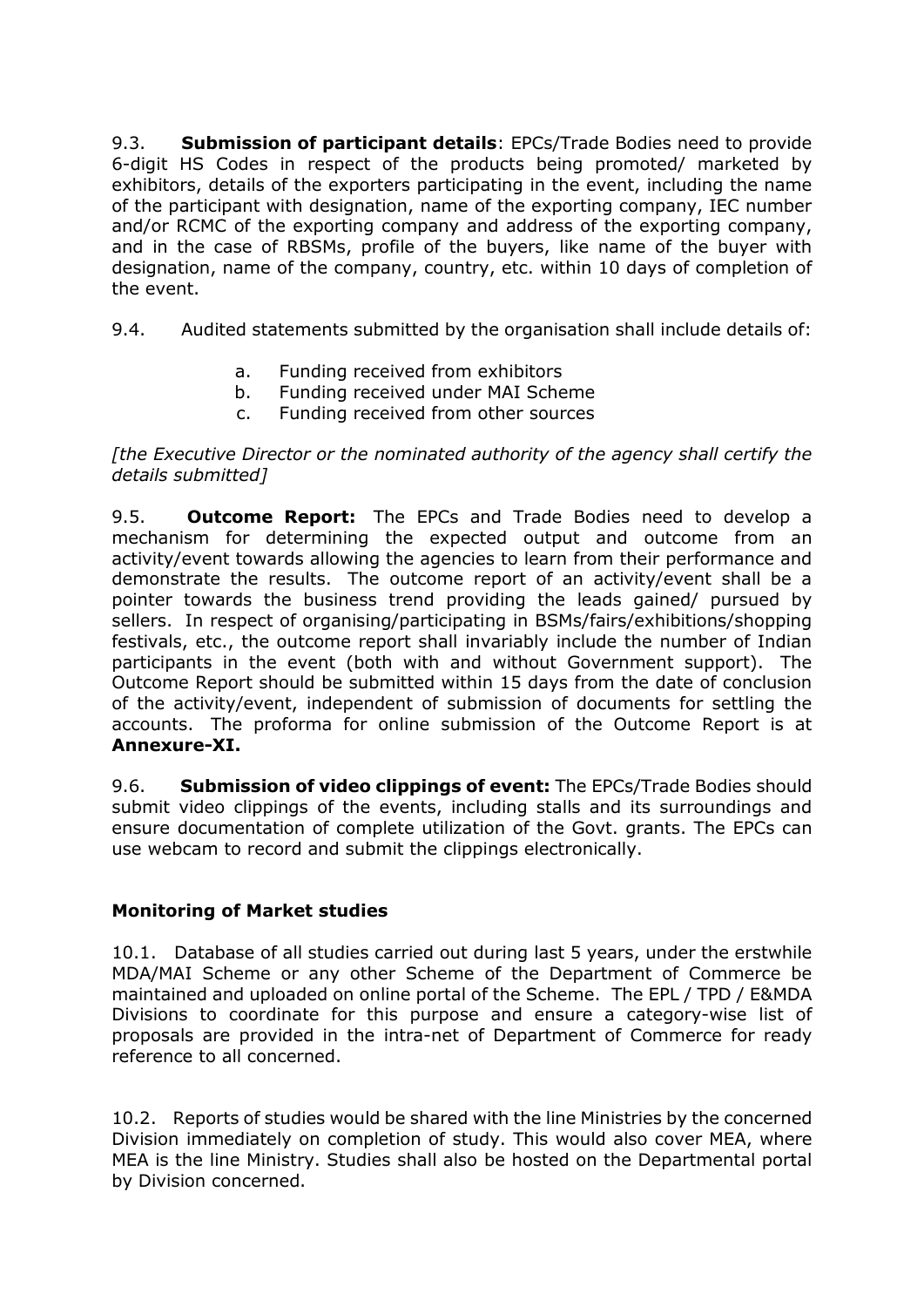#### **Deputation of Officers**

11.1. The Government may depute an officer to get first hand feedback on the quality of participation, branding, etc., in some key events supported under the Scheme. Every officer deputed would submit a report in the format prescribed on return from the tour (**Annexure-XII)**.

11.2. The officer should meet his counterpart in the Embassy of India in the country for one to one interaction on (i) feedback on the event and suggestions for improvements and (ii) General trade issues critical to that market which needs to be addressed by Department of Commerce.

11.3. The officer will have to coordinate with EoI for arranging an interaction at the level of the Head of the Mission with Buyers and Sellers participating in the event. This would be a collective B2B session mobilizing the Buyers and Sellers attending the event and shall be structured as part of the event activities in coordination with all stakeholders concerned.

#### **Performance Evaluation**

12. The performance of each EPC / Trade Body will be assessed based on their performance on a number of activities undertaken by them. An indicative list of parameters to evaluate their performance is given below:-

- i. Ratio of export facilitation to export promotion activities;
- ii. Number of training, capacity building/Handholding services organised for exporters,
- iii. Sharing export market information and networking;
- iv. Use of Information and Communication Technologies in export facilitation and export promotion;
- v. Information, Education and Communication (IEC)
- vi. Initiative for inclusive and sustainable export (exposure provided to exporters/percentage of first-time participation of exporters to total members' participation, etc.);
- vii. Ratio of new international destinations explored/market events to total destinations/market events abroad;
- viii. Number of foreign buyers participated in approved RBSMs;
- ix. Number of Indian exporters participated in approved RBSMs;
- x. Timely submission of outcome reports and other compliances related to MAI activities;
- xi. Preparation of annual strategic plan for facilitation and promotion of exports;
- xii. Display on the website of EPCs/Trade Bodies about MAI activities.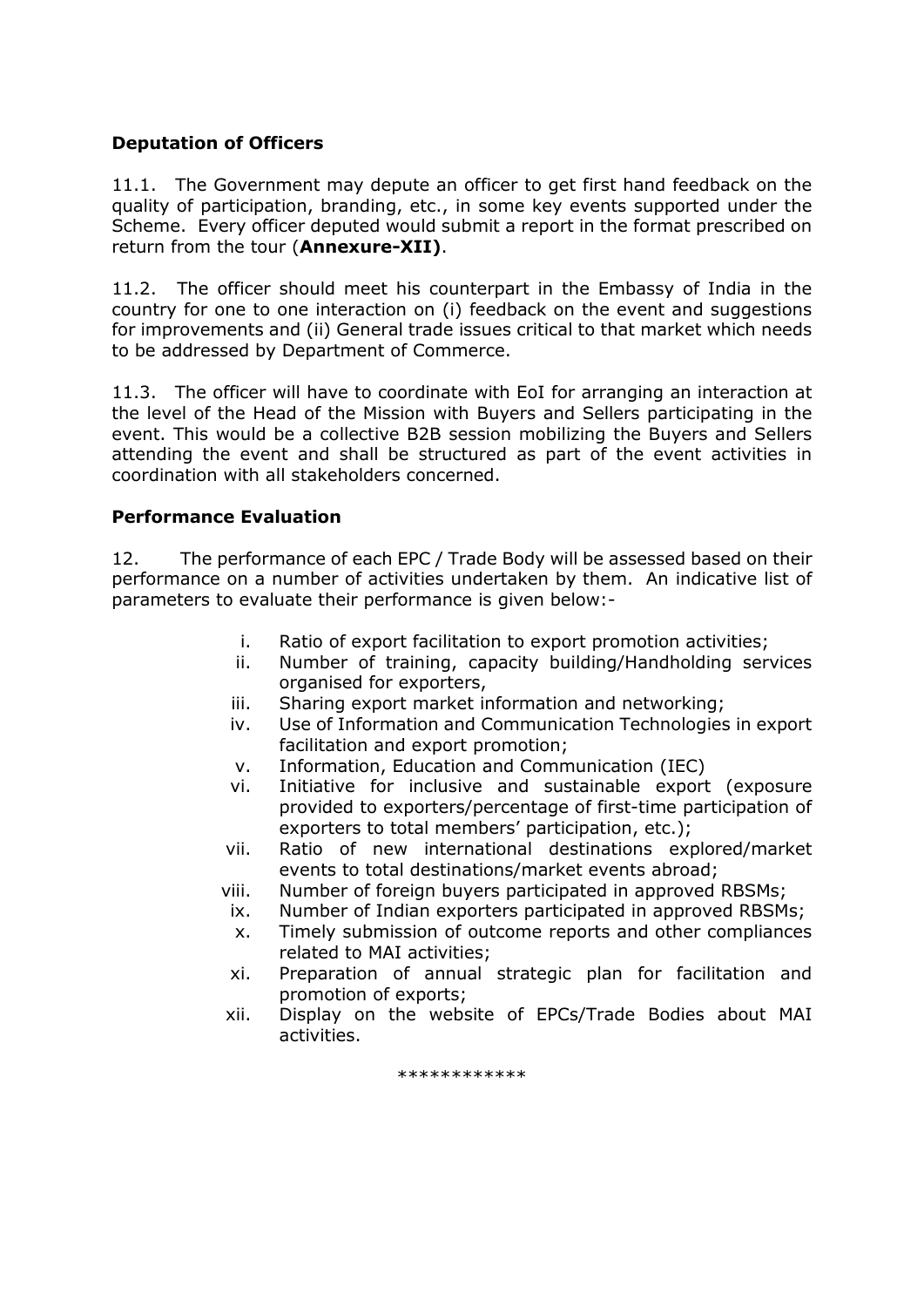#### **No.11020/9/2021- E&MDA Government of India Ministry of Commerce & Industry Department of Commerce E&MDA Section**

**New Delhi, the 19th July, 2021**

# **Market Access Initiative (MAI) Scheme 2021**

# **Annexures to the Guidelines**

All the eligible agencies are required to submit online application in the prescribed format for seeking MAI assistance under specific components. Under each of the components/items of expenditure for which MAI assistance is sought, the expected output and outcome should be clearly stated. The agencies are liable to furnish additional information/clarification, etc., in addition to the prescribed proforma as annexed hereunder.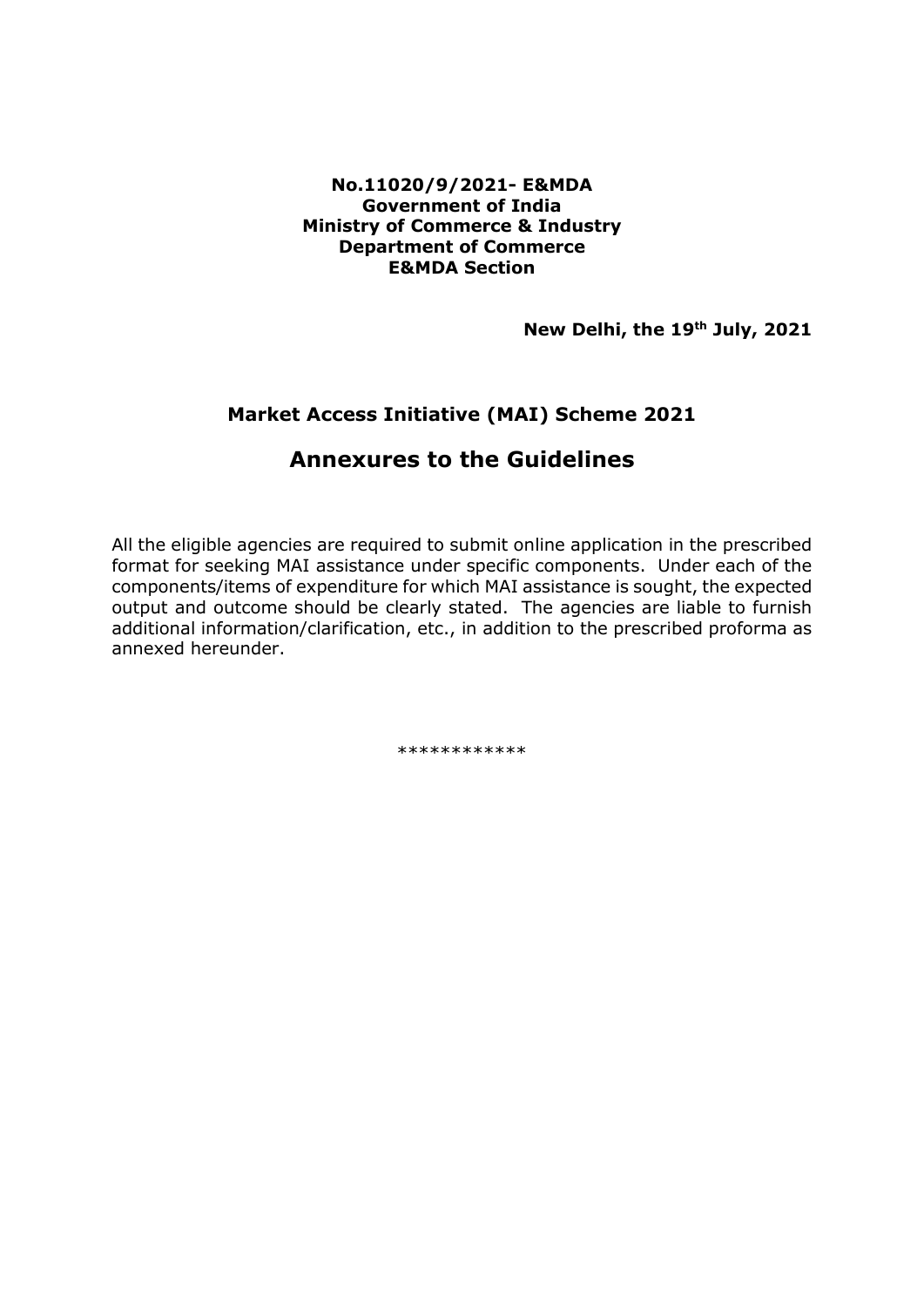# **Annexure-I (Para 2.1 of Operational Guidelines)**

#### **Online Form Sample**

#### **Application form for Activities listed at Sl.No.1 to 4 of table under para 7.3. of the Operational Guidelines of MAI Scheme**

| SI.<br>No. | <b>Particulars</b>                                                                                                                                                                                                                                                                    | Information |
|------------|---------------------------------------------------------------------------------------------------------------------------------------------------------------------------------------------------------------------------------------------------------------------------------------|-------------|
| $1$ .      | Name of the Organization (Drop Down Menu)                                                                                                                                                                                                                                             |             |
| 2.         | Name of the activity                                                                                                                                                                                                                                                                  |             |
| 3.         | Name of the eligible component of MAI<br>Scheme                                                                                                                                                                                                                                       |             |
| 4.         | Mode of the event                                                                                                                                                                                                                                                                     |             |
| 4.1.       | Give details: whether the event/activity is                                                                                                                                                                                                                                           |             |
|            | proposed to be held in physical setting,<br>virtual mode or hybrid                                                                                                                                                                                                                    |             |
| 4.2        | If in virtual mode, its details                                                                                                                                                                                                                                                       |             |
| 5.         | City / Venue                                                                                                                                                                                                                                                                          |             |
| 6.         | <b>of</b><br>the<br>Dates<br>event<br>(Calendar)<br>From<br>to                                                                                                                                                                                                                        |             |
| 7.         | Certify that you have not obtained or applied<br>for grants for the same purpose or activity<br>from any other Ministry or Department of the<br>Government of India or State Government.                                                                                              |             |
| 8.         | Certify that you/ exporter / trader / company<br>availing any of the provisions of the Scheme<br>are not under investigation / charged<br>prosecuted / debarred / black listed under<br>the Foreign Trade Policy of India or any other<br>law relating to export and import business. |             |
| 9.         | Are you the Lead organization for the event Yes/No                                                                                                                                                                                                                                    |             |
| 10.        | Partner Organization, Institution, if any along<br>with its details                                                                                                                                                                                                                   |             |
| 11.        | Whether due transparent process has been<br>followed to associate partner organization or<br>institution<br>implement<br>to<br>the<br>components/activities.                                                                                                                          |             |
| 12.        | Proposed Activities (Drop Down Menu in<br>accordance with items of expenditure under<br>column3 of table under para 7.3 of<br><b>Operational Guidelines)</b>                                                                                                                          |             |
| 12.1       | component<br>with<br>Any<br>other<br>proposed<br>justification thereof                                                                                                                                                                                                                |             |
| 13.        | How the component(s) are proposed to be<br>implemented                                                                                                                                                                                                                                |             |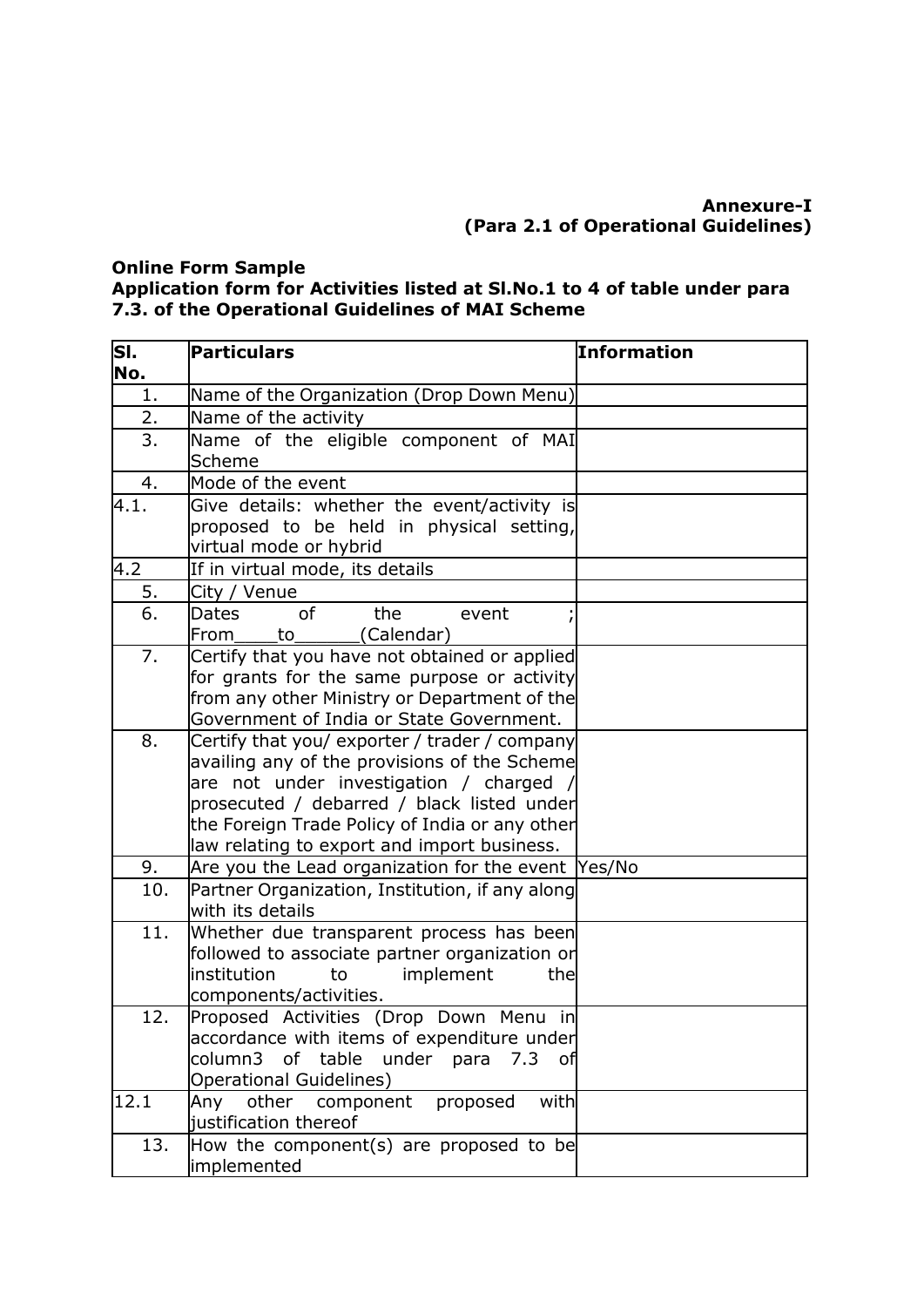| 14.  | Expected Output from the event/activity            |                                         |                                         |         |                                            |         |                                                                                          |  |
|------|----------------------------------------------------|-----------------------------------------|-----------------------------------------|---------|--------------------------------------------|---------|------------------------------------------------------------------------------------------|--|
| 15.  | Expected Outcome from the event/activity           |                                         |                                         |         |                                            |         |                                                                                          |  |
| 16.  | Financials                                         |                                         |                                         |         |                                            |         |                                                                                          |  |
|      | <b>Items of expenditure</b>                        |                                         | Estimated<br>Expenditure<br>(Rs. Lakhs) |         | MAI<br>Assistance<br>sought<br>(Rs. Lakhs) |         | Admissible<br>lamount<br>(Rs.lakhs)                                                      |  |
|      |                                                    |                                         |                                         |         |                                            |         |                                                                                          |  |
| 17.  | Whether<br>availed<br>activity/project previously  | assistance                              | for                                     |         | the Y/N                                    |         |                                                                                          |  |
| 18.  | Total Number of events approved in past 3<br>years |                                         |                                         |         |                                            |         |                                                                                          |  |
|      | Year                                               | Number<br>activity/project<br>conducted |                                         |         | ofNumber<br>(Please<br>which Scheme)       | of      | events<br>with<br>assistance of Grant in aid<br>specify<br>under                         |  |
|      |                                                    |                                         |                                         |         |                                            |         |                                                                                          |  |
| 19.  | Details of previous 3 editions                     |                                         |                                         |         |                                            |         |                                                                                          |  |
| 19.1 | Financial                                          |                                         |                                         |         |                                            |         |                                                                                          |  |
|      | Year                                               | Amount<br>(Please<br>under<br>Scheme)   | received Amount<br>whichaid)            |         | specifythe Grant inprevious                |         | Total expenditure<br>under Grant in aid Spent under incurred for the<br>activity/project |  |
|      |                                                    |                                         |                                         |         |                                            |         |                                                                                          |  |
|      |                                                    |                                         |                                         |         |                                            |         |                                                                                          |  |
| 19.2 | Physical                                           |                                         |                                         |         |                                            |         |                                                                                          |  |
|      | Year                                               | Name<br>Activity/project                | of                                      | project | theOutput fromOutcome<br>the Activity/the  | project | from<br>Activity/                                                                        |  |
|      |                                                    |                                         |                                         |         |                                            |         |                                                                                          |  |
|      |                                                    |                                         |                                         |         |                                            |         |                                                                                          |  |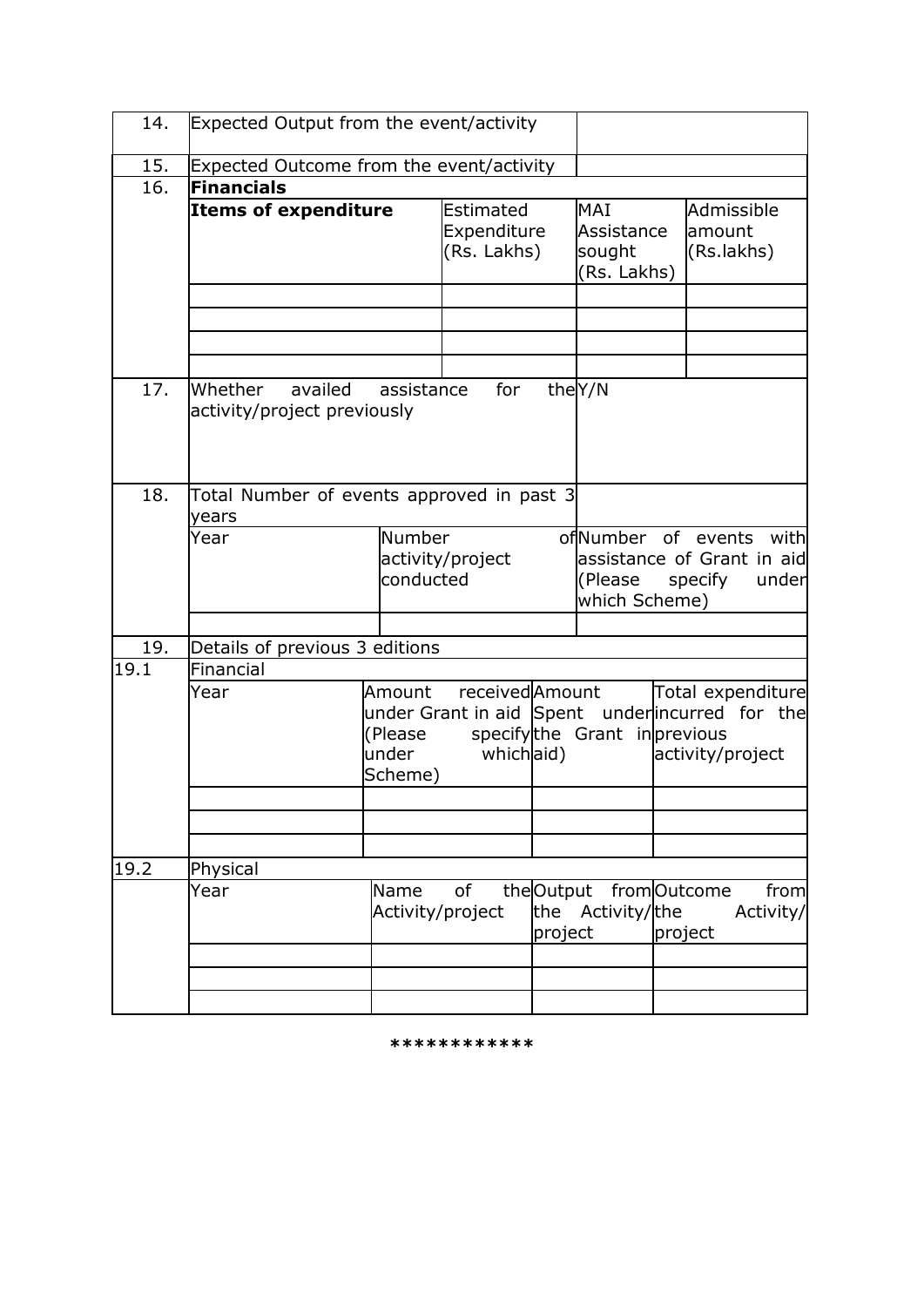# **Annexure-II (Para 2.1 of Operational Guidelines)**

#### **Application Form for Market Research Study under MAI Scheme (Sl.No.5 of table under para 7.3 of the Operational Guidelines)**

| SI.<br>No.       | Particulars                                                                                                                                                                                                                            | <b>Information</b> |
|------------------|----------------------------------------------------------------------------------------------------------------------------------------------------------------------------------------------------------------------------------------|--------------------|
| 1.               | Title of Study:<br>(max 100 characters)                                                                                                                                                                                                |                    |
| 2.               | Organisation chosen for conducting the study                                                                                                                                                                                           |                    |
|                  | 2.1 Whether by nomination or selection by following GFR<br>provisions                                                                                                                                                                  |                    |
|                  | 2.2 In case by nomination, justification for the same<br>(maximum 250 words)                                                                                                                                                           |                    |
| 3.               | Team proposed to be dedicated for the study and<br>previous experience of the team members<br>(not exceeding 500 characters. More details to be<br>annexed)                                                                            |                    |
| 4.               | Division/Line Department recommending the study                                                                                                                                                                                        |                    |
| $\overline{5}$ . | Objectives of the study<br>(Maximum 150 words)                                                                                                                                                                                         |                    |
| 6.               | Brief details and justification for the study<br>(Maximum 300 words)                                                                                                                                                                   |                    |
| 7.               | Proposed Terms of Reference for the study                                                                                                                                                                                              |                    |
| 8.               | Duration of the study<br>(Proposed start date and end date; proposed duration in<br>months and days)                                                                                                                                   |                    |
| 9.               | Methodology to be adopted for the study                                                                                                                                                                                                |                    |
|                  | 10. Details of similar study/related subject conducted in the<br>past 5 years<br>(including year of study, organization which conducted,<br>name of the Department which fully/partly funded the<br>study, outcome of the study, etc.) |                    |
|                  | 11. Financials                                                                                                                                                                                                                         |                    |
| 11.1.            | Estimated expenditure (Rs.Lakhs)                                                                                                                                                                                                       |                    |
| 11.2             | Funding required under MAI Scheme                                                                                                                                                                                                      |                    |
| 12.              | Recommending Division's/Line Department's comments<br>(Maximum 200 words)                                                                                                                                                              |                    |
|                  | 13. MAI eligibility (under relevant provision of the Scheme)                                                                                                                                                                           |                    |
|                  | 14. Previous study undertaken by the Recommending<br>Division in the past 5 years.                                                                                                                                                     |                    |
| $\mathbf{M}$     |                                                                                                                                                                                                                                        |                    |

**Note:**

i. *Detailed write-up, not exceeding two pages to be annexed separately with the application).*

ii. *Detailed work experience of Team Members proposed to be attached separately (1 page)*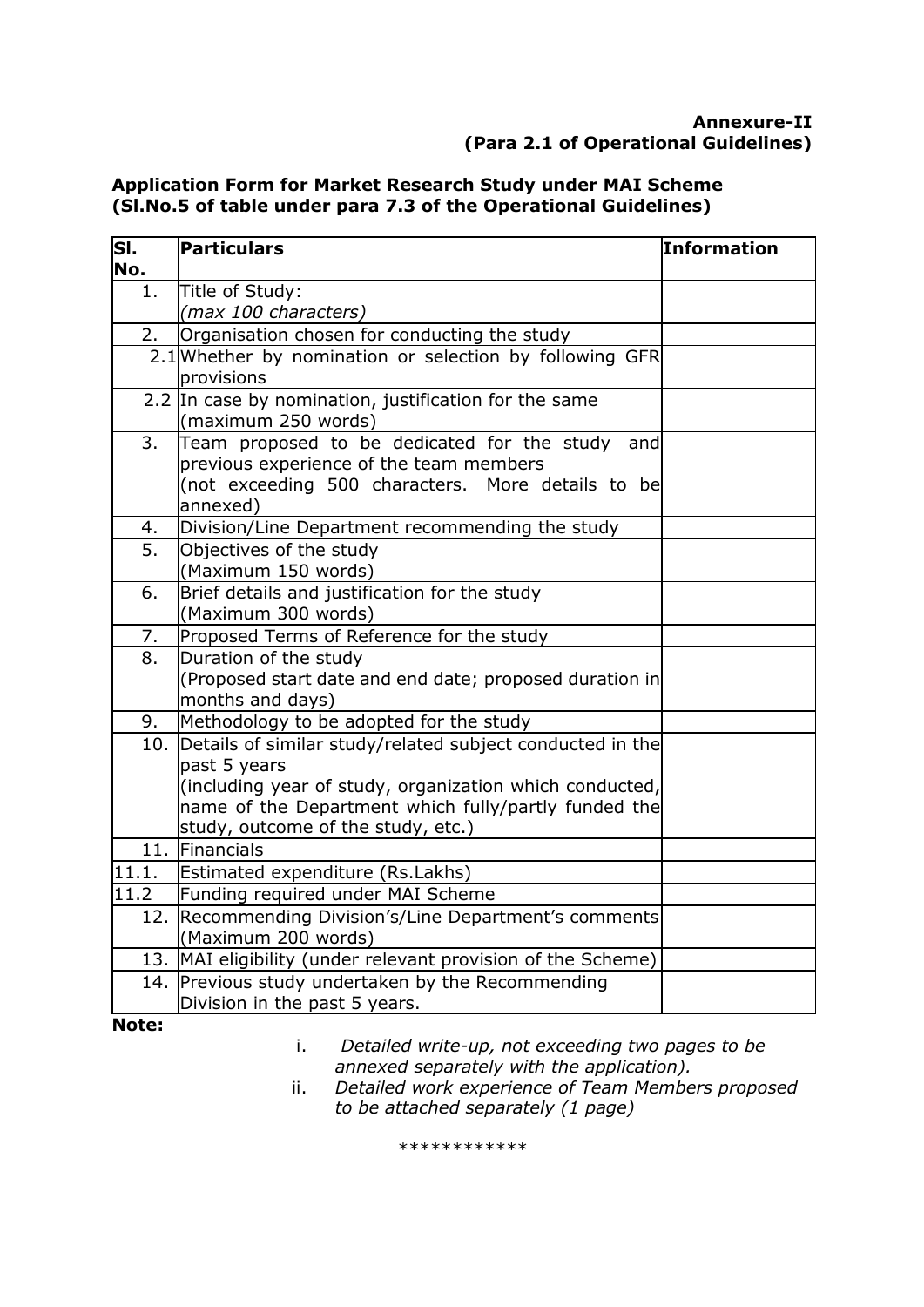# **Annexure-III (Para 2.1 of Operational Guidelines)**

### **Online Form Sample Application form for Events Abroad under MAI Scheme (Sl.No.6 of table under para 7.3 of the Operational Guidelines)**

| SĪ.<br>No. | Particulars                                                                               | <b>Information</b> |
|------------|-------------------------------------------------------------------------------------------|--------------------|
| 1.         | Name of the Organization                                                                  |                    |
|            | (Drop Down Menu)                                                                          |                    |
| 2.         | Name of the event                                                                         |                    |
| 3.         | Name of the eligible component of MAI Scheme                                              |                    |
| 4.         | Mode of the event                                                                         |                    |
| 4.1        | Give details: whether the event/activity is                                               |                    |
|            | proposed to be held in physical setting, virtual                                          |                    |
|            | mode or hybrid                                                                            |                    |
| 4.2        | If in virtual mode, its details                                                           |                    |
| 5.         | Sector / Commodity                                                                        |                    |
|            | (Drop Down Menu)                                                                          |                    |
| 6.         | Region/Country/City                                                                       |                    |
| 7.         | the<br><b>Dates</b><br>of<br>event:                                                       |                    |
|            | From<br>to (Calendar)                                                                     |                    |
| 8.         | Certify you have not obtained or applied for                                              |                    |
|            | grants for the same purpose or activity from                                              |                    |
|            | any other Ministry or Department of the                                                   |                    |
|            | Government of India or State Government.                                                  |                    |
| 9.         | Certify that you/ exporter / trader / company                                             |                    |
|            | availing any of the provisions of the Scheme                                              |                    |
|            | not under investigation / charged<br>lare                                                 |                    |
|            | prosecuted / debarred / black listed under the                                            |                    |
|            | Foreign Trade Policy of India or any other law<br>relating to export and import business. |                    |
| 10.        | Have you availed of financial assistance in the Yes/No                                    |                    |
|            | past for this event?                                                                      |                    |
| 10.1       | If No - then proceed further                                                              |                    |
| 10.2.      | If Yes - How many time (if less than 3, then                                              |                    |
|            | proceed, else stop)                                                                       |                    |
| 10.3.      | More details to be captured from previous                                                 |                    |
|            | submitted Outcome reports                                                                 |                    |
| 11.        | Are you the lead organisation for the event?                                              | Yes/No             |
| 12.        | Partner organisation, if any                                                              |                    |
| 13.        | Proposed activities                                                                       |                    |
|            | -RBSM                                                                                     |                    |
|            | Exhibition                                                                                |                    |
|            | -Technical Seminars/Sessions                                                              |                    |
|            | -Meet of the Regulators                                                                   |                    |
|            | -Session on NTBs                                                                          |                    |
|            | Any other (please specify)                                                                |                    |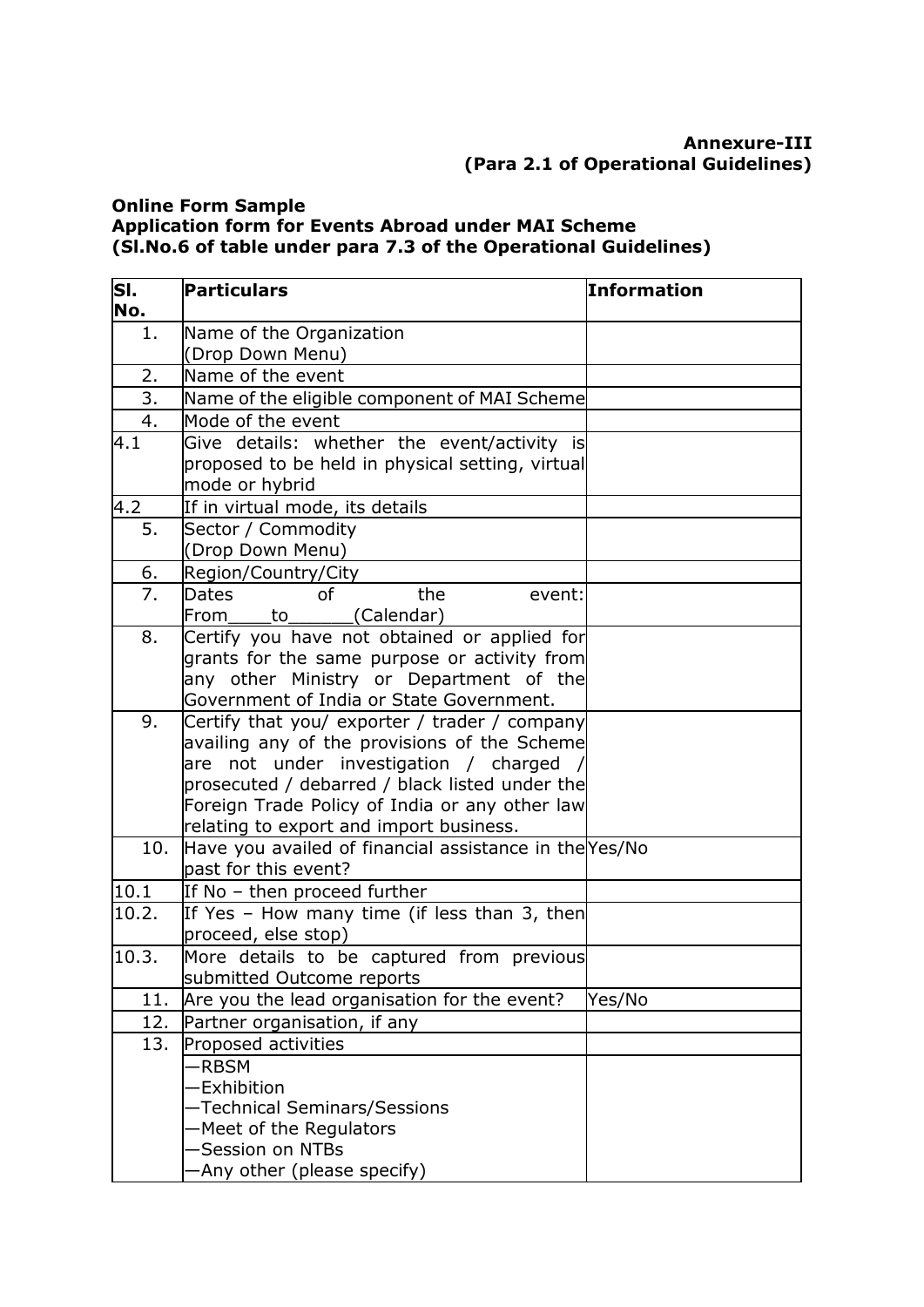| 14.  | Number of Indian Exporters and Foreign<br>visitors expected             |  |                                      |  |                                         |  |                                    |                                                                           |                                         |
|------|-------------------------------------------------------------------------|--|--------------------------------------|--|-----------------------------------------|--|------------------------------------|---------------------------------------------------------------------------|-----------------------------------------|
| 15.  | Expected Output from the event/activity                                 |  |                                      |  |                                         |  |                                    |                                                                           |                                         |
| 16.  | Expected Outcome from the event/activity                                |  |                                      |  |                                         |  |                                    |                                                                           |                                         |
| 17.  | Financials                                                              |  |                                      |  |                                         |  |                                    |                                                                           |                                         |
|      | <b>Heads</b>                                                            |  |                                      |  | Estimated<br>Expenditure<br>(Rs. Lakhs) |  |                                    | MAI<br>Assistance<br>sought (Rs.<br>Lakhs)                                | Admissible<br>lamount<br>(Rs.<br>Lakhs) |
|      | Venue and organizing<br>cost                                            |  |                                      |  |                                         |  |                                    |                                                                           |                                         |
|      | Publicity                                                               |  |                                      |  |                                         |  |                                    |                                                                           |                                         |
|      | Air fare for Indian<br>exhibitors                                       |  |                                      |  |                                         |  |                                    |                                                                           |                                         |
|      | Others (please specify)                                                 |  |                                      |  |                                         |  |                                    |                                                                           |                                         |
| 18.  | Whether availed assistance for the<br>event/activity/project previously |  |                                      |  |                                         |  |                                    | Yes/No                                                                    |                                         |
| 19.  | Total Number of events approved in past 3 years                         |  |                                      |  |                                         |  |                                    |                                                                           |                                         |
|      | Year                                                                    |  |                                      |  | Number of eventsNumber<br>approved      |  | of<br>events<br>actually conducted |                                                                           |                                         |
|      |                                                                         |  |                                      |  |                                         |  |                                    |                                                                           |                                         |
|      |                                                                         |  |                                      |  |                                         |  |                                    |                                                                           |                                         |
|      |                                                                         |  |                                      |  |                                         |  |                                    |                                                                           |                                         |
| 20.  | Details of previous 3 editions                                          |  |                                      |  |                                         |  |                                    |                                                                           |                                         |
| 20.1 |                                                                         |  | <b>MAI Assistance (Rs. In lakhs)</b> |  |                                         |  |                                    | <b>Total expenditure</b>                                                  |                                         |
|      | Year                                                                    |  | <b>Approved</b>                      |  | <b>Received Spent</b>                   |  |                                    | incurred for the event<br>(Rs. In lakhs)                                  |                                         |
|      |                                                                         |  |                                      |  |                                         |  |                                    |                                                                           |                                         |
|      |                                                                         |  |                                      |  |                                         |  |                                    |                                                                           |                                         |
| 20.2 | Physical                                                                |  |                                      |  |                                         |  |                                    |                                                                           |                                         |
|      | Year                                                                    |  | Number<br>Indian<br>Participants     |  |                                         |  |                                    | ofNumber of Foreign Business Generated<br>Buyers participated (Rs. Lakhs) |                                         |
|      |                                                                         |  |                                      |  |                                         |  |                                    |                                                                           |                                         |
|      |                                                                         |  |                                      |  |                                         |  |                                    |                                                                           |                                         |
| 20.3 | Is the event globally rated?                                            |  |                                      |  |                                         |  | Y/N                                |                                                                           |                                         |
| 20.4 | <b>Details</b><br>products/sector                                       |  | of Name of Product                   |  |                                         |  | <b>HS Code</b><br>(8 digit)        |                                                                           |                                         |
|      |                                                                         |  |                                      |  |                                         |  |                                    |                                                                           |                                         |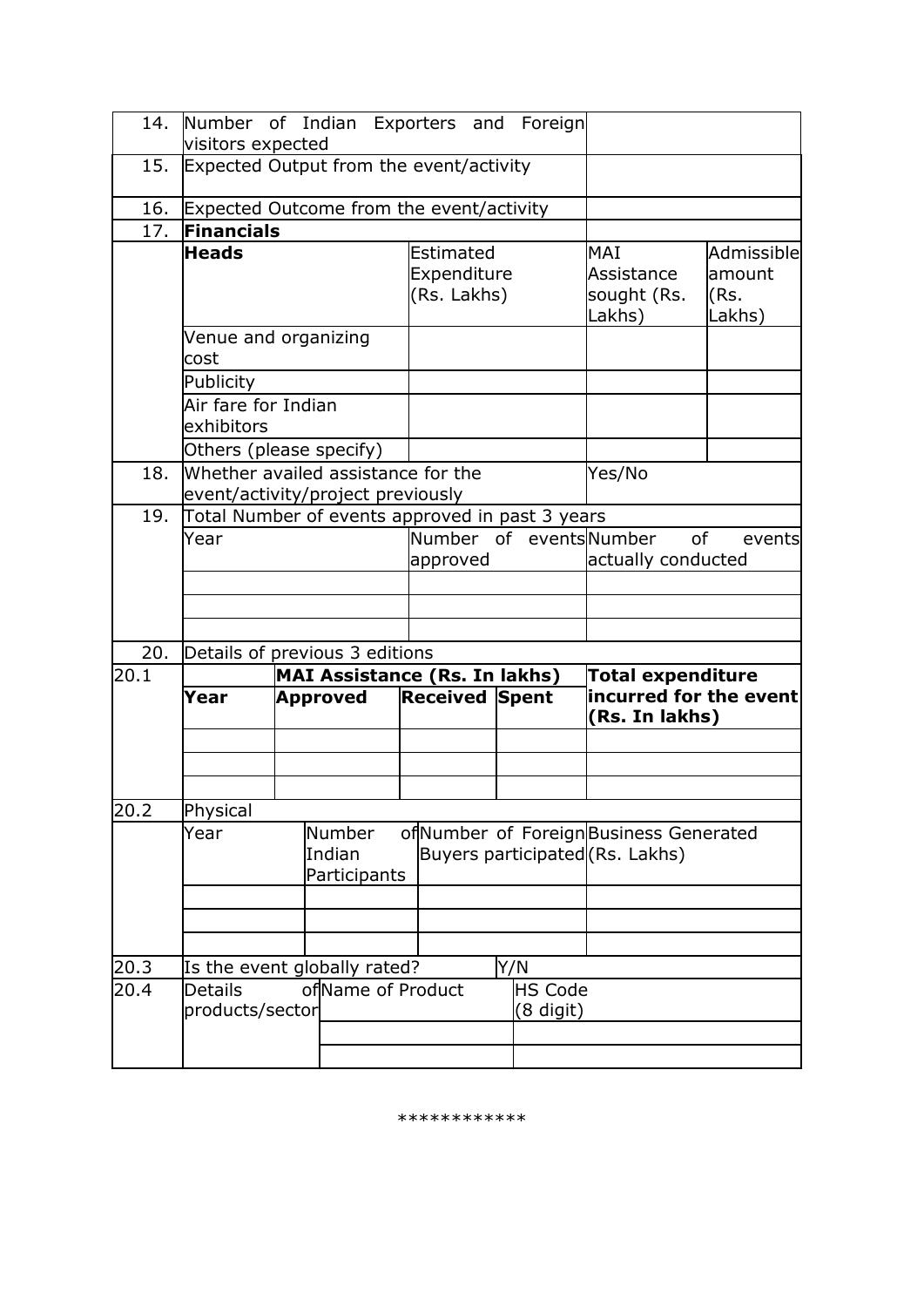#### **Annexure-IV (Para 2.1 of Operational Guidelines)**

#### **Online Form Sample Application form for Events in India (Sl.No.7 of table under para 7.3 of the Operational Guidelines)**

| SI.              | <b>Particulars</b>                                                                                                                                                                                                                                                                       | <b>Information</b> |
|------------------|------------------------------------------------------------------------------------------------------------------------------------------------------------------------------------------------------------------------------------------------------------------------------------------|--------------------|
| No.              |                                                                                                                                                                                                                                                                                          |                    |
| 1.               | Name of the Organization (Drop Down<br>Menu)                                                                                                                                                                                                                                             |                    |
| 2.               | Name of the event                                                                                                                                                                                                                                                                        |                    |
| 3.               | Name of the eligible component of MAI<br>Scheme                                                                                                                                                                                                                                          |                    |
| 4.               | Mode of the event                                                                                                                                                                                                                                                                        |                    |
| 4.1              | Give details: whether the event/activity is<br>proposed to be held in physical setting,<br>virtual mode or hybrid                                                                                                                                                                        |                    |
| $\overline{4.2}$ | If in virtual mode, its details                                                                                                                                                                                                                                                          |                    |
| 5.               | Sector / Commodity<br>(Drop Down Menu)                                                                                                                                                                                                                                                   |                    |
| 6.               | City / Venue                                                                                                                                                                                                                                                                             |                    |
| 7.               | <sub>of</sub><br>the<br>Dates<br>event:<br>(Calendar)<br>From<br>to                                                                                                                                                                                                                      |                    |
| 8.               | Certify you have not obtained or applied for<br>grants for the same purpose or activity<br>from any other Ministry or Department of<br>Government of India<br><b>State</b><br>the<br>or<br>Government.                                                                                   |                    |
| 9.               | Certify that you/ exporter / trader<br>company availing any of the provisions of<br>the Scheme are not under investigation /<br>charged / prosecuted / debarred / black<br>listed under the Foreign Trade Policy of<br>India or any other law relating to export<br>and import business. |                    |
|                  | 10. Are you the Lead organization for the event Yes/No                                                                                                                                                                                                                                   |                    |
|                  | Organization,<br>(A  )<br>11. Partner<br>if<br>any<br>organisations) (Drop Down Menu)                                                                                                                                                                                                    |                    |
|                  | 12. Proposed Activities (Drop Down Menu)<br><b>RBSM</b><br><b>RBSM Special</b><br><b>Exhibition</b><br>-Shopping Festival<br>-Technical Seminars/Sessions<br>-Meet of the Regulators<br>-Session on NTBs                                                                                 |                    |
|                  | -Any other (please specify)                                                                                                                                                                                                                                                              |                    |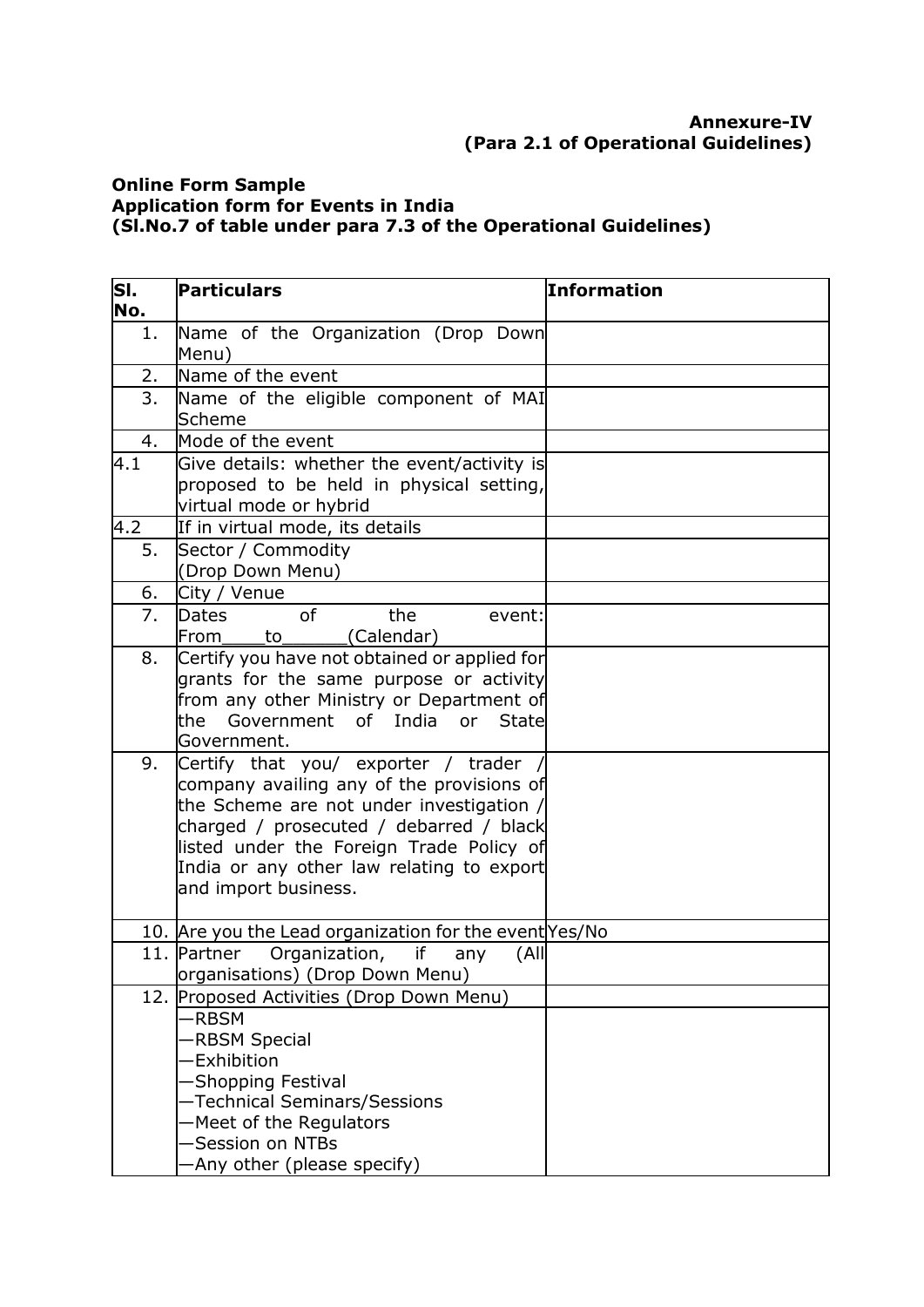|      | 13. Number of participants                |              |            |                                         |                                        |                 |  |
|------|-------------------------------------------|--------------|------------|-----------------------------------------|----------------------------------------|-----------------|--|
| 13.1 | Indian Exhibitors (State-wise) (Drop Down |              |            |                                         |                                        |                 |  |
|      | Menu)                                     |              |            |                                         |                                        |                 |  |
| 13.2 | Foreign Buyers (Region wise break up)     |              |            |                                         |                                        |                 |  |
|      | (Drop Down Menu)                          |              |            |                                         |                                        |                 |  |
| 14.  |                                           |              |            | Expected Output from the event/activity |                                        |                 |  |
| 15.  |                                           |              |            | Expected Output from the event/activity |                                        |                 |  |
| 16.  | <b>Financials</b>                         |              |            |                                         |                                        |                 |  |
|      | <b>Heads</b>                              |              | Estimated  |                                         | <b>MAI Assistance</b>                  | Admissible      |  |
|      |                                           |              |            | Expenditure                             | sought                                 | amount          |  |
|      |                                           |              |            | (Rs. Lakhs)                             | (Rs. Lakhs)                            | (Rs. lakhs)     |  |
|      | Venue and organizing                      |              |            |                                         |                                        |                 |  |
|      | cost                                      |              |            |                                         |                                        |                 |  |
|      | Publicity                                 |              |            |                                         |                                        |                 |  |
|      | Air fare and hotel                        |              |            |                                         |                                        |                 |  |
|      | for<br>stay<br>buyers                     | foreign      |            |                                         |                                        |                 |  |
|      | <b>Others</b><br>specify)                 | (please      |            |                                         |                                        |                 |  |
| 17.  | Whether                                   | availed      | assistance | for                                     | theY/N                                 |                 |  |
|      | event/activity/project previously         |              |            |                                         |                                        |                 |  |
| 18.  | Total Number of events approved in past   |              |            |                                         |                                        |                 |  |
|      | 3 years                                   |              |            |                                         |                                        |                 |  |
|      | Year                                      | approved     |            | Number of events                        | Number of events actually<br>conducted |                 |  |
|      |                                           |              |            |                                         |                                        |                 |  |
| 19.  | Details of previous 3 editions            |              |            |                                         |                                        |                 |  |
| 19.1 | Financial                                 |              |            |                                         |                                        |                 |  |
|      | Year                                      | MAI          |            |                                         |                                        | Total           |  |
|      |                                           |              |            | <b>Amount Spent</b>                     |                                        |                 |  |
|      |                                           | Assistance   |            |                                         |                                        | expenditure     |  |
|      |                                           | approved     |            |                                         |                                        | incurred for    |  |
|      |                                           |              |            |                                         |                                        | the             |  |
|      |                                           |              |            |                                         |                                        | previous        |  |
|      |                                           |              |            |                                         |                                        | event           |  |
|      |                                           |              |            |                                         |                                        |                 |  |
|      |                                           |              |            |                                         |                                        |                 |  |
|      |                                           |              |            |                                         |                                        |                 |  |
| 19.2 | Physical                                  |              |            |                                         |                                        |                 |  |
|      |                                           |              |            |                                         |                                        |                 |  |
|      |                                           |              |            |                                         |                                        |                 |  |
|      |                                           |              |            |                                         |                                        |                 |  |
|      | Year                                      |              |            | Number of Number of Foreign Buyers      |                                        | <b>Business</b> |  |
|      |                                           | Indian       |            |                                         |                                        | Generated       |  |
|      |                                           | Participants |            |                                         |                                        | (Rs. lakhs)     |  |
|      |                                           |              |            |                                         |                                        |                 |  |
|      |                                           |              |            |                                         |                                        |                 |  |
|      |                                           |              |            |                                         |                                        |                 |  |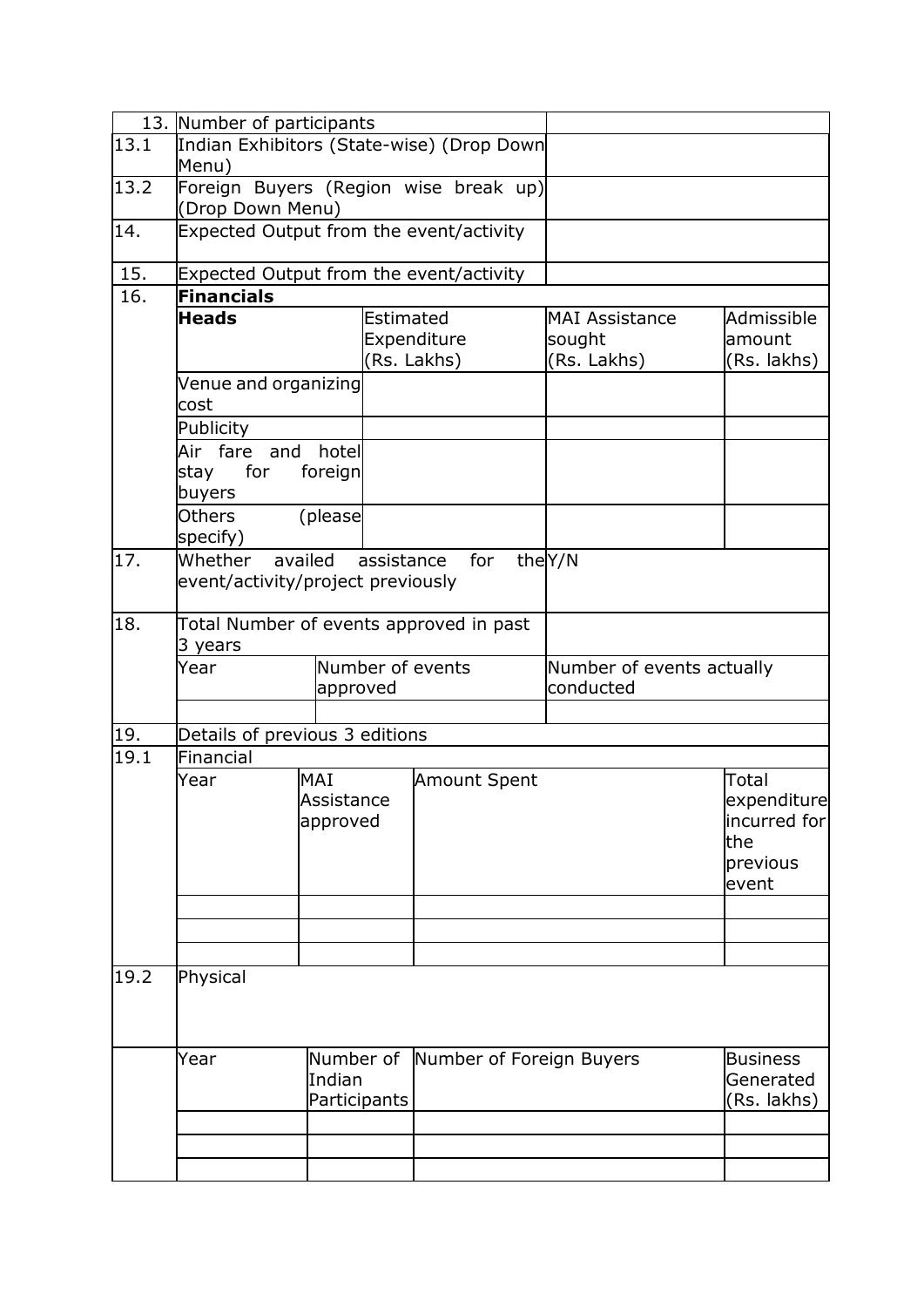| 19.3 | Is the event globally rated?  |                 | '/N                           |
|------|-------------------------------|-----------------|-------------------------------|
| 19.4 | Details of<br>products/sector | Name of Product | <b>HS Code</b><br>$(8$ digit) |
|      |                               |                 |                               |
|      |                               |                 |                               |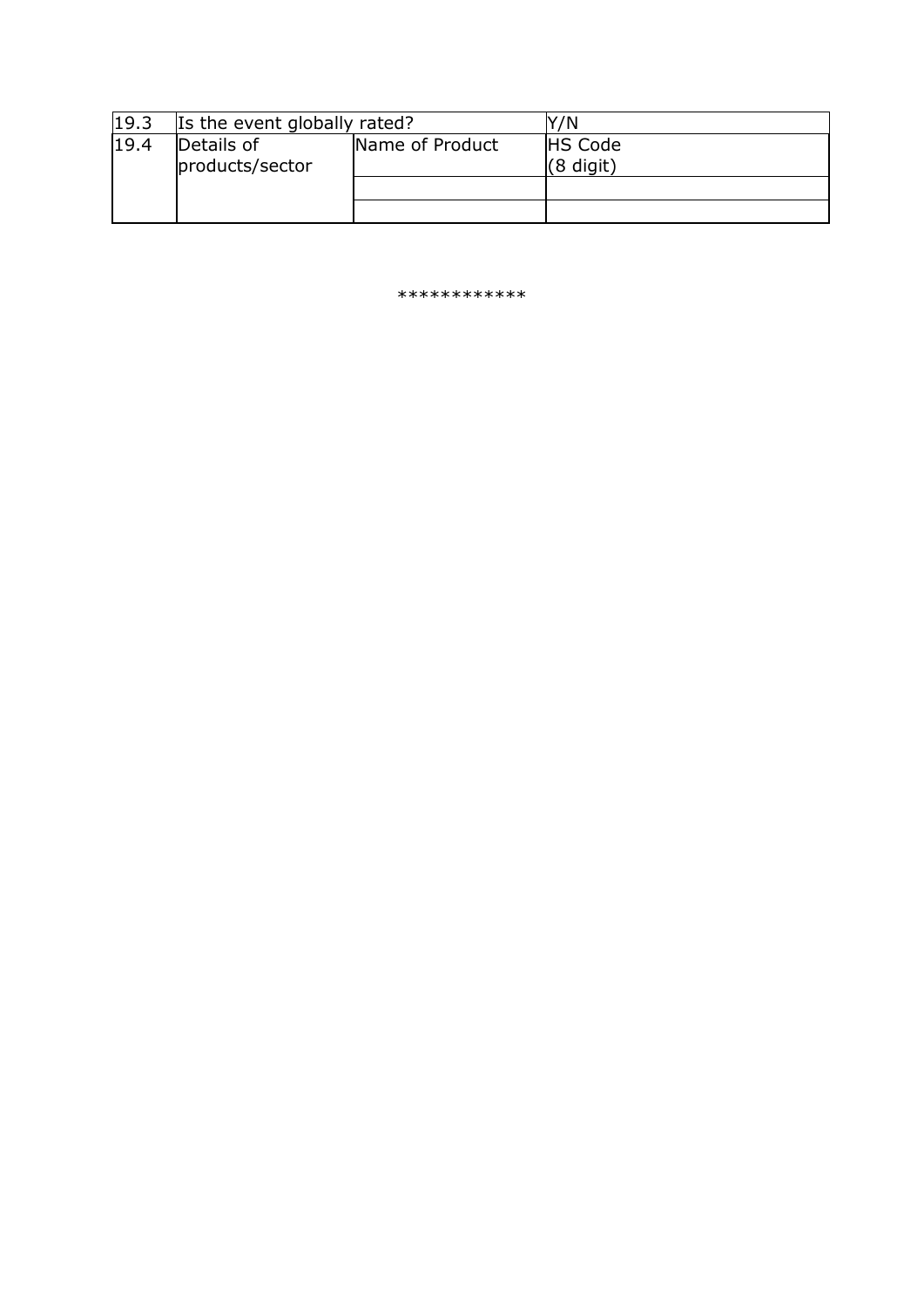#### **Online Form Sample Application for Reimbursement of expenditure incurred on Statutory Compliances (Sl.No.8 of table under para 7.3 of the Operational Guidelines)**

# A. **To be provided by the EPC**

- 1. Covering letter
- 2. Details of individual exporter's claims
- 3. DGFT IEC DEL Status
- 4. Particulars of product registration and payment
- 5. Certificate by the EPC to the effect that the claim has been examined as per the MAI guidelines and DoC instructions and found to be in order
- 6. Details of the claims in the year
- 7. Details of the benefits availed in the past

#### B. **To be provided by the Company**

- 1. Application for the claim
- 2. Declaration by the company
- 3. Affidavit by the company
- 4. CA Certificate regarding expenses
- 5. CA Certificate regarding f.o.b. value of exports of the company
- 6. Copy of the certificate
- 7. Previous certificate if any
- 8. Invoices
- 9. Debit Notes
- 10. Receipts
- 11. Bank Transfer (SWIFT Copies)
- 12. Verification of exchange rates
- 13. Manufacturing license copies
- 14. Registration guidelines copies
- 15. Agreement between agent and the company

#### Note:-

Translated copies in English, wherever the documents are not in English, should be submitted.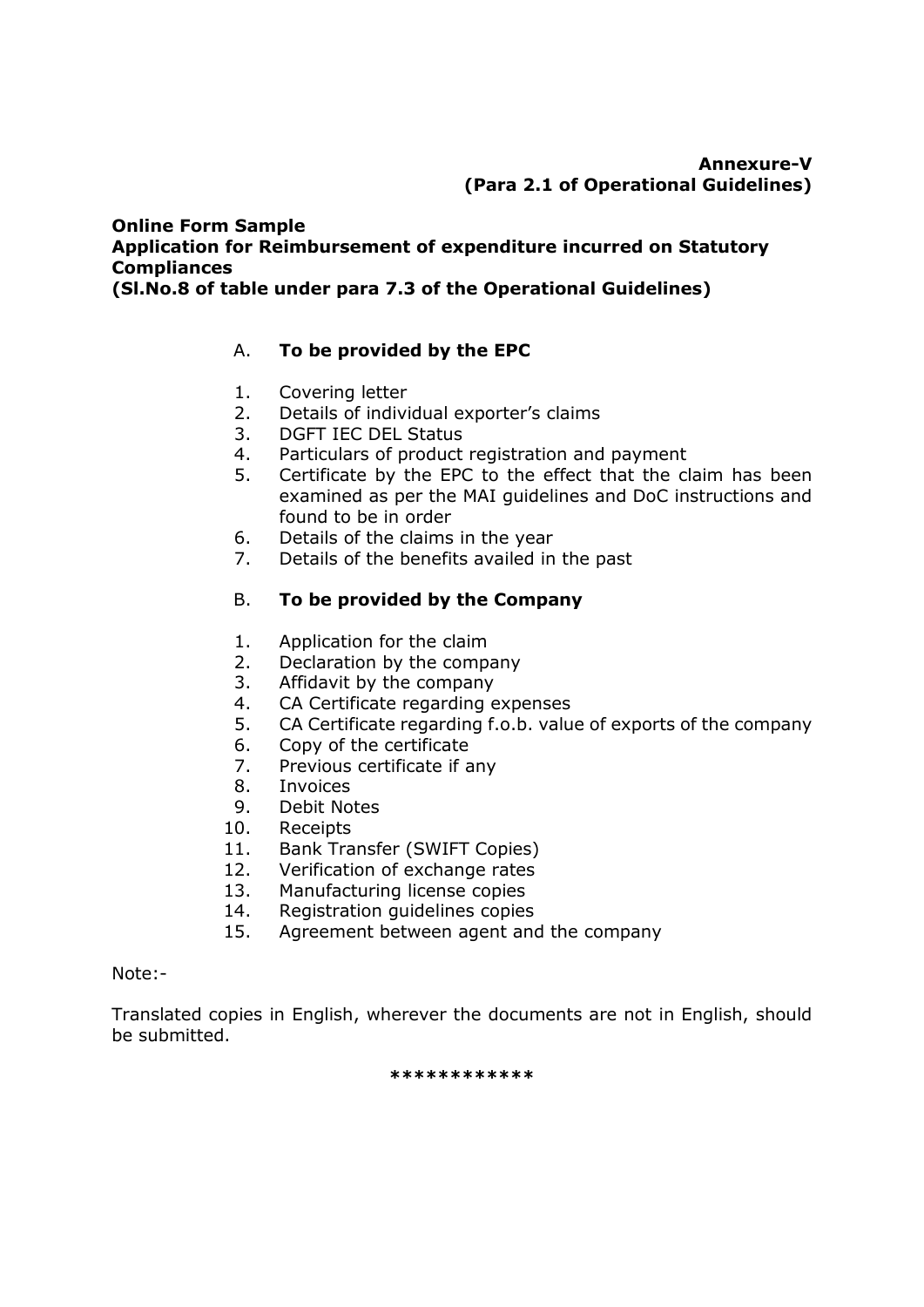# **Annexure-VI (a) (Para 2.2.1 of Operational Guidelines)**

Proforma for recommending Fresh Proposals by Divisions

| SI.<br>No.     | <b>Particulars</b>                                                                                                                                                                                                                       | <b>Information</b> |
|----------------|------------------------------------------------------------------------------------------------------------------------------------------------------------------------------------------------------------------------------------------|--------------------|
| 1.             | Name of the recommending Division/<br>Department                                                                                                                                                                                         |                    |
| 2.             | Name of the Event or Activity, Place,<br>Country and Date proposed to be held                                                                                                                                                            |                    |
| 3 <sub>1</sub> | Whether Priority Sector or not                                                                                                                                                                                                           |                    |
| 4.             | Mode of the event<br>(whether in physical setting, virtual or<br>hybrid). Please state in detail                                                                                                                                         |                    |
| 5.             | If in virtual mode, whether it is on own<br>virtual platform or on rental or hired or<br>on payment of fee for participation                                                                                                             |                    |
| 6.             | Whether the agency seeking Grants-in-<br>aid certified that it has not obtained or<br>applied for grants for the same purpose<br>or activity from any other Ministry or<br>Department of the Government of India<br>or State Government. |                    |
| 7.             | Whether the agency has certified that it<br>is not under investigation / charged /<br>prosecuted / debarred / black listed<br>under the Foreign Trade Policy of India<br>or any other law relating to export and<br>import business.     |                    |
| 8.             | Brief details of consultation with Indian<br>Mission done, wherever applicable                                                                                                                                                           |                    |
| 9.             | Total number of participants proposed<br>for the event                                                                                                                                                                                   |                    |
| 10.            | Expected<br>from<br>the<br>output<br>event/activity                                                                                                                                                                                      |                    |
| 11.            | Expected<br>from<br>the<br>outcome<br>event/activity                                                                                                                                                                                     |                    |
| 12.            | Expected<br>generation<br>business<br>(Rs<br>lakhs),                                                                                                                                                                                     |                    |
| 13.            | similar<br>Whether<br>proposals<br>were<br>recommended in the past (with details)                                                                                                                                                        |                    |
| 14.            | the<br><b>Remarks</b><br>by<br>Recommending<br>Division/Department                                                                                                                                                                       |                    |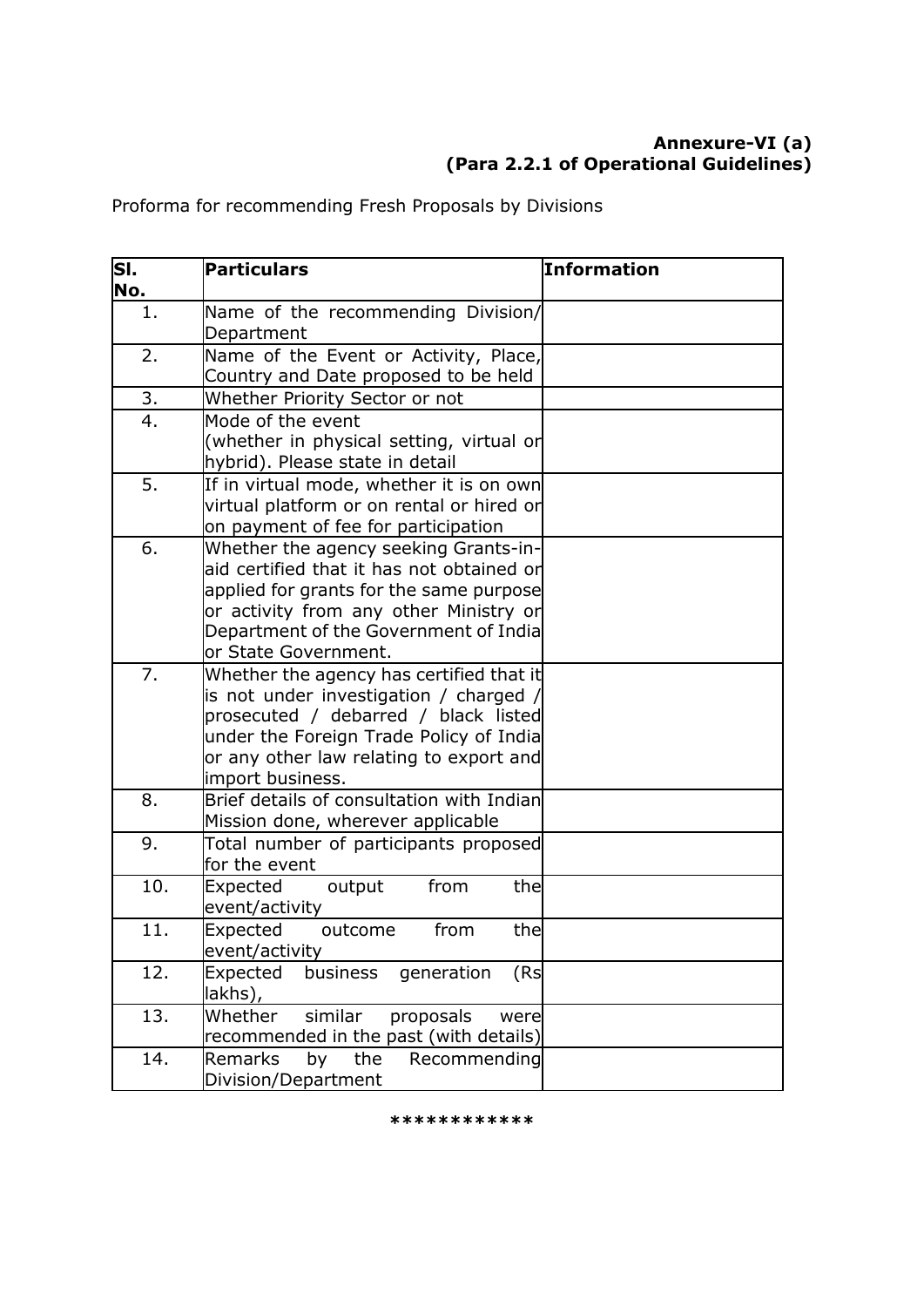#### **Annexure-VI (b) (Para 2.2.1 of Operational Guidelines)**

# **Proforma for recommending 2nd and Final Instalment Proposals by Divisions**

| SI.<br>No. | <b>Particulars</b>                                                                                                                                                                                                                       | <b>Information</b> |
|------------|------------------------------------------------------------------------------------------------------------------------------------------------------------------------------------------------------------------------------------------|--------------------|
| $1$ .      | Name of the recommending Division/<br>Department                                                                                                                                                                                         |                    |
| 2.         | Name of the Event or Activity, Place,<br>Country and Date held                                                                                                                                                                           |                    |
| 3.         | Mode of the event (whether in physical<br>setting, virtual or hybrid). Please state in<br>detail                                                                                                                                         |                    |
| 4.         | If in virtual mode, whether it is on own<br>virtual platform or on rental or hired or on<br>payment of fee for participation                                                                                                             |                    |
| 5.         | Whether the agency seeking Grants-in-<br>aid certified that it has not obtained or<br>applied for grants for the same purpose<br>or activity from any other Ministry or<br>Department of the Government of India<br>or State Government. |                    |
| 6.         | Whether the agency has certified that it is<br>not under investigation / charged /<br>prosecuted / debarred / black listed under<br>the Foreign Trade Policy of India or any<br>other law relating to export and import<br>business.     |                    |
| 7.         | Details of participants in events abroad                                                                                                                                                                                                 |                    |
| 7.1.       | The approved total number of participants :<br>in events abroad                                                                                                                                                                          |                    |
| 7.2        | Actual number of participants                                                                                                                                                                                                            |                    |
| 7.3.       | Reason given by the agency for lesser<br>number of participants                                                                                                                                                                          |                    |
| 8.         | Whether<br>Commodity/Territorial<br>the<br>Division/Line Department agrees with the<br>reason. Please furnish details also.                                                                                                              |                    |
| 9.         | Details of participants in RBSM/Special<br>RBSM in India                                                                                                                                                                                 |                    |
| 9.1.       | Approved number of exporters in RBSM in<br>India                                                                                                                                                                                         |                    |
| 9.2.       | Approved number of foreign buyers in<br>RBSM in India                                                                                                                                                                                    |                    |
| 9.3.       | Reason given by the agency for lesser<br>number of participants                                                                                                                                                                          |                    |
| 9.4.       | Supporting documents in respect of the<br>reason                                                                                                                                                                                         |                    |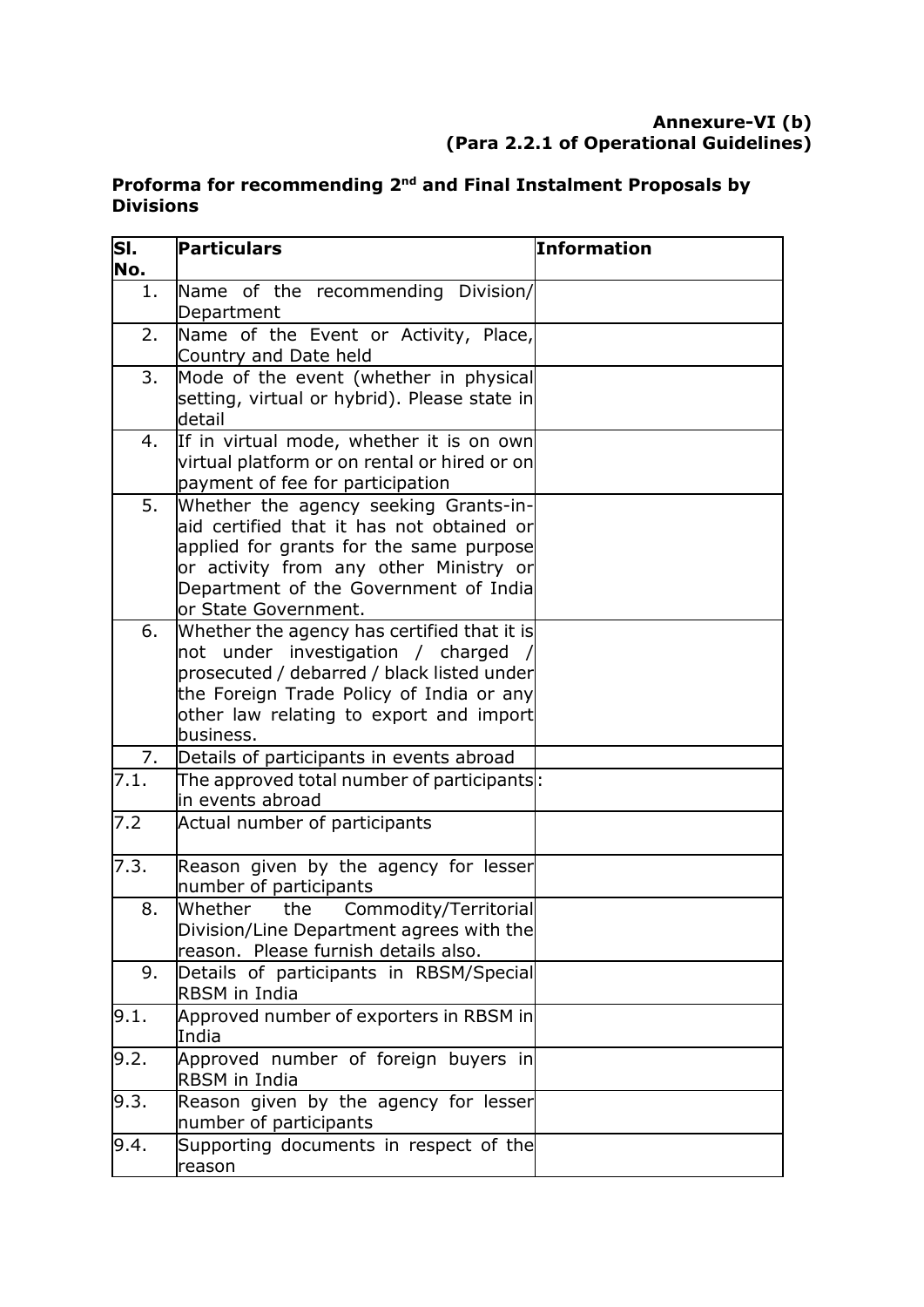| 9.5. | Whether the Commodity/Territorial<br>Division agrees with the reason. Please<br>lfurnish details                      |  |
|------|-----------------------------------------------------------------------------------------------------------------------|--|
|      | 10. Achievement vis-à-vis expected<br>output                                                                          |  |
|      | 11. Outcome vis-à-vis projected                                                                                       |  |
|      | 12. Details of effectiveness of the event                                                                             |  |
|      | 13. Whether there is any case for<br> imposing penalty/punitive cut for<br>ineffective participation                  |  |
|      | 14. Brief details of consultation with Indian<br>Mission done, wherever applicable (both<br>pre-event and post event) |  |
|      | 15. Total amount approved<br>thel<br>by<br><b>Empowered Committee</b>                                                 |  |
|      | 16. First Instalment released                                                                                         |  |
|      | 17. Amount for which Utilisation Certificate<br>lfurnished                                                            |  |
|      | 18. Whether UC and supporting documents<br>are complete in all respects                                               |  |
|      | 19. Amount expended by the agency for the<br>event or activity                                                        |  |
|      | 20. Pro-rata and punitive cut required to be<br>imposed                                                               |  |
|      | 21. Balance fund to be released to the agency                                                                         |  |
|      | 22. Amount to be refunded, if any, by the<br>agency                                                                   |  |
|      | other Remarks<br>$23.$ Any<br>by<br>thel<br>Recommending Division/Department                                          |  |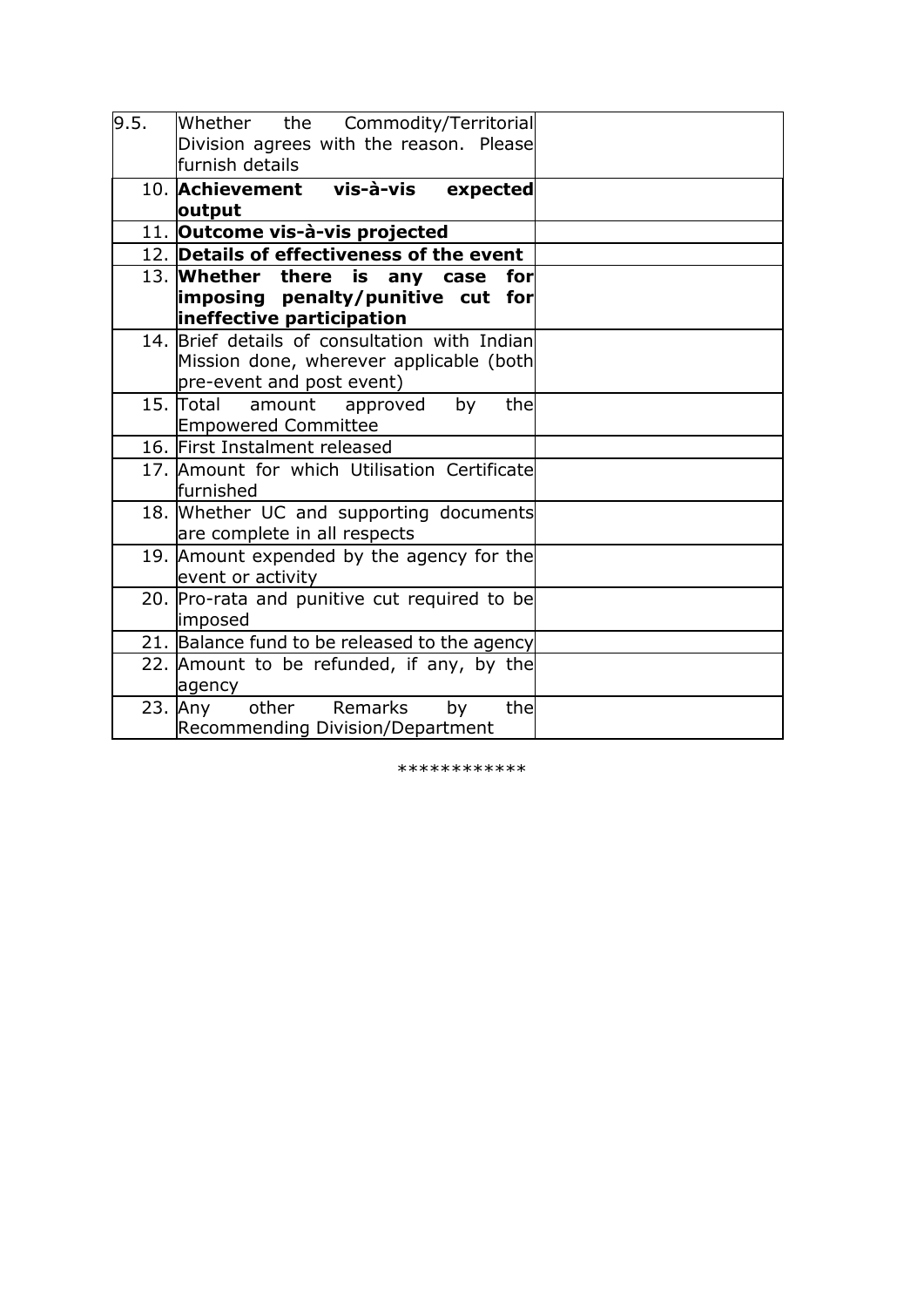#### **Composition of the Sub-Committee of MAI Scheme.**

1. The composition of the Sub Committee of MAI Scheme, 2021 is as under: -

| SI. | <b>Designation</b>                                      | Position |
|-----|---------------------------------------------------------|----------|
| No. |                                                         |          |
| 1.  | Doint Secretary in charge of the Scheme in Chairperson  |          |
|     | Department of Commerce (DoC)                            |          |
|     | 2. Joint Secretary, Economic Diplomacy Division, Member |          |
|     | Ministry of External Affairs                            |          |
| 3.  | Joint Secretary/Director/DS, Finance Division, Member   |          |
|     | <b>DoC</b>                                              |          |
|     | For purpose of considering proposals relating to        |          |
|     | conduct of market studies, the following will be        |          |
|     | co-opted as additional members of the Sub               |          |
|     | Committee:                                              |          |
| 4.  | Economic Adviser (EPL-II), DoC                          | Member   |
| 5.  | Joint Secretary, Trade Policy Division, DoC             | Member   |
| 6.  | Head, Centre for WTO Studies, IIFT.                     |          |

2. The Sub Committee may co-opt any member as and when required.

3. The Sub Committee will screen the proposals recommended by Divisions/Line Departments, and make its recommendations including recommendations to the Empowered Committee of the MAI Scheme. The Sub-Committee will meet as and when required.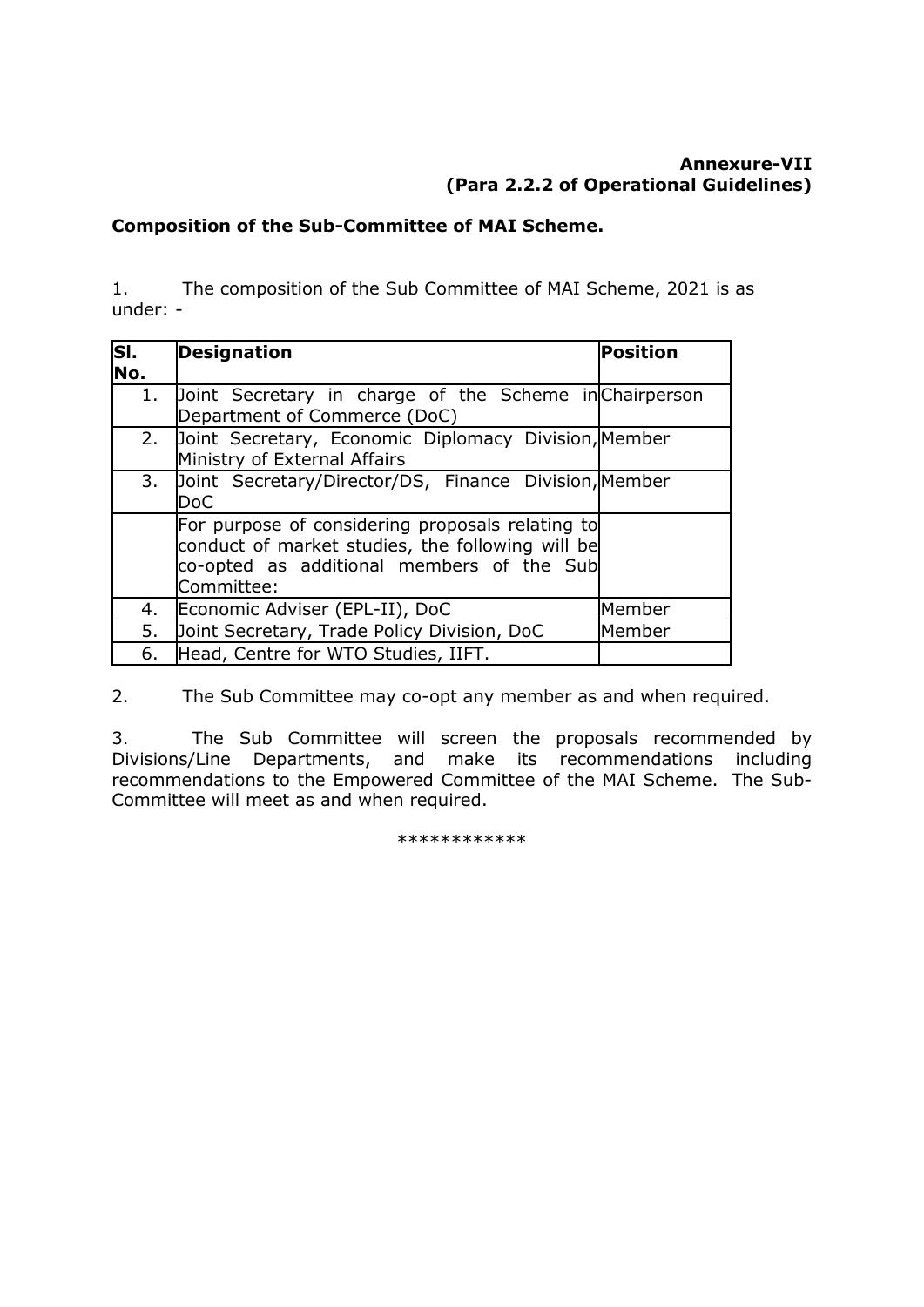#### **Agency-wise distribution for services / commodities for funding under the MAI Scheme**

| <b>Organization RBSM</b> |                                                                  | <b>Services</b>                                                          | <b>Commodities</b>                                                                                                                                        |
|--------------------------|------------------------------------------------------------------|--------------------------------------------------------------------------|-----------------------------------------------------------------------------------------------------------------------------------------------------------|
| <b>ASSOCHAM</b>          | Agri / Fisheries /<br>Processed Food<br>/ Agri-Tech<br>(Africa)  | Nil                                                                      | Agri / Marine /<br>$\bullet$<br>Food (with TPCI)<br>Agri-Tech<br>Plastics<br>Electricals &<br>Electronics<br>Defence &<br>Homeland Security (with<br>ICC) |
| CII                      | Project Export<br>(Africa)                                       | Education<br>Entertainment<br>Hospitality &<br>Tourism (with)<br>PHDCCI) | Project Exports<br>$\bullet$<br>Engineering<br>Construction /<br>$\bullet$<br><b>Building material</b>                                                    |
| <b>FICCI</b>             | <b>Technotex</b><br>$\bullet$<br>Plantation<br>Ayush<br>services | Healthcare                                                               | Textile machinery<br>$\bullet$<br>(with ICC)<br>Textiles /<br>Healthcare                                                                                  |
| <b>ICC</b>               | <b>Technotex</b>                                                 | Nil                                                                      | Energy / Power<br>Defence &<br><b>Homeland Security</b><br>(with ASSOCHAM)<br><b>Textiles</b><br>Renewable Energy                                         |
| PHDCCI                   | IMTOS (Engg)                                                     | Hospitality &<br>Tourism (with CII)                                      | Gifts / Homeware<br>$\bullet$<br>/ Travel / Beauty /<br>Wellness<br>Printing &<br>Packaging                                                               |
| <b>TPCI</b>              | Food Show                                                        | Nil                                                                      | Chemicals<br>Telecom / IT<br>Organic Food                                                                                                                 |
| <b>FIEO</b>              |                                                                  | Logistics &<br>Professional<br><b>Services</b>                           | - Multi-products                                                                                                                                          |
| <b>ITPO</b>              |                                                                  | Nil                                                                      | - Multi-products                                                                                                                                          |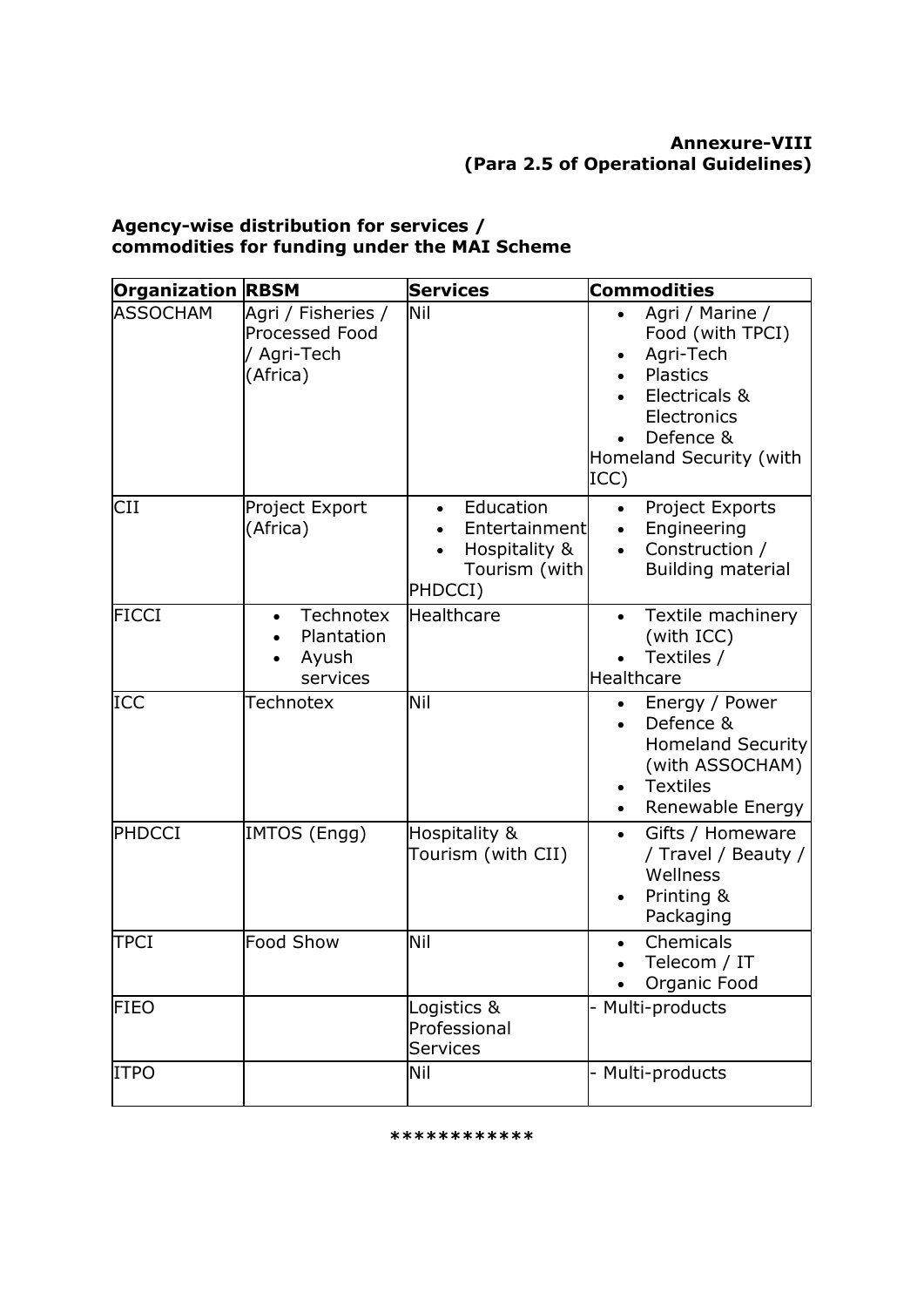#### **Annexure-IX** *(Para 3.3.1 of Operational Guidelines)*

## **Guidelines for Joint Participation in MAI Events/Activities**

#### **Role of Lead Agency**

- i. Hiring of total space after ascertaining the requirement from the other agencies involved.
- ii. Common design of pavilion / booth / facia etc. as also branding, as decided by Department / IBEF in consultation with other agencies.
- iii. Consultation and coordination with the Indian Missions abroad concerned acting as single point of contact for soliciting support and cooperation. Such consultation and coordination would be held well in advance before the event. Post event consultation would also be held.

#### **Combined responsibility of all agencies**

- i. Ensure that participation is made in the name of India and marketed as a single event.
- ii. Submission of documents including of accounts, outcome report, etc., to be submitted individually, as per jointly decided participation term and as approved by Department.
- iii. Ensure that India brand / image is clearly visible during the course of the event (*not to market / project individual pavilion separately)*

#### **Individual responsibility of agencies**

- i. Commitment in writing for required space in advance to the lead agency for hiring of space.
- ii. Decide uniform pattern of fund mobilization from participants irrespective of agency and ensure transparency.
- iii. Resolve all issues amicably. If necessary, meetings be done with concerned Division in the Department of Commerce.
- iv. Ensure that accounts are finalized within two months of the event individually as per guidelines laid down. Individual agency is free to intimate the Department about finalization of their individual accounts separately.
- v. Take responsibility for space / number of participants committed *(penal cut, if any shall be on individual agency for the respective space / participants).*
- vi. Accounts shall be maintained by the agency concerned *(EPC)*  and included in the accounts submitted to the Department of Commerce as per the Scheme provisions in vogue.

#### **Note:**

*Department would issue one formal approval and sanctioned amount shall be released to individual agencies / lead agency as may be agreed upon by the partners of the event with copy to each of the participating/lead agency.*

\*\*\*\*\*\*\*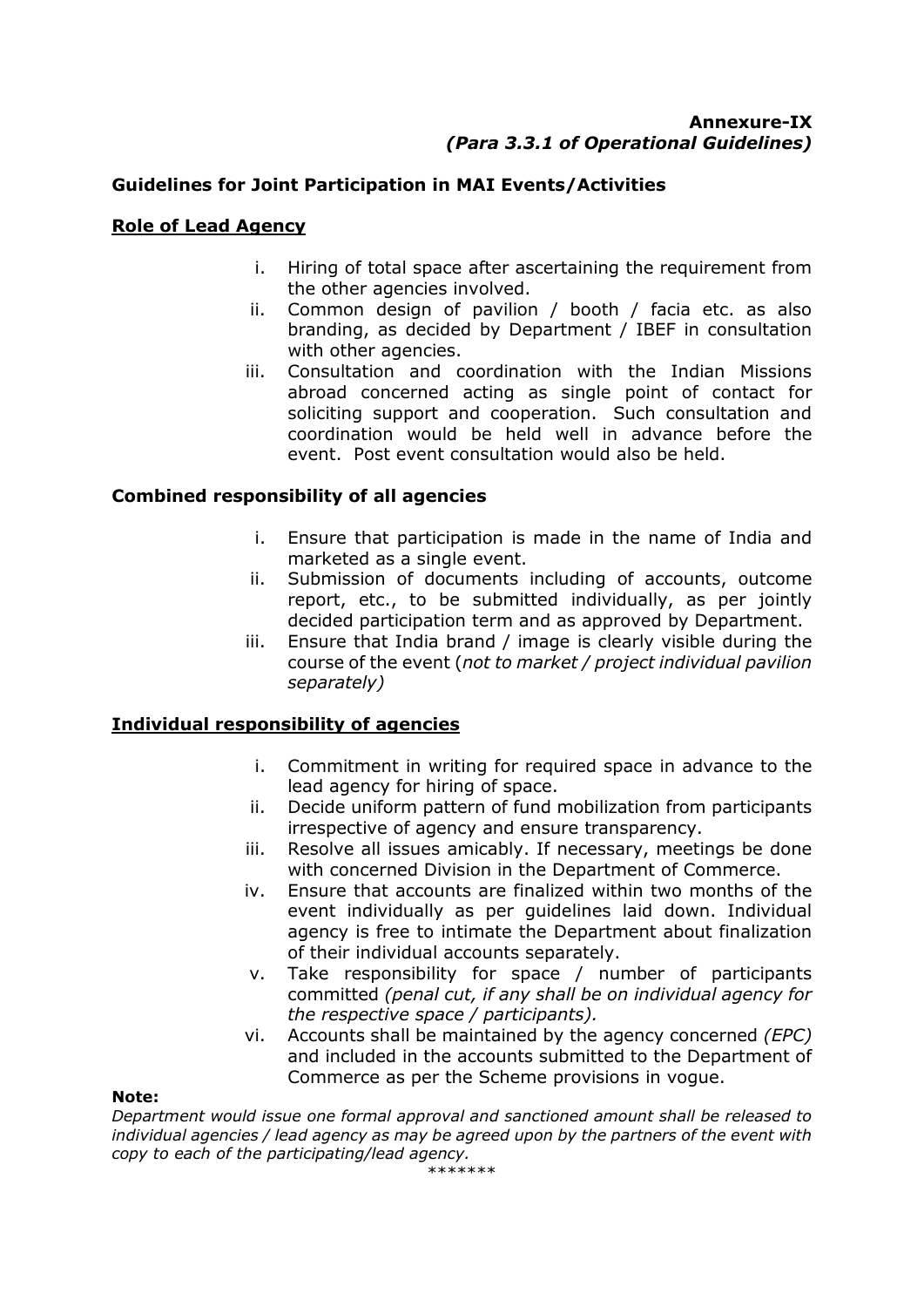| lsı.<br>No.              | Name of the Organisation                            |
|--------------------------|-----------------------------------------------------|
| I1                       | All IIMs                                            |
| 2                        | IIT Kanpur                                          |
| $\overline{\mathsf{S}}$  | <b>IIT Kharagpur</b>                                |
| 4                        | National Law Universities                           |
| $\overline{5}$           | Exim Bank                                           |
| $\overline{6}$           | <b>ICRIER</b>                                       |
| $\overline{\phantom{0}}$ | IIFT (including CWTOS)                              |
| 8                        | IL&FS                                               |
| 9                        | Institute of Economic Growth (IEG)                  |
| 10                       | ISID                                                |
| 11                       | <b>NCTI</b>                                         |
| $\overline{12}$          | <b>RIS</b>                                          |
| $\overline{13}$          | Administrative Staff College, Hyderabad             |
| $\overline{14}$          | <b>NCAER</b>                                        |
| 15                       | <b>NIPFP</b>                                        |
| 16                       | IGIDR, Mumbai                                       |
| 17                       | Gokhale Institute, Pune                             |
| $\overline{18}$          | Centre for Policy Research, New Delhi               |
| 19                       | Cochin University of Science and Technology (CUSAT) |
| 20                       | Indian Collective in Support of Fish-workers        |
| $\overline{21}$          | Centre for Development Studies, Trivandrum          |
| 22                       | Madras Institute of Development Studies, Chennai    |
| 23                       | CSIR                                                |

# **Indicative List of Organisations for conducting studies under MAI Scheme**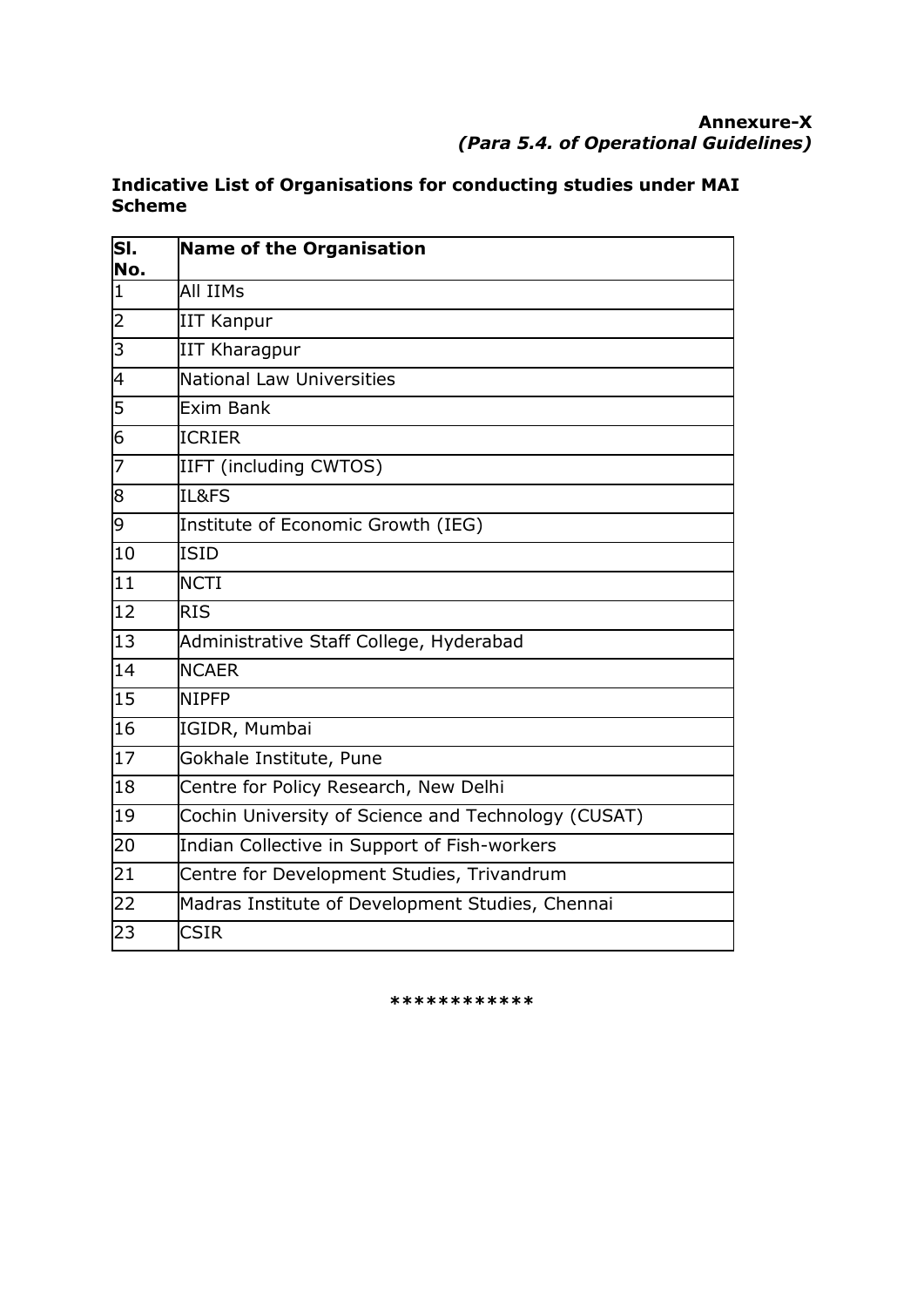### **Online Form Sample**

# **Performa for furnishing Outcome Report**

| SI.<br>No. | Particulars                                                                                                                  | Information |
|------------|------------------------------------------------------------------------------------------------------------------------------|-------------|
| 1.         | Name of the event                                                                                                            |             |
| 2.         | Date of event                                                                                                                |             |
| 3.         | Mode of the event (whether in physical setting,<br>virtual or hybrid). Please state in detail                                |             |
| 4.         | If in virtual mode, whether it is on own virtual<br>platform or on rental or hired or on payment of fee<br>for participation |             |
| 5.         | Name of the city/country where the activity/event<br>was held                                                                |             |
| 6.         | Brief description of the EC approval                                                                                         |             |
| 7.         | MAI assistance approved                                                                                                      |             |
| 8.         | MAI Assistance received ((Rs. Lakhs) with details<br>of sanction letter                                                      |             |
| 9.         | Remaining amount pending for release (Rs. Lakhs)                                                                             |             |
|            | 10. Brief Description of activity/event held                                                                                 |             |
|            | 11. If it is an export facilitation activity/event what was<br>the output achieved vis-à-vis projected                       |             |
|            | 12. What was the outcome of the export facilitation<br>activity/event vis-à-vis projected                                    |             |
|            | 13. If it was an export promotion activity/event what<br>was the output achieved vis-à-vis projected                         |             |
|            | 14. If it was an export promotion activity/event what<br>was the outcome achieved vis-à-vis projected                        |             |
|            | 15. Details of<br>Participants (export facilitation<br>activity/event)<br>Evidence of actual participation in the virtual    |             |
|            | event is to be attached                                                                                                      |             |
|            | 16. Details of Indian participations (export promotion<br>activity/event)                                                    |             |
| 16.1.      | Number of Indian participants                                                                                                |             |
| 16.2.      | Brief Profile of each participant along with Import To be annexed<br>Export Code (IEC) number                                |             |
|            | Feedback from the participants                                                                                               |             |
| 17.1.      | Positive response                                                                                                            |             |
| 17.2.      | Suggestions/improvements indicated                                                                                           |             |
| 18.        | Details of Buyers/Visitors                                                                                                   |             |
| 18.1.      | Number of visitors/foreign buyers                                                                                            |             |
| 18.2       | Brief profile of visitors/buyers                                                                                             |             |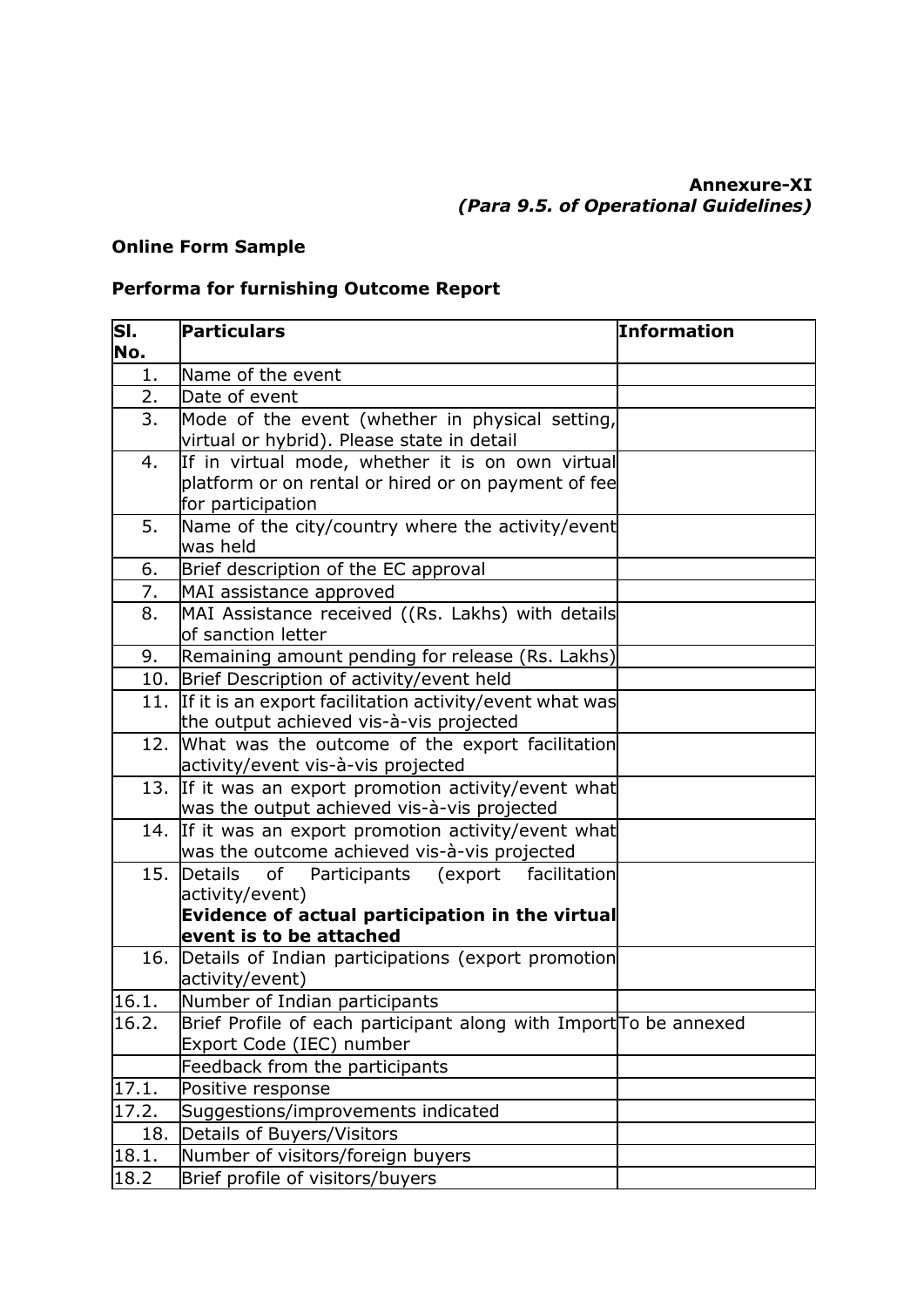|     | 18.3. Feedback from the visitors/foreign buyers (in brief)                                                                                           |                                                                           |
|-----|------------------------------------------------------------------------------------------------------------------------------------------------------|---------------------------------------------------------------------------|
|     | 19. Business Generated                                                                                                                               |                                                                           |
|     | 20. Number of enquiries received                                                                                                                     |                                                                           |
| 21. | Number of MoUs signed                                                                                                                                |                                                                           |
|     | 22. Number of MoUs under negotiation                                                                                                                 |                                                                           |
|     | 23. Total Number of Orders booked                                                                                                                    |                                                                           |
|     | 24. Total value of Orders booked (In US\$)                                                                                                           |                                                                           |
|     | 25. Brief Note on export potential<br>of<br>thel<br>country/product (as per industry feedback)                                                       |                                                                           |
|     | 26. Outcome analysis by the EPC/Trade<br><b>Body</b><br>(reflecting the achievement and trade benefits,<br>failure, best practice, innovations, etc) |                                                                           |
|     | 27. Details of the digital recording of the event Digital Recording<br>(indicating the date and time) attached                                       | (colour) to be attached<br>with<br>thel<br>along<br><b>Outcome Report</b> |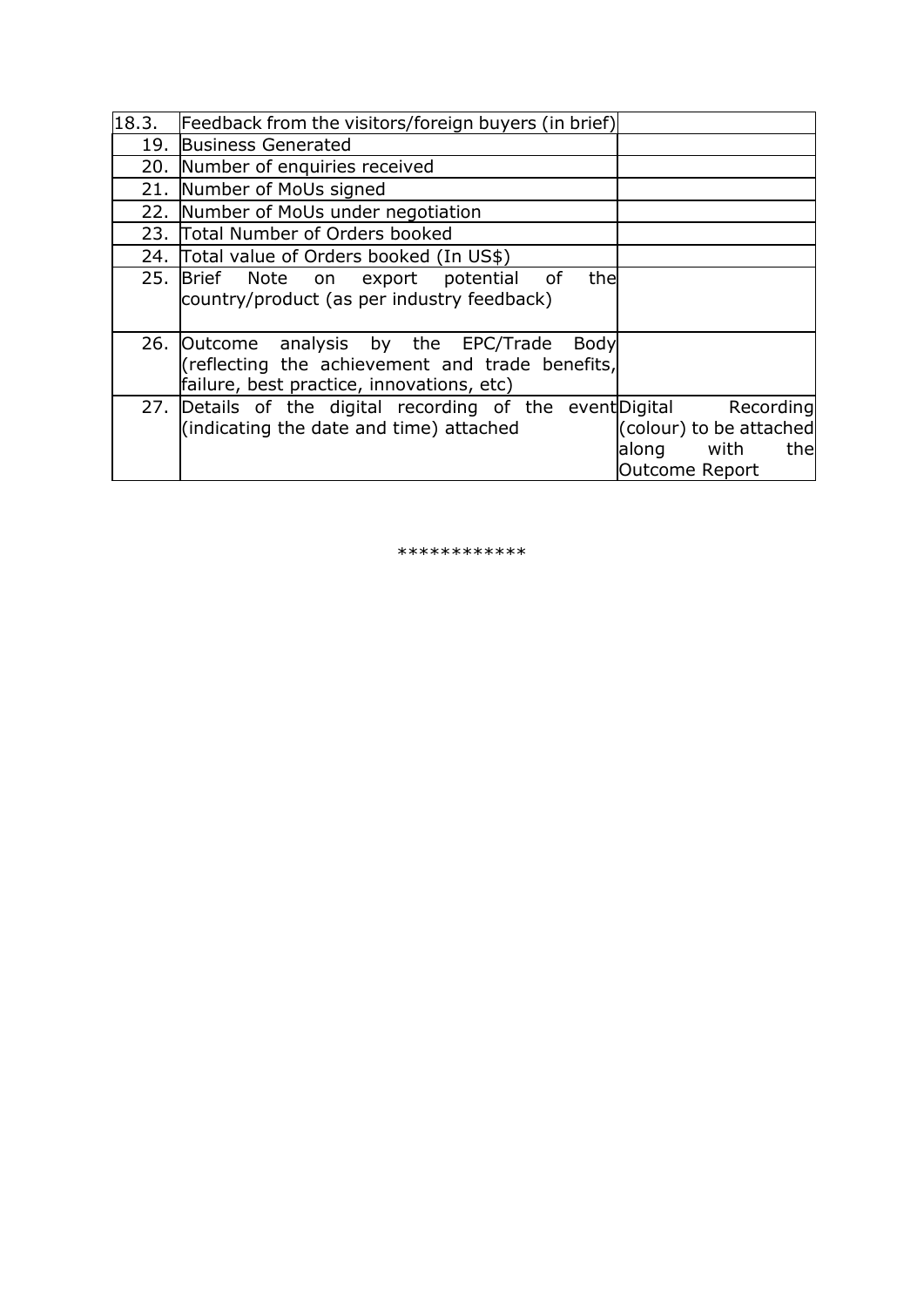#### **Annexure-XII** *(Para 11.1 of Operational Guidelines)*

# *Format for Reporting by the Officer deputed by Department of Commerce for overseeing the events abroad*

**Name and Designation of the Officer** 

| deputed_____                                   |                                                                                                                                  |                    |
|------------------------------------------------|----------------------------------------------------------------------------------------------------------------------------------|--------------------|
| <b>Name of the Division/Line</b><br>Department |                                                                                                                                  |                    |
| Date of visit:                                 | From<br>To                                                                                                                       |                    |
| Бı.                                            | Particulars                                                                                                                      | <b>Information</b> |
| No.                                            |                                                                                                                                  |                    |
| 1.                                             | Name of the event visited                                                                                                        |                    |
| 2.                                             | Name of the city/country where event held                                                                                        |                    |
| 3.                                             | Date of the event                                                                                                                |                    |
| 4.                                             | Name of the agency that organized the<br>event                                                                                   |                    |
| 5.                                             | Brief description of the event                                                                                                   |                    |
| 6.                                             | Periodicity of event (Annual/Bi-annual/<br>others)                                                                               |                    |
| 7.                                             | Sectors/product covered in the event<br>(not more than 30 words)                                                                 |                    |
| 8.                                             | Size of the India Pavilion (Sq. mtr.)                                                                                            |                    |
| 9.                                             | Total number of Indian exhibitors                                                                                                |                    |
| 10.                                            | Brief description of items exhibited                                                                                             |                    |
| 11.                                            | Total number of visitors in the event                                                                                            |                    |
| 12.                                            | Observation<br>about<br>the<br>quality<br>and<br>effectiveness of the event                                                      |                    |
| 13.                                            | Whether the agency which conducted the<br>event has consulted Indian mission beforel<br>event                                    |                    |
| 14.                                            | Name of the Indian Mission official who<br>visited the India Pavilion for inauguration of<br>the event/interaction in the events |                    |
| 15.                                            | Comments on the overall quality of booths                                                                                        |                    |
| 16.                                            | Comments on the quality of samples<br>displayed                                                                                  |                    |
| 17.                                            | Details of pre-event publicity done                                                                                              |                    |
| 18.                                            | Feedback<br>Indian<br>of the<br>participating<br>exporters                                                                       |                    |
| 19.                                            | Seminar/interactive meets organized on<br>the sidelines of the event                                                             |                    |
| 20.                                            | Best practice/innovation noted during the<br>event (either from the Indian side or in the<br>pavilions of other countries)       |                    |
| 21.                                            | Whether<br>participation<br>repeat<br>of<br>exporters recommended                                                                | the Yes/No         |